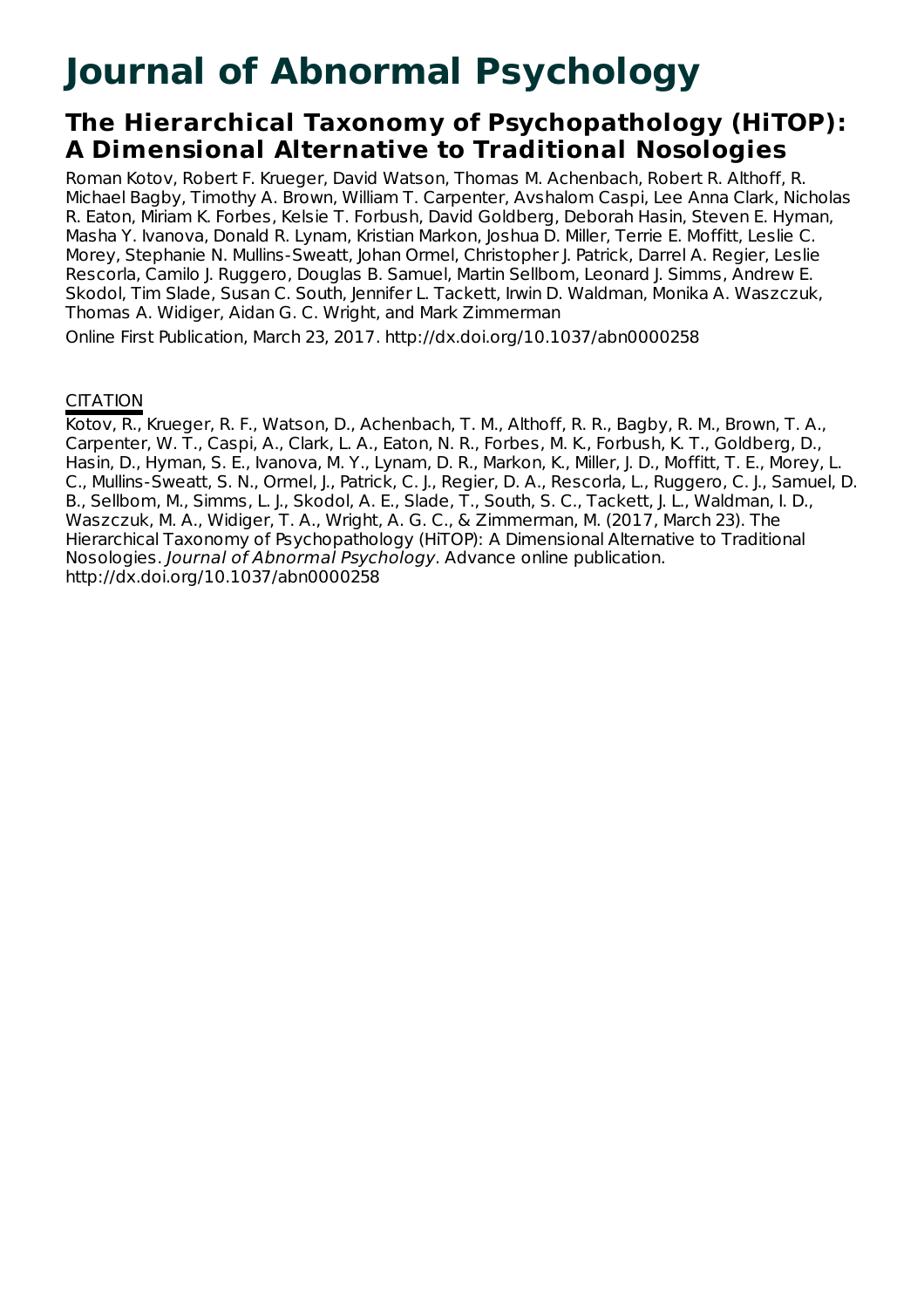## The Hierarchical Taxonomy of Psychopathology (HiTOP): A Dimensional Alternative to Traditional Nosologies

Roman Kotov Stony Brook University

David Watson University of Notre Dame

R. Michael Bagby University of Toronto

William T. Carpenter University of Maryland School of Medicine

> Lee Anna Clark University of Notre Dame

Miriam K. Forbes University of Minnesota

David Goldberg King's College London

Steven E. Hyman Broad Institute of MIT and Harvard, Cambridge, Massachusetts

> Donald R. Lynam Purdue University

> Joshua D. Miller University of Georgia

Leslie C. Morey Texas A&M University

Johan Ormel University of Groningen

Darrel A. Regier Uniformed Services University

Camilo J. Ruggero University of North Texas

> Martin Sellbom University of Otago

Robert F. Krueger University of Minnesota

Thomas M. Achenbach and Robert R. Althoff University of Vermont

> Timothy A. Brown Boston University

Avshalom Caspi Duke University and King's College London

> Nicholas R. Eaton Stony Brook University

Kelsie T. Forbush University of Kansas

Deborah Hasin Columbia University

Masha Y. Ivanova University of Vermont

Kristian Markon University of Iowa

Terrie E. Moffitt Duke University and King's College London

> Stephanie N. Mullins-Sweatt Oklahoma State University

> > Christopher J. Patrick Florida State University

> > > Leslie Rescorla Bryn Mawr College

Douglas B. Samuel Purdue University

Leonard J. Simms University at Buffalo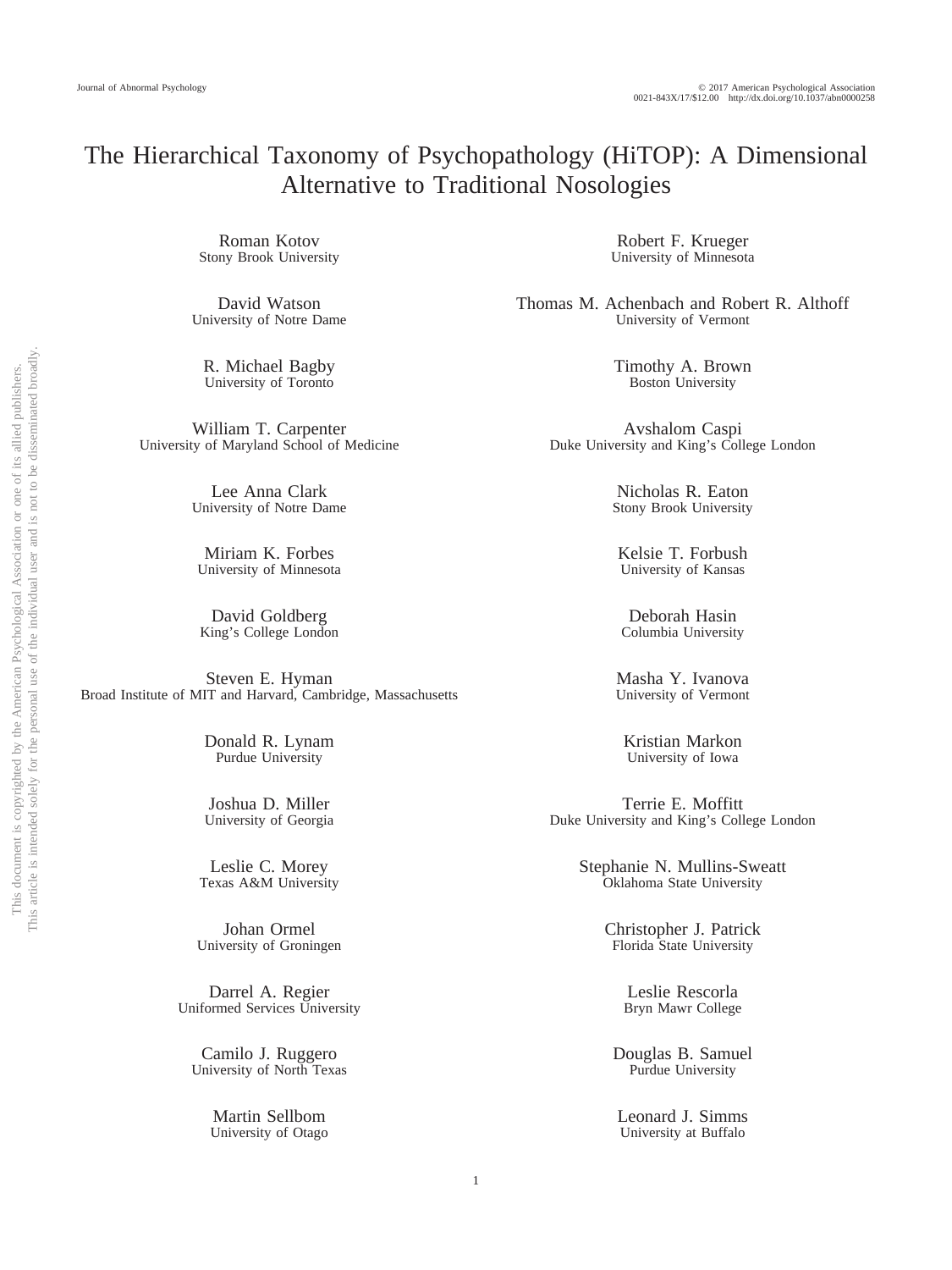Andrew E. Skodol University of Arizona

Susan C. South Purdue University

Irwin D. Waldman Emory University

Thomas A. Widiger University of Kentucky

#### Tim Slade University of New South Wales

Jennifer L. Tackett Northwestern University

Monika A. Waszczuk Stony Brook University

Aidan G. C. Wright University of Pittsburgh

#### Mark Zimmerman Brown Alpert Medical School

The reliability and validity of traditional taxonomies are limited by arbitrary boundaries between psychopathology and normality, often unclear boundaries between disorders, frequent disorder cooccurrence, heterogeneity within disorders, and diagnostic instability. These taxonomies went beyond evidence available on the structure of psychopathology and were shaped by a variety of other considerations, which may explain the aforementioned shortcomings. The Hierarchical Taxonomy Of Psychopathology (HiTOP) model has emerged as a research effort to address these problems. It constructs psychopathological syndromes and their components/subtypes based on the observed covariation of

Roman Kotov, Department of Psychiatry, Stony Brook University; Robert F. Krueger, Department of Psychology, University of Minnesota; David Watson, Department of Psychology, University of Notre Dame; Thomas M. Achenbach and Robert R. Althoff, Department of Psychiatry, University of Vermont; R. Michael Bagby, Departments of Psychology and Psychiatry, University of Toronto; Timothy A. Brown, Department of Psychology, Boston University; William T. Carpenter, Department of Psychiatry, University of Maryland School of Medicine; Avshalom Caspi, Department of Psychology and Neuroscience, Duke University and Social, Genetic, and Developmental Psychiatry Research Centre, Institute of Psychiatry, Psychology & Neuroscience, King's College London; Lee Anna Clark, Department of Psychology, University of Notre Dame; Nicholas R. Eaton, Department of Psychology, Stony Brook University; Miriam K. Forbes, Department of Psychology, University of Minnesota; Kelsie T. Forbush, Department of Psychology, University of Kansas; David Goldberg, Institute of Psychiatry, Psychology & Neuroscience, King's College London; Deborah Hasin, Department of Psychiatry, College of Physicians and Surgeons, Columbia University; Steven E. Hyman, Stanley Center for Psychiatric Research, Broad Institute of MIT and Harvard, Cambridge, Massachusetts; Masha Y. Ivanova, Department of Psychiatry, University of Vermont; Donald R. Lynam, Department of Psychological Sciences, Purdue University; Kristian Markon, Department of Psychological and Brain Sciences, University of Iowa; Joshua D. Miller, Department of Psychology, University of Georgia; Terrie E. Moffitt, Department of Psychology and Neuroscience, Duke University and Social, Genetic, and Developmental Psychiatry Research Centre, Institute of Psychiatry, Psychology & Neuroscience, Kings College London; Leslie C. Morey, Department of Psychology, Texas A&M University; Stephanie N. Mullins-Sweatt, Department of Psychology, Oklahoma State University; Johan Ormel, Department of Psychiatry, University of Groningen; Christopher J. Patrick, Department of Psychology, Florida State University; Darrel A. Regier, Department of Psychiatry, Uniformed Services University; Leslie Rescorla, Department of Psychology, Bryn Mawr College; Camilo J. Ruggero, Department of Psychology, University of North Texas; Douglas B. Samuel, Department of Psychological Sciences, Purdue University; Martin Sellbom, Department of Psychology,

University of Otago; Leonard J. Simms, Department of Psychology, University at Buffalo; Andrew E. Skodol, Department of Psychiatry, University of Arizona; Tim Slade, Nation Drug and Alcohol Research Centre, University of New South Wales; Susan C. South, Department of Psychological Sciences, Purdue University; Jennifer L. Tackett, Department of Psychology, Northwestern University; Irwin D. Waldman, Department of Psychology, Emory University; Monika A. Waszczuk, Department of Psychiatry, Stony Brook University; Thomas A. Widiger, Department of Psychology, University of Kentucky; Aidan G. C. Wright, Department of Psychology, University of Pittsburgh; Mark Zimmerman, Department of Psychiatry and Human Behavior, Brown Alpert Medical School.

Kotov, Krueger, and Watson contributed to the initial composition of the manuscript. All other authors contributed to revision of the manuscript, adding important intellectual content; they are listed in alphabetical order.

Robert F. Krueger is a coauthor of the PID-5 and provides consulting services to aid users of the PID-5 in the interpretation of test scores. PID-5 is the intellectual property of the American Psychiatric Association, and Dr. Kruger does not receive royalties of any other compensation from publication or administration of the inventory. David Watson reports that his wife, Lee Anna Clark is copyright owner of the SNAP. Clark reports being the author and copyright owner of the Schedule for Nonadaptive and Adaptive Personality-2nd Edition (SNAP-2). Fees for commercial and funded, noncommercial usage licenses support her students' research (unfunded, noncommercial research and clinical usage licenses are free of charge). Thomas Achenbach is the author of the Achenbach System of Empirically Based Assessment. Robert Althoff reports partial employment by the Nonprofit Research Center for Children, Youth, and Families.

Ideas presented in this article have been disseminated previously via conference presentations made by members of the consortium and postings on consortium's website [\(http://medicine.stonybrookmedicine.edu/HITOP\)](http://medicine.stonybrookmedicine.edu/HITOP).

Correspondence concerning this article should be addressed to Roman Kotov, Department of Psychiatry, Stony Brook University, HSC, Level T-10, Room 060H, Stony Brook, NY 11794-8101. E-mail: [roman.kotov@stonybrook.edu](mailto:roman.kotov@stonybrook.edu)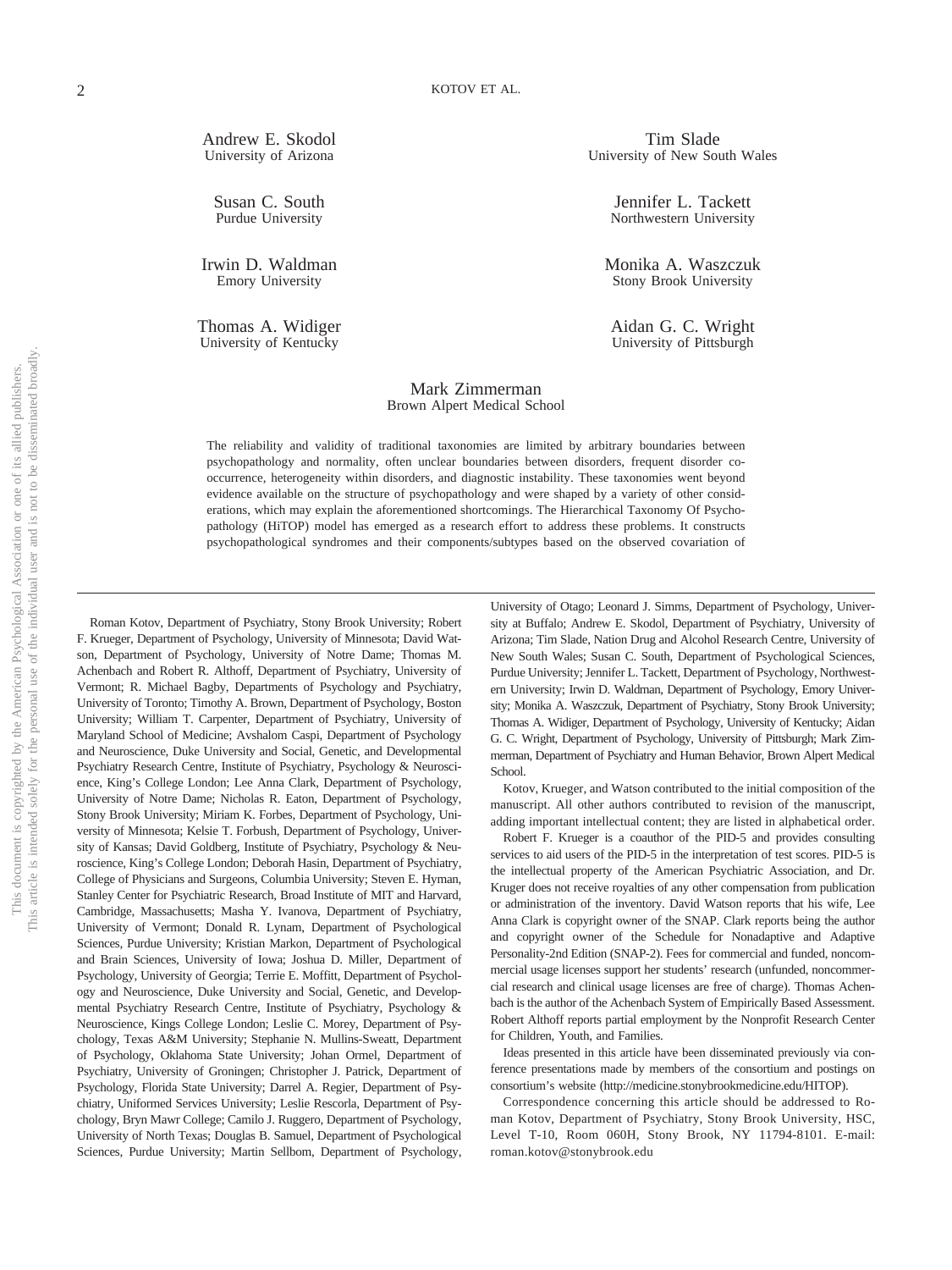#### QUANTITATIVE CLASSIFICATION 3

symptoms, grouping related symptoms together and thus reducing heterogeneity. It also combines co-occurring syndromes into spectra, thereby mapping out comorbidity. Moreover, it characterizes these phenomena dimensionally, which addresses boundary problems and diagnostic instability. Here, we review the development of the HiTOP and the relevant evidence. The new classification already covers most forms of psychopathology. Dimensional measures have been developed to assess many of the identified components, syndromes, and spectra. Several domains of this model are ready for clinical and research applications. The HiTOP promises to improve research and clinical practice by addressing the aforementioned shortcomings of traditional nosologies. It also provides an effective way to summarize and convey information on risk factors, etiology, pathophysiology, phenomenology, illness course, and treatment response. This can greatly improve the utility of the diagnosis of mental disorders. The new classification remains a work in progress. However, it is developing rapidly and is poised to advance mental health research and care significantly as the relevant science matures.

*General Scientific Summary*

This article introduces a new classification of mental illness, the Hierarchical Taxonomy Of Psychopathology (HiTOP). It aims to address several major shortcomings of traditional taxonomies and provide a better framework for researchers and clinicians.

*Keywords:* internalizing, externalizing, thought disorder, factor analysis, structure

*Supplemental materials:* http://dx.doi.org/10.1037/abn0000258.supp

The Hierarchical Taxonomy Of Psychopathology (HiTOP[; http://](http://medicine.stonybrookmedicine.edu/HITOP) [medicine.stonybrookmedicine.edu/HITOP\)](http://medicine.stonybrookmedicine.edu/HITOP) consortium brings together a group of clinical researchers who aim to develop an empirically driven classification system based on advances in quantitative research on the organization of psychopathology. Primary objectives of the consortium are to (a) integrate evidence generated by this research to date and (b) produce a system that reflects a synthesis of existing studies. Our motivation in articulating the HiTOP system is to facilitate translation of findings on quantitative classification to other research arenas and to clinical practice. To that end, we also seek to identify measures that can be used to assess HiTOP dimensions. Moreover, we hope that this system will stimulate and guide new nosologic research. We view the HiTOP as a set of testable hypotheses that would encourage exploration rather than constrain it. Indeed, we seek to avoid reification of the system. This article is the first publication of the consortium and reviews evidence available to date. We aim to provide regular updates to the HiTOP system as new data become available.

This article relies on several key terms and concepts, which are important to define upfront. *Structural studies* refer to research that investigates relations among signs, symptoms, maladaptive behaviors, or diagnoses. *Dimensions* are psychopathologic continua that reflect individual differences in a maladaptive characteristic across the entire population (e.g., social anxiety is a dimension that ranges from comfortable social interactions to distress in nearly all social situations); dimensions reflect differences in degree, rather than in kind. These dimensions can be organized hierarchically from narrowest to broadest, as follows. *Homogeneous components* are constellations of closely related symptom manifestations; for example, fears of working, reading, eating, or drinking in front of others form performance anxiety cluster. *Maladaptive traits* are specific pathological personality characteristics, such as submissiveness. *Syndromes* are composites of related components/traits, such as a social anxiety syndrome that encompasses both perfor-

mance anxiety and interaction anxiety. Of note, the term syndrome can be used to indicate a category, but here we use it to indicate a dimension. *Subfactors* are groups of closely related syndromes, such as the fear subfactor formed by strong links between social anxiety, agoraphobia, and specific phobia. *Spectra* are larger constellations of syndromes, such as an internalizing spectrum composed of syndromes from fear, distress, eating pathology, and sexual problems subfactors. *Superspectra* are extremely broad dimensions comprised of multiple spectra, such as a general factor of psychopathology that represents the liability shared by all mental disorders.

We also want to emphasize that although this article references disorders defined in the fifth edition of the *Diagnostic and Statistical Manual of Mental Disorders* (*DSM–5*; American Psychiatric Association [APA], 2013) in various passages, this only is to facilitate communication in situations wherein HiTOP dimensions parallel *DSM* diagnoses. The new system does not include any of the traditional diagnoses.

The present article covers six major topics. First, we review limitations of traditional taxonomies. Second, we discuss the history and principles of the quantitative classification movement that developed in parallel with traditional taxonomies. Third, we outline findings on the quantitative classification and the resulting HiTOP system. Fourth, we review measures currently available to implement this system. Fifth, we discuss the utility of the HiTOP model for research and clinical applications. Sixth, we conclude with an overview of limitations and future directions of this work.

#### **Limitations of Traditional Taxonomies**

The third edition of the *DSM* (*DSM–III*; APA, 1980), along with its subsequent editions and counterpart editions of the International Classification of Diseases [ICD], including the current 10th edition (ICD-10; World Health Organization [WHO], 1992), substantially refined psychiatric classification, greatly reduced national variations in prevalence estimates, improved the diagnostic process, and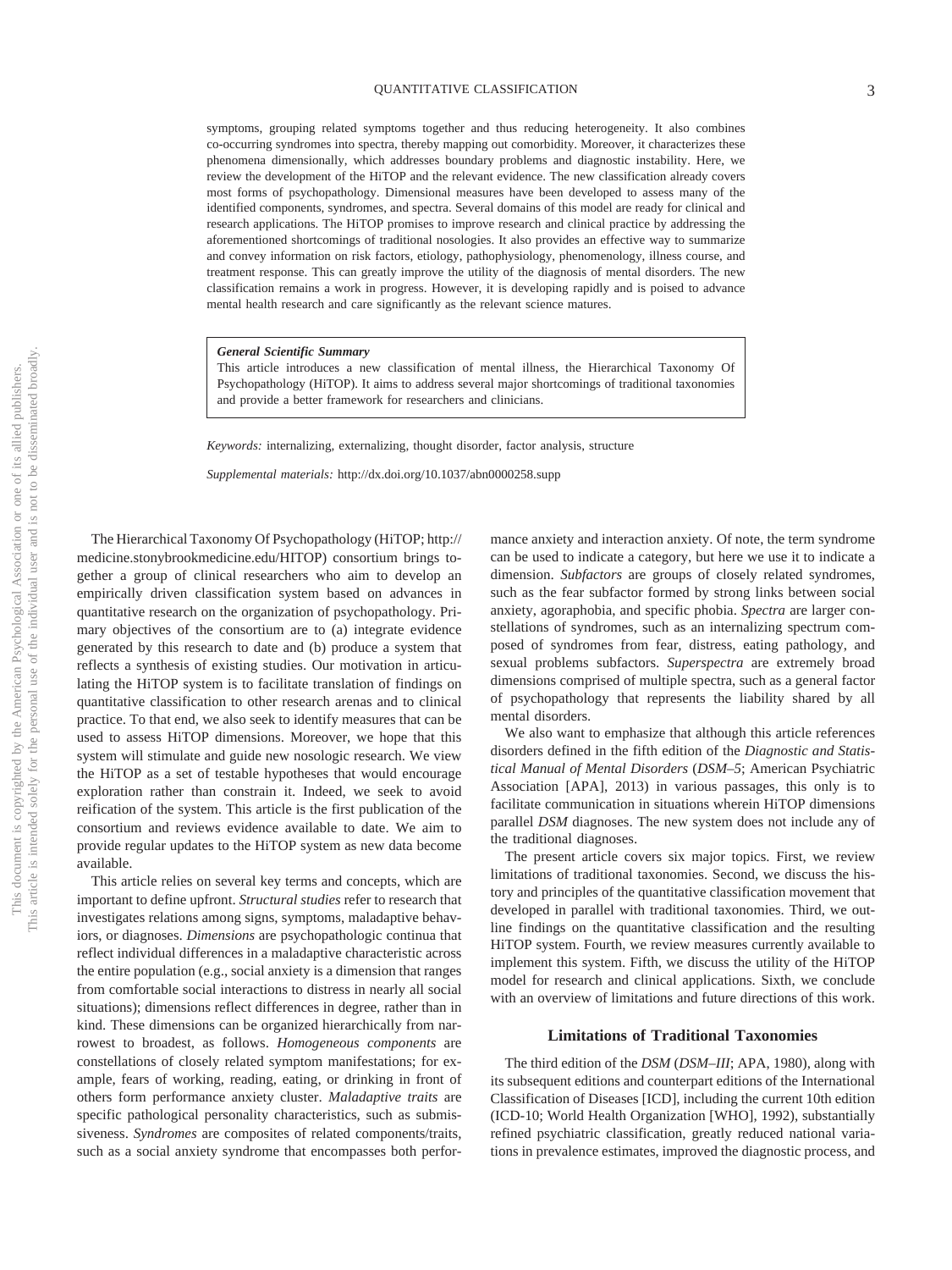provided a common language for the field (Kendell & Jablensky, 2003). Nevertheless, these classification systems also have significant limitations.

First, these traditional systems consider all mental disorders to be categories, whereas the evidence to date suggests that psychopathology exists on a continuum with normal-range functioning; in fact, not a single mental disorder has been established as a discrete categorical entity (Carragher et al., 2014; [Haslam, Holland, &](#page-19-0) [Kuppens, 2012;](#page-19-0) Markon & Krueger, 2005; Walton, Ormel, & Krueger, 2011; Widiger & Samuel, 2005; Wright et al., 2013). More important, imposition of a categorical nomenclature on naturally dimensional phenomena leads to a substantial loss of information and to diagnostic instability (MacCallum, Zhang, Preacher, & Rucker, 2003; Markon, Chmielewski, & Miller, 2011; Morey et al., 2012).

Second, traditional diagnoses generally show limited reliability, as can be expected when arbitrary categories are forced onto dimensional phenomena (Chmielewski, Clark, Bagby, & Watson, 2015; Markon, 2013). For example, the *DSM–5* Field Trials found that 40% of diagnoses did not meet even a relaxed cutoff for acceptable interrater reliability (Regier et al., 2013), although the same disorders often showed excellent reliability when operationalized dimensionally (Markon et al., 2011; Shea et al., 2002).

Third, many existing diagnoses are quite heterogeneous and encompass multiple pathological processes (Clark, Watson, & Reynolds, 1995; Hasler, Drevets, Manji, & Charney, 2004; Zimmerman, Ellison, Young, Chelminski, & Dalrymple, 2015). Traditional taxonomies attempt to address heterogeneity by specifying disorder subtypes. However, most subtypes have been defined rationally rather than being derived from structural research, and fail to demarcate homogenous subgroups (Watson, 2003a).

Fourth, co-occurrence among mental disorders, often referred to as comorbidity, is very common in both clinical and community samples (Andrews, Slade, & Issakidis, 2002; Bijl, Ravelli, & van Zessen, 1998; Brown, Campbell, Lehman, Grisham, & Mancill, 2001; Grant et al., 2004; Kessler, Chiu, Demler, Merikangas, & Walters, 2005; Ormel et al., 2015; Teesson, Slade, & Mills, 2009). Comorbidity complicates research design and clinical decisionmaking, as additional conditions can distort study results and affect treatment. In terms of nosology, high comorbidity suggests that some unitary conditions have been split into multiple diagnoses, which co-occur frequently as a result, indicating the need to redraw boundaries between disorders.

Fifth, many patients fall short of the criteria for any disorder, despite manifesting significant distress or impairment that indicates the need for care. The *DSM–5* addresses this problem by providing Other Specified/Unspecified (previously Not Otherwise Specified) categories. More important, these cases represent a shortcoming of the current system, as such diagnoses provide little information.

The core issue potentially responsible for these five shortcomings is that construction of traditional taxonomies went beyond evidence available on the structure of psychopathology and was shaped by various other considerations. It appears that this rational approach to psychiatric nosology, not grounded in structural research or an understanding of the etiologic architecture of mental disorders, has failed in some instances to represent psychopathology accurately. Indeed, the sluggish pace of discovery in psychiatry has been attributed, in part, to the limited validity and certain arbitrariness of traditional diagnoses (Cuthbert & Insel, 2013; Gould & Gottesman, 2006; Hasler et al., 2005; Hyman, 2010; Merikangas & Risch, 2003). Clinically, diagnosis is expected to help in selection of treatment, but the *DSM* and *ICD* are imperfect guides to care (Beutler & Malik, 2002; Bostic & Rho, 2006; Hermes, Sernyak, & Rosenheck, 2013; Mohamed & Rosenheck, 2008).

#### **The Quantitative Classification Movement**

A solution to the shortcomings of traditional taxonomies is emerging in the form of a quantitative nosology, an empirically based organization of psychopathology (e.g., Achenbach & Rescorla, 2001; Forbush & Watson, 2013; Kotov, Ruggero, et al., 2011; Krueger & Markon, 2006; Lahey et al., 2008; Slade & Watson, 2006; Vollebergh et al., 2001; Wright & Simms, 2015). Rather than relying on a priori assumptions, a quantitative nosology is defined through the independent work of multiple research groups seeking to understand the organization of psychopathology (Kotov, 2016). In this section, we discuss four aspects of the quantitative approach. First, we review its history. Second, we outline ways in which the quantitative approach addresses the limitations of traditional taxonomies. Third, we respond to common concerns raised about this approach related to (a) methodological choices and (b) applicability to clinical settings. Fourth, we discuss the interface of a quantitative nosology with another dimensional approach to psychopathology, the Research Domain Criteria (RDoC; Cuthbert & Insel, 2010, 2013) framework.

#### **History**

The quantitative movement has a long history, beginning with the pioneering work of Thomas Moore, Hans Eysenck, Richard Wittenborn, Maurice Lorr, and John Overall, who developed measures to assess signs and symptoms of psychiatric inpatients, and identified empirical dimensions of symptomatology through factor analysis of these instruments (e.g., Eysenck, 1944; Lorr, Klett, & McNair, 1963; Moore, 1930; Overall & Gorham, 1962; Wittenborn, 1951). Others have searched for natural categories using such techniques as cluster analysis (Blashfield, 1984; Macfarlane, Allen, & Honzik, 1954). Similarly, research on the structure of affect (Tellegen, 1985) helped to identify dimensions of depression and anxiety symptoms (Clark & Watson, 1991). Factor analytic studies of child symptomatology found dimensional syndromes that remain in use today (Achenbach, 1966; Achenbach, Howell, Quay, Conners, & Bates, 1991; Achenbach & Rescorla, 2001). Finally, factor analyses of comorbidity among common adult disorders revealed higher-order dimensions of psychopathology (Krueger, 1999; Krueger, Caspi, Moffitt, & Silva, 1998; Wolf et al., 1988) that inspired a growing and diverse literature.

Also relevant are factor analytic studies of normal personality. This research has identified a hierarchical taxonomy that spans many levels of generality from specific facets (e.g., 30 dimensions in the work of Costa & McCrae, 1992) to general factors (DeYoung, 2006; Digman, 1997; Markon, Krueger, & Watson, 2005). Among these levels, most attention has been devoted to the five-factor model, consisting of neuroticism, extraversion, openness, agreeableness, and conscientiousness (e.g., Costa & McCrae, 1992; Digman, 1990; Goldberg, 1993; John, Naumann, & Soto,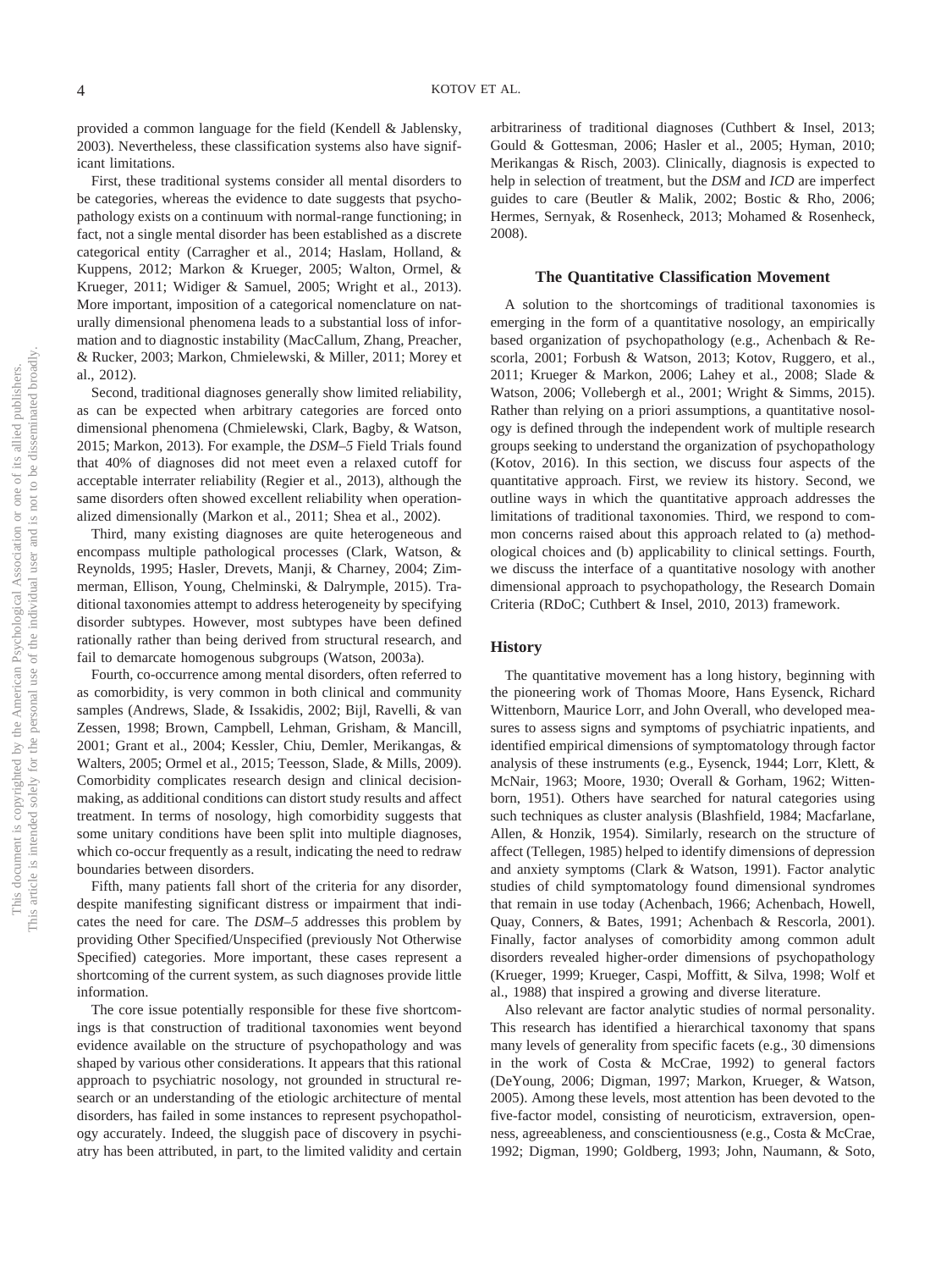2008); and the "Big Three" model, consisting of neuroticism, extraversion, and disinhibition (Clark & Watson, 1999; Eysenck & Eysenck, 1975). These general traits show strong links to all common forms of psychopathology (Clark, 2005; Kotov et al., 2010; Saulsman & Page, 2004); in addition, specific facets are highly informative for understanding certain mental disorders (Samuel & Widiger, 2008; Watson, Stasik, Ellickson-Larew, & Stanton, 2015). Although extensive discussion of connections between personality and psychopathology is beyond the scope of the present paper, we should note that the taxonomy of normal personality has played a major role in shaping dimensional models of personality pathology (Widiger & Mullins-Sweatt, 2009; Widiger & Simonsen, 2005; Widiger & Trull, 2007). Personality models are also important because the scope of a quantitative nosology includes both symptoms, which are relatively transient forms of psychopathology, and maladaptive personality traits that form a more stable core of the clinical picture (Hopwood et al., 2011; Krueger & Markon, 2006).

#### **Addressing Limitations of Traditional Taxonomies**

A quantitative psychiatric classification operates on two levels (Kotov, 2016). First, it constructs syndromes from the empirical covariation of symptoms to replace diagnoses that rely on untested assumptions, such as the assumption that mental disorders are categories. Second, it groups syndromes into spectra based on the covariation among them. Intermediate structural elements—such as components within syndromes and subfactors within spectra are similarly elucidated. In line with existing evidence, all of these constructs have been operationalized dimensionally.

This quantitative approach responds to all aforementioned shortcomings of traditional nosologies. First, it resolves the issue of arbitrary thresholds and associated loss of information (Markon et al., 2011). It also helps to address the issue of instability, as indicated by the high test–retest reliability of dimensional psychopathology constructs (Watson, 2003b). Second, a quantitative approach groups related symptoms together and assigns unrelated symptoms to different syndromes, thereby identifying unitary constructs and reducing diagnostic heterogeneity (Clark & Watson, 2006). Third, comorbidity is incorporated into the classification system with the assignment of syndromes to spectra. Comorbidity conveys important information about shared risk factors, pathological processes, and illness course; a quantitative nosology formalizes this information, making it explicitly available to researchers and clinicians (Brown & Barlow, 2009; Krueger & Markon, 2011; Watson, 2005). Hence, if a question concerns a clinical feature common to multiple syndromes, the clinician or researcher may focus on the higher-order dimension. Alternatively, if a specific syndrome is of interest, the higher-order dimension can be controlled statistically (or for a given patient, relative elevation of the syndrome can be computed relative to score on the higherorder dimension) to elucidate information unique to this syndrome. This hierarchical organization is an important feature of a quantitative nosology; the multilevel approach (including individual symptoms, components/traits, syndromes, subfactors, and spectra) allows for a flexible description of a patient depending on the desired degree of specificity. This approach parallels established classification frameworks in the study of human individual differences more broadly, such as taxonomies of personality and cognitive abilities (e.g., Markon et al., 2005). Fourth, no patients are excluded or incompletely described by the system, because everyone can be characterized on a set of dimensions, even those with low levels of pathology.

#### **Method**

Development of a quantitative classification relies substantially on factor analysis, a statistical procedure that groups variables (e.g., symptoms, syndromes) based on the pattern of their interrelations. This family of techniques includes exploratory factor analysis, which searches for the optimal organization of variables, and confirmatory factor analysis, which tests the fit of hypothesized structures to data (Brown, 2015; [Fabrigar et al., 1999\)](#page-18-0). Other methods have been used to investigate natural classes or hybrid models that allow for both classes and dimensions. Class-based methods have the appeal of clustering people, rather than variables. However, when structural findings are translated to practical application, these results are operationalized as scales or other composites of variables, regardless of whether they were derived by class-based or factor analytic methods. Recent studies that used class-based methods (e.g., latent class analysis) found classes that represent extreme levels of dimensions identified in factor analytic research (Olino, Klein, Farmer, Seeley, & Lewinsohn, 2012; Vaidyanathan, Patrick, & Iacono, 2011), but older studies produced different sets of clusters (Kessler et al., 2005). Dimensional models have shown better fit to the data than latent classes or hybrid models (Carragher et al., 2014; Eaton et al., 2013; [Haslam](#page-19-0) [et al., 2012;](#page-19-0) Markon & Krueger, 2005; Vrieze, Perlman, Krueger, & Iacono, 2012; Walton et al., 2011; Wright et al., 2013). Individual symptoms also have been found to be dimensions rather than binary absent/present states (Flett, Vredenburg, & Krames, 1997; Strauss, 1969; Van Os et al., 2009).

These findings likely contribute to the wide reliance on factor analysis in quantitative nosology research and the shared assumption that psychopathology can be represented effectively by dimensions. There is no conclusive evidence of categorical entities in mental health to challenge this assumption [\(Haslam et al., 2012;](#page-19-0) Markon & Krueger, 2005; Walton et al., 2011; Widiger & Samuel, 2005; Wright et al., 2013), but if such entities were to emerge, they could be incorporated easily into a quantitative nosology. Modern statistical tools, such as factor mixture models (Hallquist & Wright, 2014; Kim & Muthén, 2009), permit modeling of dimensions and categories simultaneously.

#### **Applicability to Clinical Settings**

A common concern with dimensional classifications is whether they are applicable to clinical settings, as clinical care often requires categorical decisions. Indeed, actionable ranges of scores will need to be specified on designated dimensions for such a classification to work effectively in clinical practice. Rather than being posited a priori, these ranges are straightforward to derive empirically, as is commonly done in medicine (e.g., ranges of blood pressure, fasting glucose, viral load, etc.). For example, more intrusive and costly interventions tend to be indicated for greater illness severity, and this can be accommodated by specifying one range for preventive interventions, a somewhat higher one for outpatient care, and the highest for inpatient treatment. In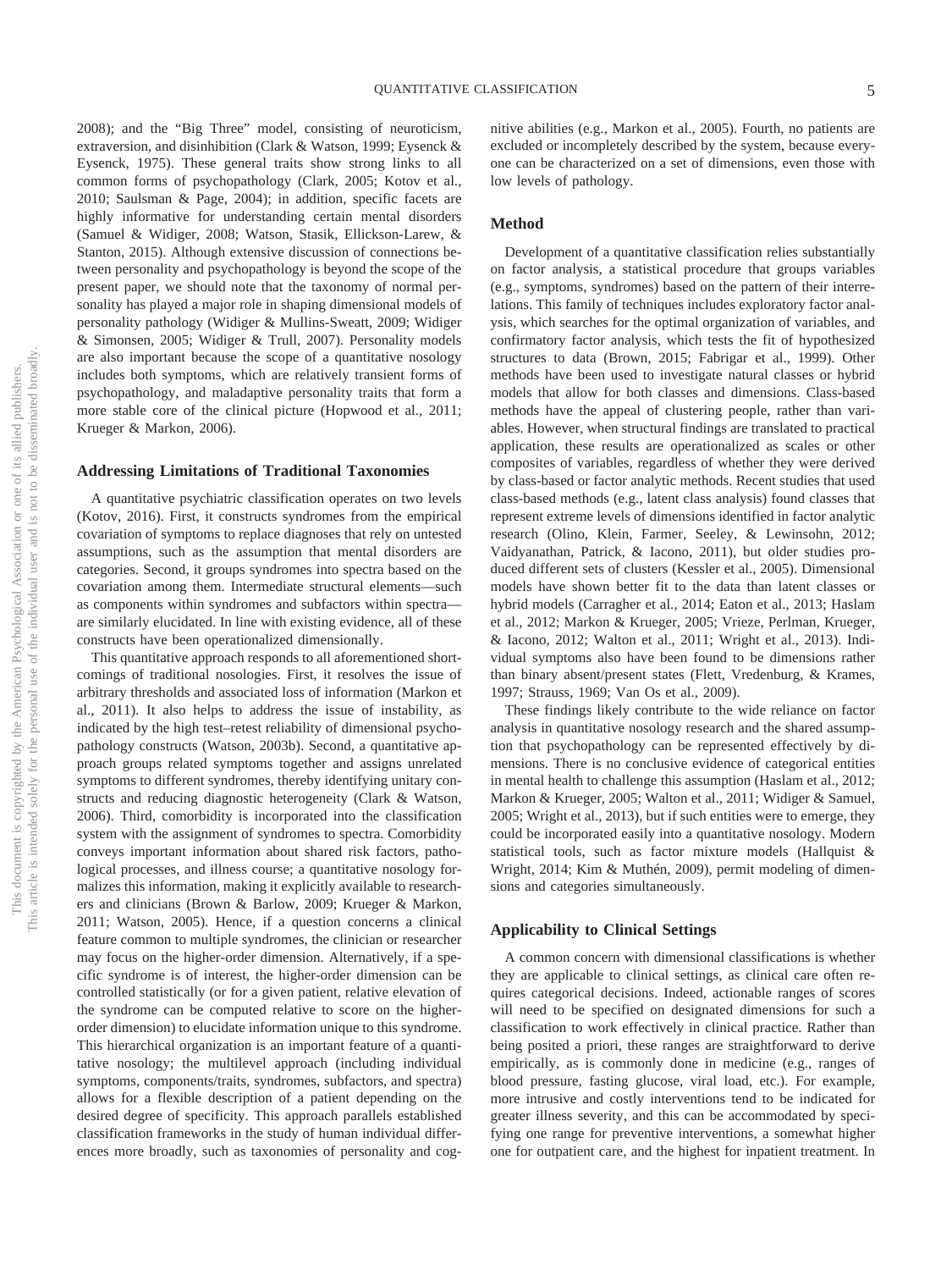contrast, traditional taxonomies tend to offer a single cutoff, the diagnostic threshold, regardless of the clinical question. *DSM–5* has made some progress in changing this practice, supplementing formal diagnosis (Section II) with cross-cutting and severity measures (Section III) and allowing severity specifiers (e.g., mild, moderate, and severe) for some disorders.

The diagnosis of intellectual disability may serve as a useful model of how dimensions can be adapted for diagnostics. Intellectual disability is defined by two quantitative dimensions, intelligence and adaptive functioning, that are then categorized for diagnostic purposes into profound, severe, moderate, and mild. Ranges of intelligence scores are specified for each group, and assessors have the flexibility to consider adaptive functioning when assigning the diagnostic descriptor rather than rigidly following predetermined cutoffs. Beyond intellectual and neuropsychological testing, clinicians have made effective use of a variety of dimensional assessment tools, such as the Minnesota Multiphasic Personality Inventory (MMPI; Hathaway & McKinley, 1942), the Personality Assessment Inventory (PAI; Morey, 1991, 2007), and the Achenbach System of Empirically Based Assessment (ASEBA; Achenbach & Rescorla, 2001), for several decades; thus, a substantial precedent for the clinical utility of dimensional systems already exists.

#### **Interface with RDoC**

The RDoC (Cuthbert & Insel, 2010, 2013) framework represents a related response to the shortcomings of traditional taxonomies. The National Institute of Mental Health created this framework to encourage the development of a dimensional research classification system of psychological processes with established neural bases and potential relevance to psychiatric symptoms. The emerging system spans eight units of analysis (from genes to behavioral tasks), a diverse range of constructs, and cuts across diagnostic categories.

This dimensional approach has the potential to address many problems of the current system. However, the RDoC framework is concerned with basic biological processes (e.g., neural circuits) as much as with pathological behavior, and seeks to link animal and human research, thus largely focusing on constructs that apply across species (Cuthbert & Kozak, 2013). As such, the RDoC system holds particular promise for advancing the understanding of biological processes relevant to psychopathology, but its coverage of clinical phenomena is neither highly detailed nor comprehensive. A substantial need remains to systematically describe dimensions of psychiatric phenotypes. A quantitative nosology goes well beyond the scope of the RDoC in meeting this need and can inform the RDoC framework with regard to key clinical dimensions that need to be considered. Another limitation of the RDoC is that it seeks to restructure psychiatric nosology at a very basic level, so that the translation of advances it produces to diagnostic practice likely lies well in the future. In contrast, the quantitative nosology is driven by clinical constructs and specifically targets shortcomings of existing diagnoses, while also defining clearer phenotypes for basic research.

At the same time, a quantitative nosology is limited by its focus on clinical manifestations. The resulting dimensions are descriptive, and their nature is not immediately clear. Validation studies, perhaps conducted within the RDoC framework, are needed to

elucidate the etiology, pathophysiology, and treatment response of these quantitative dimensions. Moreover, even a comprehensive analysis of signs and symptoms may miss disorders that are etiologically coherent but have multiple clinical manifestations (e.g., manifestations of tertiary syphilis differ dramatically depending on the organs affected). In contrast, the RDoC approach begins with research on biological systems, and may ultimately identify etiologically coherent nosologic entities even if they lack a singular clinical presentation.

Overall, these two efforts approach nosology from different perspectives, but are well positioned to advance toward one another to produce a unified system (Patrick & Hajcak, 2016). For example, a quantitative nosology can inform the RDoC initiative with regard to pivotal phenotypic dimensions that can serve as referents for biological and behavioral constructs. Conversely, the RDoC integrates information from various approaches to characterizing psychopathology (e.g., biological, animal models). Consequently, RDoC can clarify the nature of quantitative dimensions and suggest new constructs that should be operationalized phenotypically, thereby shaping a quantitative nosology. Joint analyses of quantitative and RDoC constructs are likely to reveal some points of convergence, dimensions that are clearly measurable with biological markers, behavioral tasks, and self-report (see Patrick, Venables, et al., 2013; Yancey, Venables, & Patrick, 2016). These analyses also would reveal dimensions that are not prominent in some units of analysis, such as a trait with highly complex neural architecture or a physiological process that has only weak connections with phenomenology. Such information is essential for both refinement of RDoC constructs and validation of quantitative dimensions.

#### **The Emerging Classification**

Research on a quantitative nosology has produced considerable structural evidence on constructs at each level of the hierarchy and examined the validity of many of the identified dimensions, including common risk factors, biomarkers, illness course, and treatment response. In this section, we propose the HiTOP model based on a review of structural evidence and validity data on spectra (and superspectra), subfactors, syndromes, and traits/homogeneous components. We consider evidence from clinical disorders and personality disorders (PDs) separately, because many articles focused on one of these two domains, but also jointly when relevant studies exist.

#### **Spectra**

**Introduction of the spectra.** Factor analytic research has consistently identified two fundamental dimensions of common mental disorders, internalizing and externalizing. The internalizing dimension accounts for the comorbidity among depressive, anxiety, posttraumatic stress, and eating disorders, as well as sexual dysfunctions and obsessive– compulsive disorder (OCD). The traditional externalizing dimension captures comorbidity among substance use disorders, oppositional defiant disorder (ODD), conduct disorder, adult antisocial behavior, intermittent explosive disorder (IED), and attention-deficit-hyperactivity disorder (ADHD). These dimensions (spectra) were first identified in child psychopathology (Achenbach, 1966; Achenbach et al., 1991; Achenbach & Re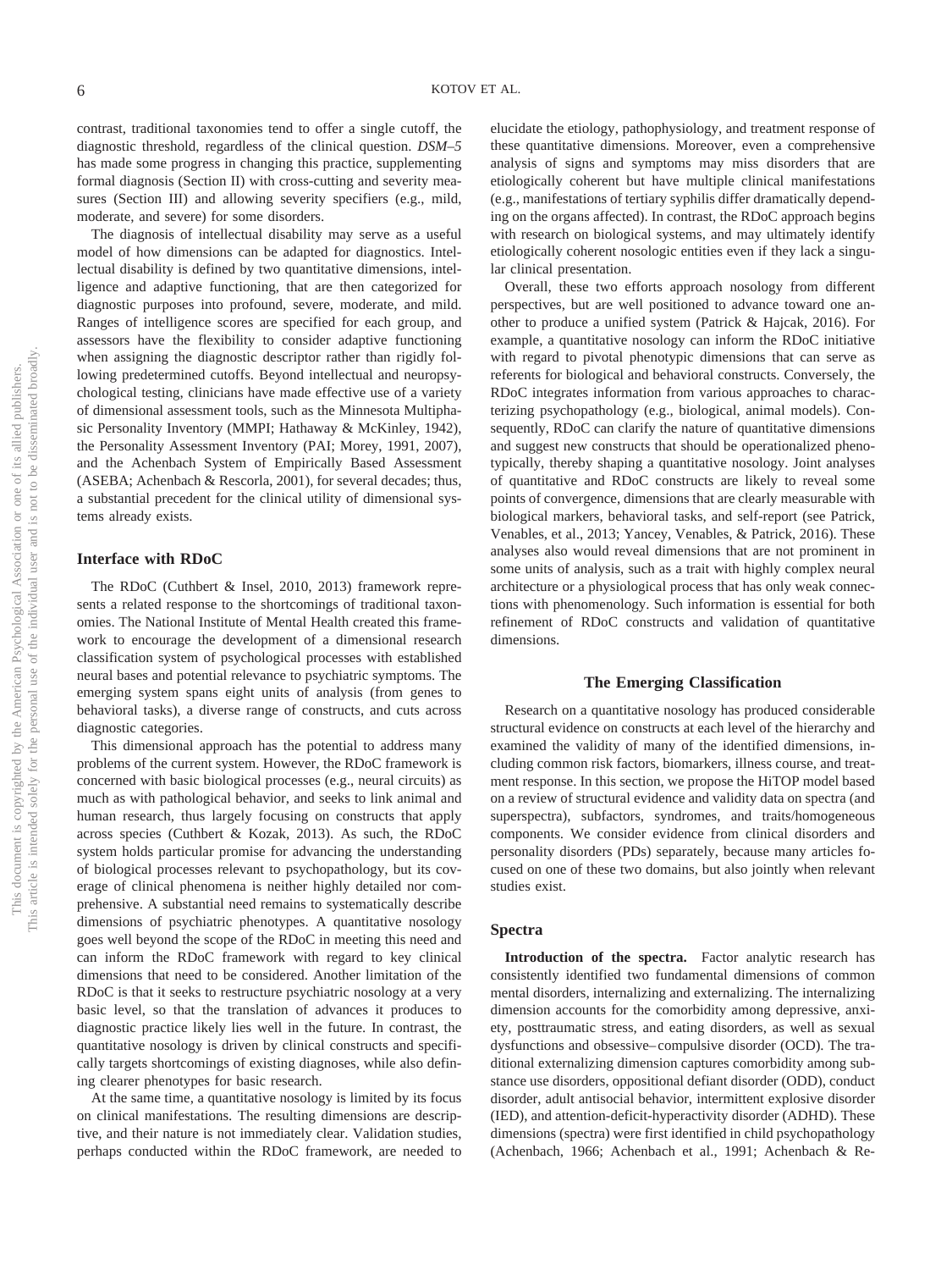scorla, 2001; Blanco et al., 2015; Lahey et al., 2004; 2008) and have since been replicated in adult samples (Achenbach & Rescorla, 2003; Carragher et al., 2014; Forbush & Watson, 2013; Krueger & Markon, 2006; Røysamb et al., 2011; Slade & Watson, 2006). They also have been observed in various cultures (Kessler et al., 2011; Krueger, Chentsova-Dutton, Markon, Goldberg, & Ormel, 2003).

More recently, a thought disorder spectrum was identified, which encompasses psychotic disorders, cluster A PDs, and bipolar I disorder (Keyes et al., 2013; Kotov, Chang, et al., 2011; Kotov, Ruggero, et al., 2011; Markon, 2010a; Wright et al., 2013). This dimension has been well replicated in adults. A similar dimension of thought problems has been documented extensively in youth, and studies have found that it is not subsumed by either the internalizing or externalizing spectra (Achenbach & Rescorla, 2001). The internalizing, externalizing, and thought disorder dimensions have emerged in both community and patient samples (Kotov, Chang, et al., 2011; Kotov, Ruggero, et al., 2011; Miller, Fogler, Wolf, Kaloupek, & Keane, 2008). Extensive data are now available on these spectra with studies including as many as 25 disorders (Røysamb et al., 2011) and 43,093 participants (Eaton et al., 2013). Finally, initial evidence suggests existence of an additional somatoform spectrum (Kotov, Ruggero, et al., 2011). The resulting four dimensions are listed in Figure 1.

An important limitation of this work in adults is that nearly all of the aforementioned studies analyzed dichotomous diagnoses. One issue with such analyses is that many diagnoses are defined by symptoms that are only loosely interrelated and sometimes reflect different psychopathology dimensions. Consequently, some diagnoses are prone to cross-loading in factor analyses, complicating the resulting structure. Another limitation is that to analyze dichotomous markers, many studies assume that a continuous, normally distributed variable underlies each disorder. Internally consistent dimensional markers of psychopathology would address the aforementioned limitations. Initially, such markers were derived from



*Figure 1.* Cross-walk between major dimensions of clinical and personality disorders. *Note:* The diagram is derived from studies discussed in the "Spectra" section. Arrows indicate paired dimensions that cut across clinical and personality domains.

rating forms, and analyses of these data replicated the internalizing, externalizing, and thought disorder spectra (Achenbach & Rescorla, 2001, 2003; Kramer, Krueger, & Hicks, 2008; Sellbom, Ben-Porath, & Bagby, 2008). Furthermore, two studies replicated the somatoform spectrum (McNulty & Overstreet, 2014; Sellbom, in press). More recently, development of novel measures allowed for dimensional scoring of homogeneous symptom dimensions from interviews (Markon, 2010a; Kotov et al., 2015; Lahey et al., 2004; Wright et al., 2013). Factor analyses of these instruments confirmed the existence of the internalizing, externalizing, and thought disorder spectra.

**The structure of personality pathology.** In parallel, other studies investigated the structure of personality pathology. Five domains emerged from this research: negative affectivity, detachment (i.e., social withdrawal), disinhibition, antagonism, and psychoticism (the personality counterpart of thought disorder). The first body of evidence comes from factor analyses of PD diagnoses. O'Connor (2005) reanalyzed 33 such studies and found four dimensions, which he coordinated with the prominent five-factor model (FFM) of personality. The first dimension was defined by dependent, avoidant, and borderline PDs, which suggested negative affectivity as a common theme. The second was composed of antisocial, narcissistic, histrionic, borderline and paranoid PDs, and likely reflected antagonism. The third included schizoid, schizotypal, and avoidant PDs, as well as a negative loading from histrionic PD, which indicated detachment. The fourth was defined solely by obsessive– compulsive PD.

Other research examined the structure of maladaptive personality traits using dimensional markers, such as the scales of the Schedule for Nonadaptive and Adaptive Personality-2nd Edition (SNAP-2; Clark, Simms, Wu, & Casillas, 2014) and the Dimensional Assessment of Personality Pathology—Basic Questionnaire (DAPP-BQ; Livesley & Jackson, 2009). These inventories reflect somewhat different structures, but they have four fundamental dimensions in common: negative affectivity, detachment, antagonism, and disinhibition versus compulsivity (Clark, Livesley, Schroeder, & Irish, 1996). Another model, the Personality Psychopathology—Five (PSY-5; Harkness & McNulty, 1994), includes the same four dimensions plus psychoticism. The most recent efforts to map personality pathology are the Personality Inventory for *DSM–5* (PID-5; Krueger et al., 2012) and the Computerized Adaptive Test of Personality Disorder (CAT-PD; Simms et al., 2011). They were developed independently from each other to assess personality pathology comprehensively and explicate its organization using factor analysis. These projects revealed very similar five-dimensional structures that are highly congruent with the PSY-5, consisting of negative affectivity, detachment, disinhibition, antagonism, and psychoticism (Krueger & Markon, 2014; Wright & Simms, 2014). These dimensions are listed in Figure 1.

Further studies conceptualized pathological personality traits as maladaptive variants of the FFM (Widiger & Trull, 2007). These variants are elaborated in the Five-Factor Model Personality Disorder (FFM-PD; Widiger, Lynam, Miller, & Oltmanns, 2012) scales and the Five Factor Form (FFF; Rojas & Widiger, 2014). For example, the FFF assesses maladaptive variants of 30 traits included within the FFM. Factor analyses of the FFF produced a five-dimensional structure that reflects neuroticism, extraversion, openness, agreeableness, and conscientiousness. With regard to the five domains, negative affectivity was found to map onto neurot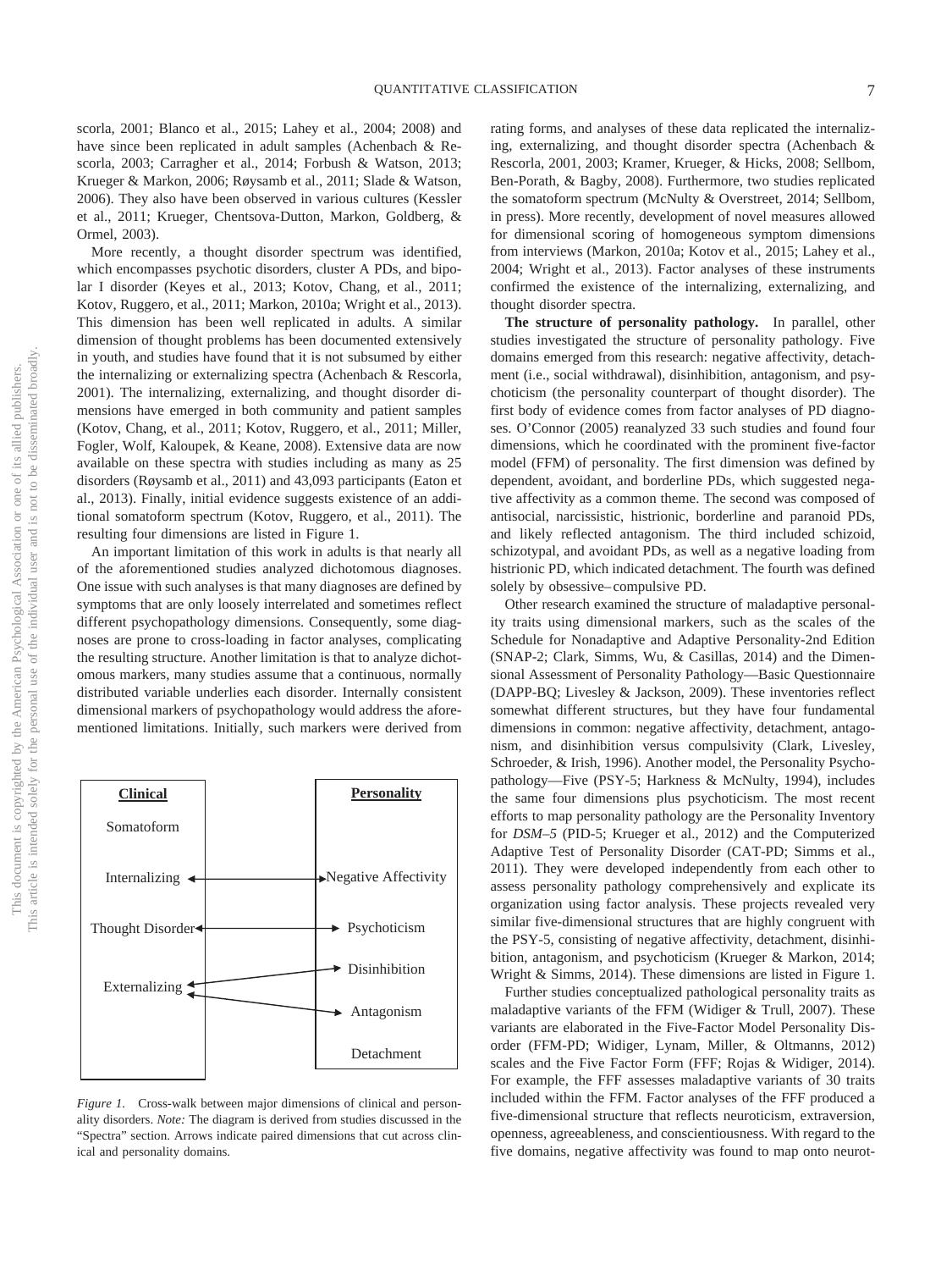icism, detachment on (low) extraversion, disinhibition on (low) conscientiousness, and antagonism on (low) agreeableness, and may be conceptualized as maladaptive versions of these four traits (Krueger & Markon, 2014). Psychoticism is the only domain not clearly represented in the FFM. Nevertheless, the five domains (negative affectivity, detachment, disinhibition, antagonism, and psychoticism) have emerged clearly across different operationalizations of personality pathology.

**Joint structure.** In previous sections, we discussed studies that focused either on symptoms or on maladaptive traits. Several studies analyzed symptoms and traits together and showed that the internalizing spectrum is connected with negative affectivity, thought disorder with psychoticism, and externalizing with both disinhibition and antagonism. In contrast, somatoform appears to lack a clear personality pathology counterpart, and detachment may be lacking a clear symptom counterpart (see Figure 1).

Specifically, three studies evaluated the joint structure of *DSM* clinical and personality disorders most comprehensively. Røysamb et al. (2011) examined 25 disorders in 2,974 twins from Norway. They observed factors that clearly reflect the internalizing (anxiety and depressive disorders and borderline PD), traditional externalizing (substance use disorders, antisocial PD, and conduct disorder), antagonism (narcissistic, histrionic, borderline, and paranoid PD but also obsessive– compulsive and schizotypal PD), and pathological introversion/detachment (avoidant, dependent, schizoid, and depressive PD and dysthymia) spectra. More importantly, this investigation did not include psychotic disorders or mania, which likely precluded modeling of the thought disorder dimension.

In contrast, Kotov, Ruggero, et al. (2011) included both psychosis and mania. They analyzed 25 disorders in 2,900 outpatients and reported recognizable dimensions of internalizing (anxiety and depressive disorders along with dependent, obsessive– compulsive, borderline, and paranoid PD), traditional externalizing (substance use disorders, antisocial behavior, and conduct problems), thought disorder (psychotic disorders, bipolar I disorder, schizotypal, paranoid, and schizoid PD), and antagonism (histrionic, narcissistic, borderline, and paranoid PD as well as antisocial behavior and conduct problems) spectra; they also reported a somatoform factor (undifferentiated somatoform disorder, hypochondriasis, and pain disorder). However, Kotov, Ruggero, et al. (2011) were unable to delineate a detachment factor because their analyses excluded avoidant PD due to its high correlation with social phobia. They also attempted to model Axis II negative affectivity separately from Axis I internalizing, but found the two factors to correlate .96.

Finally, Wright and Simms (2015) conducted joint structural analyses of common mental disorders, personality disorders, and maladaptive personality traits in a sample of 628 current and recent outpatients; importantly, all disorders were scored dimensionally (i.e., as symptom counts). They found evidence of five dimensions: internalizing (anxiety and depressive disorders, along with borderline, avoidant, dependent, and paranoid PDs), disinhibition (substance use disorders, antisocial PD), antagonism (narcissistic and histrionic PDs), detachment (defined by schizoid, avoidant, and dependent PD at the high end and by histrionic PD at the low end), and thought disorder (psychotic symptoms and schizotypal PD).

Several other studies operationalized psychopathology using homogeneous symptom and trait dimensions rather than *DSM* disorders. Two analyses of self-ratings found six dimensions that clearly reflected the aforementioned spectra: negative affectivity (internalizing), psychoticism (thought disorder), disconstraint (externalizing), aggressiveness (antagonism), introversion (detachment), and somatization (somatoform; McNulty & Overstreet, 2014; Sellbom, 2016). The most comprehensive investigation of interview-based data reported four spectra: internalizing, thought disorder, traditional externalizing, and pathological introversion/ detachment, which was defined by unassertiveness, dependence, and social anxiety (Markon, 2010a). This study did not recover antagonism and somatoform dimensions likely because few relevant markers were included (e.g., only one variable for the latter).

**The six spectra in the HiTOP model.** Altogether, six spectra were included in the HiTOP model: internalizing (or negative affectivity), thought disorder (or psychoticism), disinhibited externalizing, antagonistic externalizing, detachment, and somatoform (see Figure 2). Given direct correspondence between internalizing and negative affectivity as well as between thought disorder and psychoticism, each of these pairs is represented by one dimension. Externalizing behavior has two personality counterparts: disinhibition and antagonism. Disinhibition is particularly prominent in substance-related disorders. Antagonism is especially significant in narcissistic, histrionic, paranoid, and borderline PDs. Both disinhibition and antagonism contribute to antisocial behavior, aggression, ODD, ADHD, and IED (Gomez & Corr, 2014; Herzhoff & Tackett, 2016; Jones, Miller, & Lynam, 2011; Kotov, Chang, et al., 2011; Wright & Simms, 2015). More importantly, all of these conditions comprise a broader superspectrum, and recent research has elevated the "externalizing" label to denote this general dimension (Krueger & Markon, 2014). Consequently, the two spectra may be best named disinhibited externalizing (what traditionally was called externalizing) and antagonistic externalizing (traditional antagonism).

As noted earlier, detachment appears to be limited to personality pathology. Detachment is well documented in personality pathology, but it is less clear whether it fully accounts for the pathological introversion factor reported by Markon (2010a) and Røysamb et al. (2011); thus, social phobia and dysthymic disorder were retained within the internalizing spectrum rather than assigned to detachment. Finally, somatoform is a novel dimension that emerged clearly only in three studies (Kotov, Chang, et al., 2011; McNulty & Overstreet, 2014; Sellbom, in press), whereas three other studies placed somatoform conditions on the internalizing spectrum. However, of the latter studies, one had too few markers to model the somatoform factor (Markon, 2010a), another was not designed to test whether somatoform factor was a subfactor of internalizing or a separate spectrum (Simms, Prisciandaro, Krueger, & Goldberg, 2012), and the third produced mixed results (Krueger et al., 2003). Thus, the somatoform spectrum has been included in the HiTOP model on a provisional basis.

Of note, the disorder/syndrome level of Figure 2 is described in terms of *DSM–5* diagnoses. This is done simply for convenience of communication. The objective of the HiTOP consortium is to construct the nosology from empirically derived building blocks such as homogeneous components, maladaptive traits, and dimensional syndromes, not by merely rearranging *DSM–5* disorders. Fortunately, studies of empirical homogeneous dimensions have supported these spectra (Achenbach & Rescorla, 2001, 2003; Lahey et al., 2004; Kotov et al., 2015; Kramer et al., 2008;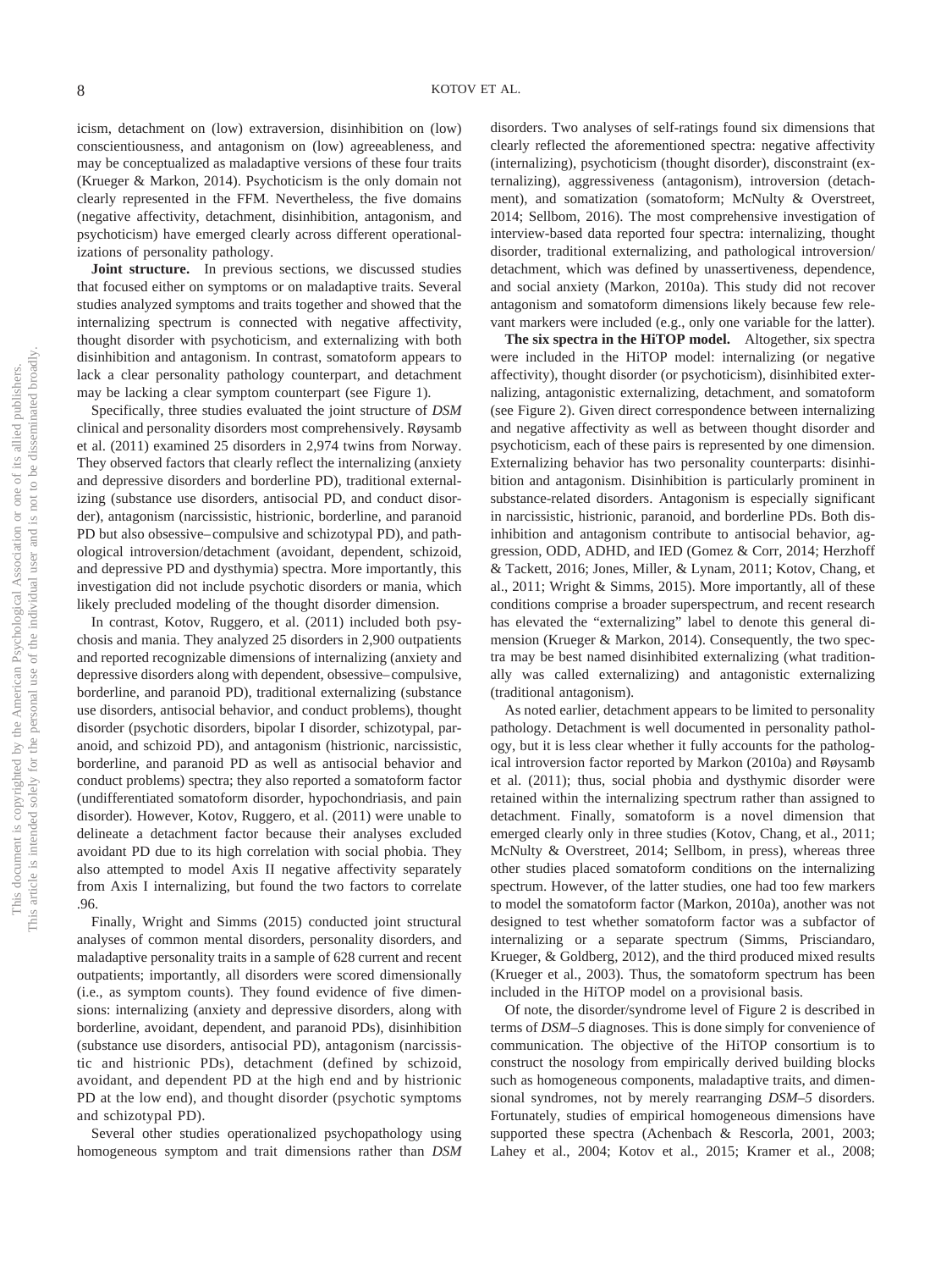

*Figure 2.* Spectra of the Hierarchical Taxonomy of Psychopathology. *Note:* Dashed lines indicate elements of the model that were included on provisional basis and require more study. Disorders with most prominent cross-loadings are listed in multiple places. Minus sign indicates negative association between histrionic personality and detachment spectrum. See the online article for the color version of this figure.

Markon, 2010a; McNulty & Overstreet, 2014; Sellbom, in press; Sellbom, Ben-Porath, & Bagby, 2008).

#### **Validation of Spectra**

Although structural evidence can help to identify new diagnostic entities, such constructs require further validation against criteria important for clinical practice and research. The APA Diagnostic Spectra Study Group reviewed evidence for five potential psychopathology spectra with regard to 11 validators that may be shared by, or at least be similar across, disorders within a spectrum: genetic risk factors, familial risk factors, environmental risk factors, neural substrates, biomarkers, temperamental antecedents, cognitive or emotional processing abnormalities, illness course, treatment response, symptoms, and high comorbidity within the spectrum (Andrews et al., 2009). This metastructure project examined internalizing/emotional (consisting of *DSM–IV* anxiety, depressive and somatoform disorders, and neurasthenia), disinhibited externalizing (conduct, antisocial personality, and substancerelated disorders), thought disorder/psychotic (schizophrenia spectrum disorders, schizotypal PD, and bipolar I disorder), neurocognitive (delirium, dementias, amnestic and other cognitive disorders), and neurodevelopmental (learning, motor skills and communication disorders, pervasive developmental disorders, and mental retardation) spectra. Overall, data for validators included in the reviews generally supported the coherence of these five spectra (Andrews, Pine, Hobbs, Anderson, & Sunderland, 2009; Carpenter et al., 2009; Goldberg, Krueger, Andrews, & Hobbs, 2009; Krueger & South, 2009; Sachdev, Andrews, Hobbs, Sunderland, & Anderson, 2009), and more recent reviews have continued to support these conclusions (Beauchaine & McNulty, 2013; Eaton, Rodriguez-Seijas, Carragher, & Krueger, 2015; Nelson, Seal, Pantelis, & Phillips, 2013).

However, this evidence has some caveats. In particular, bipolar disorder showed clear differences as well as similarities with both schizophrenia and emotional disorders (Goldberg, Andrews, & Hobbs, 2009). Also, validation data were relatively sparse for somatoform disorders and neurasthenia, and thus it was difficult to validate their distinctness from— or similarity to—the internalizing spectrum. Conversely, neurocognitive and neurodevelopmental clusters have not been examined in structural studies, but validity evidence was considered sufficient for inclusion of these entities as classes in the *DSM–5*. Overall, the HiTOP model covers the majority of psychopathology, even though it is not yet comprehensive.

#### **Hierarchy Above Spectra**

The HiTOP spectra are positively correlated (Achenbach & Rescorla, 2003; Kotov, Chang, et al., 2011; Krueger & Markon, 2006; Markon, 2010a; Røysamb et al., 2011), and these associations are consistent with the existence of a general psychopathology factor or *p* factor (Caspi et al., 2014; Lahey et al., 2011, 2012). This possibility has been supported by studies that evaluated a bifactor model, which is composed of a general dimension defined by all forms of psychopathology and specific dimensions defined by smaller groups of disorders (Caspi et al., 2014; Laceulle, Vollebergh, & Ormel, 2015; Lahey et al., 2011, 2012, 2015; Olino et al., 2014).

Another approach recognizes that a range of factors can be deliniated to represent different levels of the hierarchy, and most, if not all, levels are meaningful (Goldberg, 2006; Markon et al.,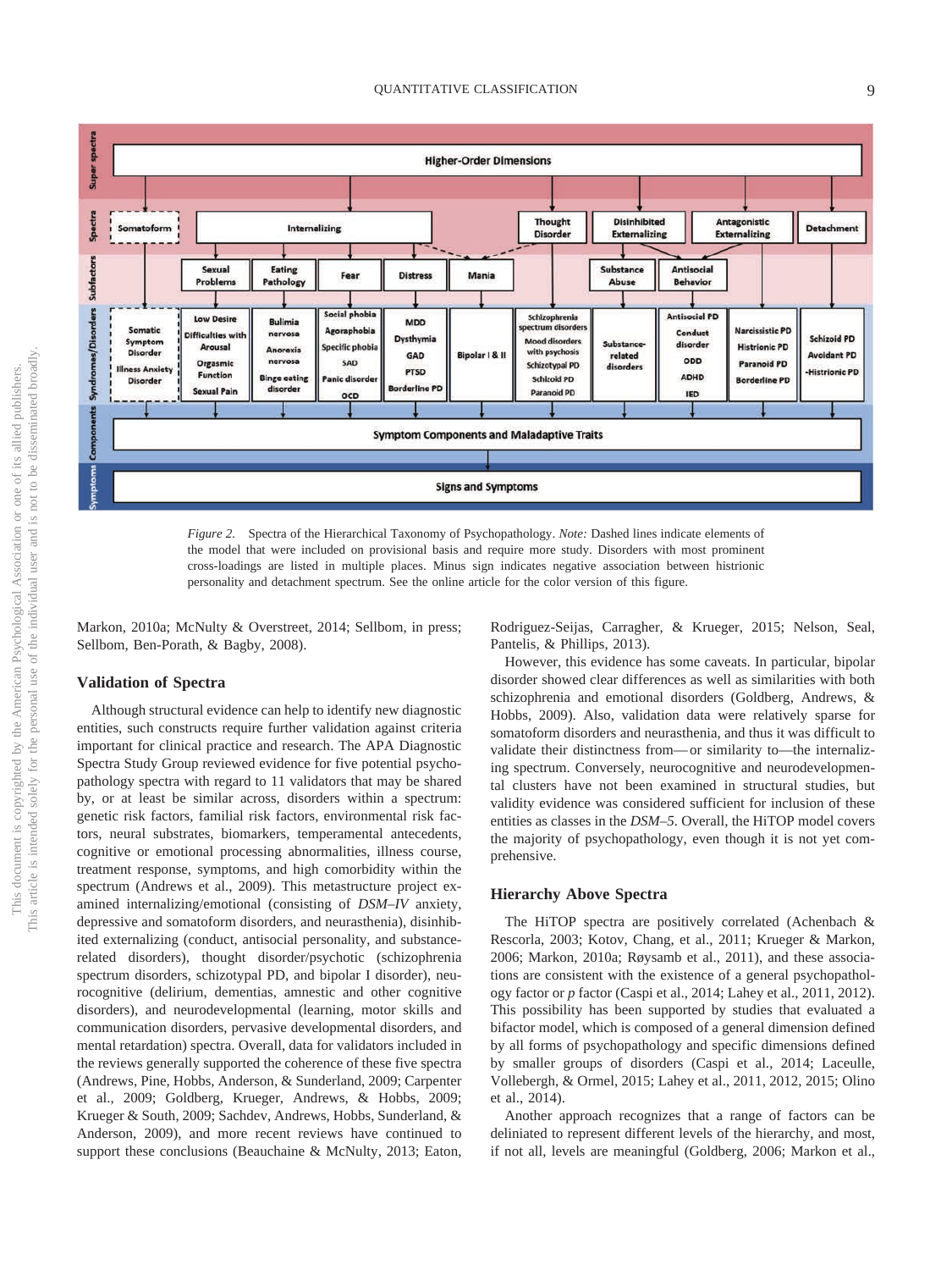2005). All levels can be mapped jointly using Goldberg's (2006) method, which consists of a series of factor analyses with progressively greater numbers of dimensions, thus describing each level of the hierarchy. This approach has been applied to PDs (Morey, Krueger, & Skodol, 2013; Wright et al., 2012; Wright & Simms, 2014) and clinical disorders (Farmer et al., 2013; Kim & Eaton, 2015). It supported the presence of a *p* factor but also suggested that multiple meaningful structures of different generality exist between the six spectra and a *p* factor.

These higher levels of the structure are particularly useful for describing the most salient general features of patients and for studying common pathological processes. The six spectra provide a more detailed and specific picture of psychopathology and the following discussion focuses on them. More important, the hierarchy can be refined further by extension downward to smaller groups of disorders and ultimately groups of symptoms (see Figure 2). We discuss this extension next.

#### **Subfactors**

More focused factor analyses have identified narrower dimensions within the spectra. Two subfactors have been found frequently within the internalizing spectrum: a distress cluster (consisting of MDD, dysthymic disorder, generalized anxiety disorder [GAD], and posttraumatic stress disorder [PTSD]) and a fear cluster (panic disorder, phobic disorders, OCD, and separation anxiety disorder [SAD]; Beesdo-baum et al., 2009; Eaton et al., 2013; Keyes et al., 2013; Krueger & Markon, 2006; Lahey et al., 2008; Miller et al., 2008, 2012; Vollebergh et al., 2001). There is accumulating support for a third subfactor, eating pathology, defined by bulimia nervosa, anorexia nervosa, and binge-eating disorder (Forbush et al., 2010; Forbush & Watson, 2013). Evidence also has emerged for a fourth subfactor, sexual problems, defined by symptoms of sexual dysfunctions, such as difficulties with sexual desire, arousal, orgasm, and pain (Forbes, Baillie, & Schniering, 2016a, 2016b; Figure 2). One caveat to this organization is that panic disorder appears to have features of both fear and distress, and has been found to load on both subfactors (Greene & Eaton, 2016; Kim & Eaton, 2015; Kotov et al., 2015; Nelson et al., 2015; Watson et al., 2012; Wright et al., 2013). Also, OCD is a relatively weak member of the fear cluster and shows some overlap with the thought disorder dimension (Caspi et al., 2014; Chmielewski & Watson, 2008; Kotov et al., 2015; Watson, Wu, & Cutshall, 2004). Finally, the fear and distress dimensions tend to be highly correlated and some studies were unable to model them separately (Kessler et al., 2011; Kotov et al., 2011; Markon, 2010; Røysamb et al., 2011; Wright & Simms, 2015).

The disinhibited and antagonistic externalizing spectra encompass at least two subfactors: an antisocial behavior dimension defined by ODD, ADHD, and sometimes conduct disorder, and a substance abuse dimension defined by alcohol and drug use problems (Blanco et al., 2015; Castellanos-Ryan et al., 2014; Farmer, Seeley, Kosty, & Lewinsohn, 2009; Verona, Javdani, & Sprague, 2011; Figure 2). Similar factors also have been observed in analyses of dimensional markers of the disinhibited externalizing spectrum: one resembles antisocial behavior (defined by aggression, lack of empathy, excitement seeking, rebelliousness, dishonesty, etc.) and the other resembles substance abuse (problematic substance use, theft, irresponsibility, and impulsivity; Krueger,

Markon, Patrick, Benning, & Kramer, 2007; Patrick, Kramer, et al., 2013). The antisocial dimension blends elements of disinhibition and antagonism, and thus has been linked to both spectra. The substance abuse dimension is more purely disinhibited. It currently is unclear whether the unique content of antagonism (narcissistic, histrionic, paranoid, and borderline personality pathology) defines a coherent subfactor or only indicates, along with antisocial behavior, the broader antagonistic externalizing spectrum.

The other spectra have received less attention, and it is unknown whether they also include subdimensions. It is likely that additional subfactors will be identified with time, explicating the intermediate level of the structure between individual disorders and spectra.

There is accumulating evidence that mania, and bipolar disorders generally, are related to the internalizing spectrum (Blanco et al., 2015; Forbush & Watson, 2013; Keyes et al., 2013; Kotov et al., 2015; Watson, 2005; Watson et al., 2012). However, mania also has been linked with the thought disorder spectrum (Caspi et al., 2014; Keyes et al., 2013; Kotov, Ruggero, et al., 2011). At present, it is unclear whether the mania subfactor belongs to the internalizing or thought disorder spectrum or blends features of both (see Figure 2).

More important, such interstitial constructs (i.e., dimensions associated with multiple spectra) are allowed, indeed expected, within the HiTOP model. Even when operationalized by empirically derived homogeneous measures, some dimensions show prominent cross-loadings in factor analyses (e.g., Kotov et al., 2015; Markon, 2010a; Wright & Simms, 2014).

#### **Symptom Structure**

Lower levels of the hierarchy, namely, dimensional syndromes and the components within them, are much less studied in adult populations than the spectra. The primary reason for this is that complete symptom-level data are rarely available. The vast majority of studies of adults analyzed diagnostic interviews, which typically have used skip logic. Skip logic enables the efficient assessment of dichotomous diagnoses but results in incomplete symptom data for respondents who do not endorse the stem question. Several studies have sought to address this limitation by analyzing symptom ratings not affected by skip-outs (Markon, 2010a; Simms et al., 2012; Wright et al., 2013). However, pools of analyzable symptoms were limited as these measures were not designed for structural research. Hence, nosologists have begun developing new instruments that provide comprehensive symptom coverage of various psychopathology domains and do not use skip logic. Structural analyses of the resulting measures have elucidated symptom components and maladaptive traits within a variety of disorders (see Figure 3). This is described in the following section. Because we have greater confidence in the placement of components/traits on spectra than syndromes, Figure 3 is organized around spectra.

#### **Measurement of HiTOP Dimensions**

Although an omnibus measure of the HiTOP model has not yet been created, a number of existing instruments can assess component/trait, syndrome, subfactor, and spectrum levels of the model. Examples of such measures are described in this section and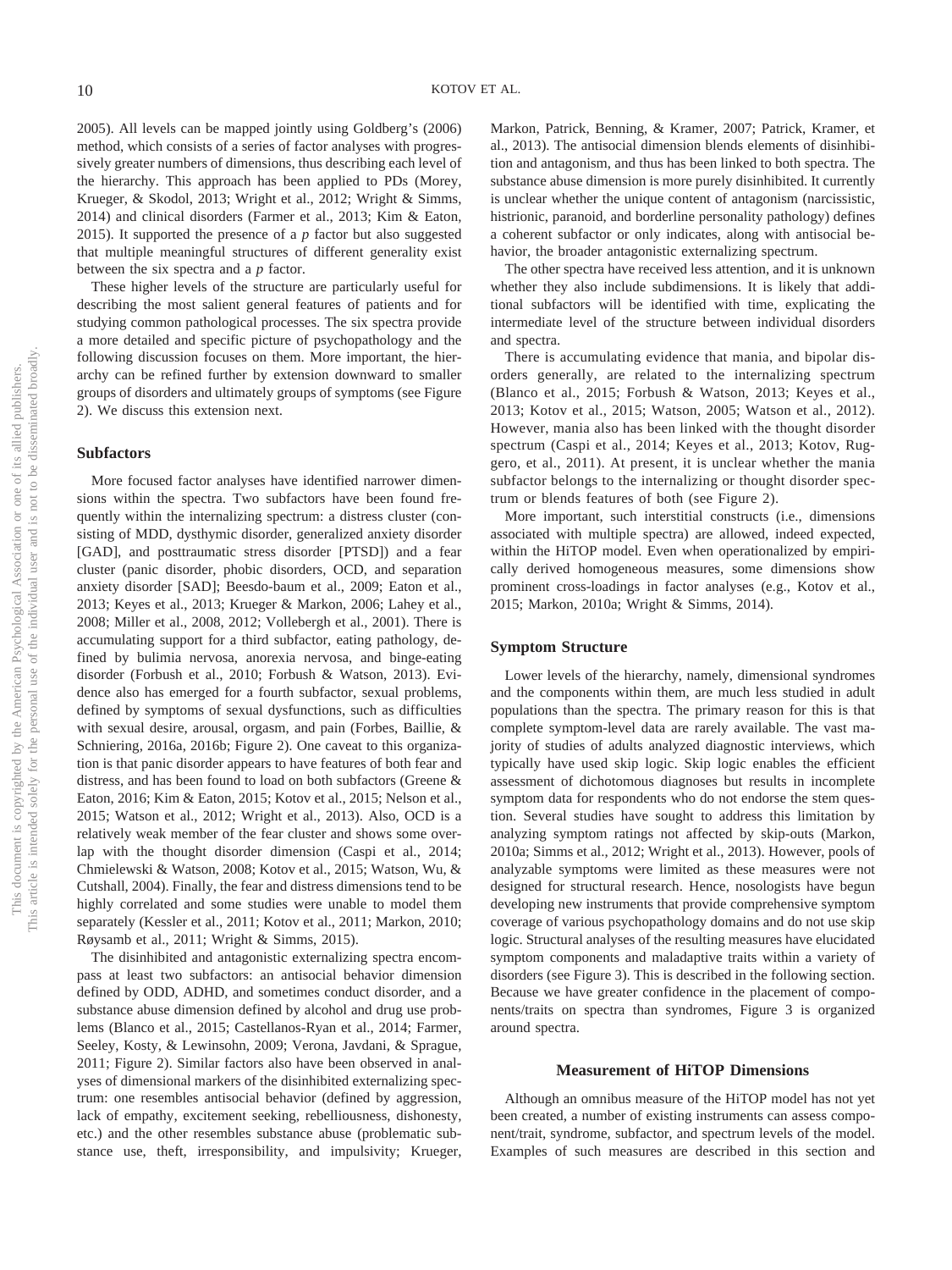#### QUANTITATIVE CLASSIFICATION 11

| <b>INTERNALIZING</b><br><b>Distress components</b><br>Dysphoria<br>Lassitude<br>Anhedonia<br>Insomnia<br>Suicidality<br>Agitation<br>Retardation<br>Appetite loss<br>Appetite gain<br>(low) Well-being<br><b>GAD Symptoms</b><br>Re-experiencing<br>Avoidance<br>Hyperarousal<br>Numbing<br>Dissociation<br>Irritability<br>Pure obsessions                                                                                                                                                                                                   | <b>THOUGHT DISORDER DISINHIBITED</b><br><b>Components</b><br>Psychotic<br>Disorganized<br>Inexpressivity<br>Avolition<br><b>Traits</b><br>Eccentricity<br>Cognitive/perceptual<br>dysregulation<br>Unusual beliefs and<br>experiences<br>Fantasy proneness<br><b>Mania components</b><br>Euphoric activation<br>Hyperactive cognition<br>Reckless overconfidence | <b>EXTERNALIZING</b><br><b>Components</b><br>Alcohol use<br>Alcohol problems<br>Marijuana use<br>Marijuana problems<br>Drug use<br>Drug problems<br><b>Traits</b><br>Problematic impulsivity<br>Irresponsibility<br>Theft<br>Distractibility<br>Risk taking<br>(low) Rigid perfectionism<br>(low) Ruminative<br>deliberation<br>(low) Workaholism | <b>ANTAGONISTIC</b><br><b>EXTERNALIZING</b><br><b>Traits</b><br>Attention seeking<br>Callousness<br><b>Deceitfulness</b><br>Grandiosity<br>Manipulativeness<br>Rudeness<br>Egocentricity<br>Dominance<br>Flirtatiousness<br>(low) Timorousness | <b>DETACHMENT</b><br><b>Traits</b><br>Anhedonia<br>Depressivity<br>Intimacy avoidance<br>Suspiciousness<br>Withdrawal<br>Interpersonal passivity<br><b>Disaffiliativeness</b><br>(low)Attention seeking<br><b>SOMATOFORM</b><br><b>Components</b><br>Conversion<br>Somatization<br>Malaise<br>Head Pain<br>Gastrointestinal<br>Cognitive |
|-----------------------------------------------------------------------------------------------------------------------------------------------------------------------------------------------------------------------------------------------------------------------------------------------------------------------------------------------------------------------------------------------------------------------------------------------------------------------------------------------------------------------------------------------|------------------------------------------------------------------------------------------------------------------------------------------------------------------------------------------------------------------------------------------------------------------------------------------------------------------------------------------------------------------|---------------------------------------------------------------------------------------------------------------------------------------------------------------------------------------------------------------------------------------------------------------------------------------------------------------------------------------------------|------------------------------------------------------------------------------------------------------------------------------------------------------------------------------------------------------------------------------------------------|------------------------------------------------------------------------------------------------------------------------------------------------------------------------------------------------------------------------------------------------------------------------------------------------------------------------------------------|
| <b>Fear components</b><br>Interactive anxiety<br>Performance anxiety<br>Public places<br><b>Enclosed</b> spaces<br>Animal phobia<br>Situational phobia<br>Blood-injection-injury<br>Physiological panic<br>Psychological panic<br>Cleaning<br>Rituals<br>Checking<br><b>Traits</b><br>Anxiousness<br><b>Emotional lability</b><br>Hostility<br>Perseveration<br>(low) Restricted<br>affectivity<br>Separation insecurity<br>Submissiveness<br>Identity problems<br>Negative relationships<br>Fragility<br>Ineptitude<br>(low) Invulnerability |                                                                                                                                                                                                                                                                                                                                                                  | <b>Antisocial behavior</b><br><b>Components</b><br>Physical aggression<br>Relational aggression<br>Fraud<br><b>Traits</b><br>Impatient urgency<br>(low) Planful control<br>(low) Dependability<br>Alienation<br>Boredom proneness<br>Blame externalization<br>(low) Honesty<br>Rebelliousness<br>(low) Empathy<br>Excitement seeking              | Destructive aggression                                                                                                                                                                                                                         |                                                                                                                                                                                                                                                                                                                                          |

*Figure 3.* Proposed symptom components and maladaptive traits organized by spectrum. *Note:* Selection of these dimensions is described in the "Measurement of HiTOP Dimensions" section. Mania components are listed in a separate box because they cross-load between internalizing and thought disorder spectra; likewise antisocial behavior dimensions are listed separately because they cross-load between disinhibited externalizing and antagonistic externalizing spectra.

summarized in [Table 1](#page-12-0) (further details are given in supplementary material [Table 1\)](#page-12-0). We selected instruments that provide maximal coverage of the model. We required them to cover either (a) at least two levels of the hierarchy in multiple spectra or (b) at least three levels of the hierarchy in a single spectrum. The only exception was the thought disorder spectrum, for which two companion measures were needed to describe three levels of the hierarchy.

The Achenbach System of Empirically Based Assessment (ASEBA; Achenbach & Rescorla, 2001) was initially constructed to assess a wide range of symptoms in youth using self-, parent-, and teacher-ratings. Factor analyses consistently identified eight dimensional syndromes, along with the internalizing and disinhibited externalizing spectra. ASEBA also includes a total problems index that mirrors the *p* factor. Subsequently, self- and informant-

report versions of the instrument were developed both for adults (Achenbach & Rescorla, 2003) and the elderly (Achenbach, Newhouse, & Rescorla, 2004). Similarly, the Child and Adolescent Psychopathology Scale (CAPS; Lahey et al., 2004) is an interview— conducted with the youth or caretaker—that assesses without skip-outs *DSM–IV* and *ICD-10* symptoms common in children. Factor analyses of the CAPS found the internalizing and disinhibited externalizing spectra as well as nine syndromes. Five of these syndromes mapped clearly onto conduct disorder, ODD, social anxiety disorder, OCD, and SAD; specific phobia and agoraphobia together formed a sixth dimension, MDD and GAD together formed a seventh, and inattention and hyperactivity-impulsivity emerged as separate syndromes (Lahey et al., 2004, 2008).

The Externalizing Spectrum Inventory (ESI; Krueger et al., 2007) is a self-report measure designed for adults. The ESI as-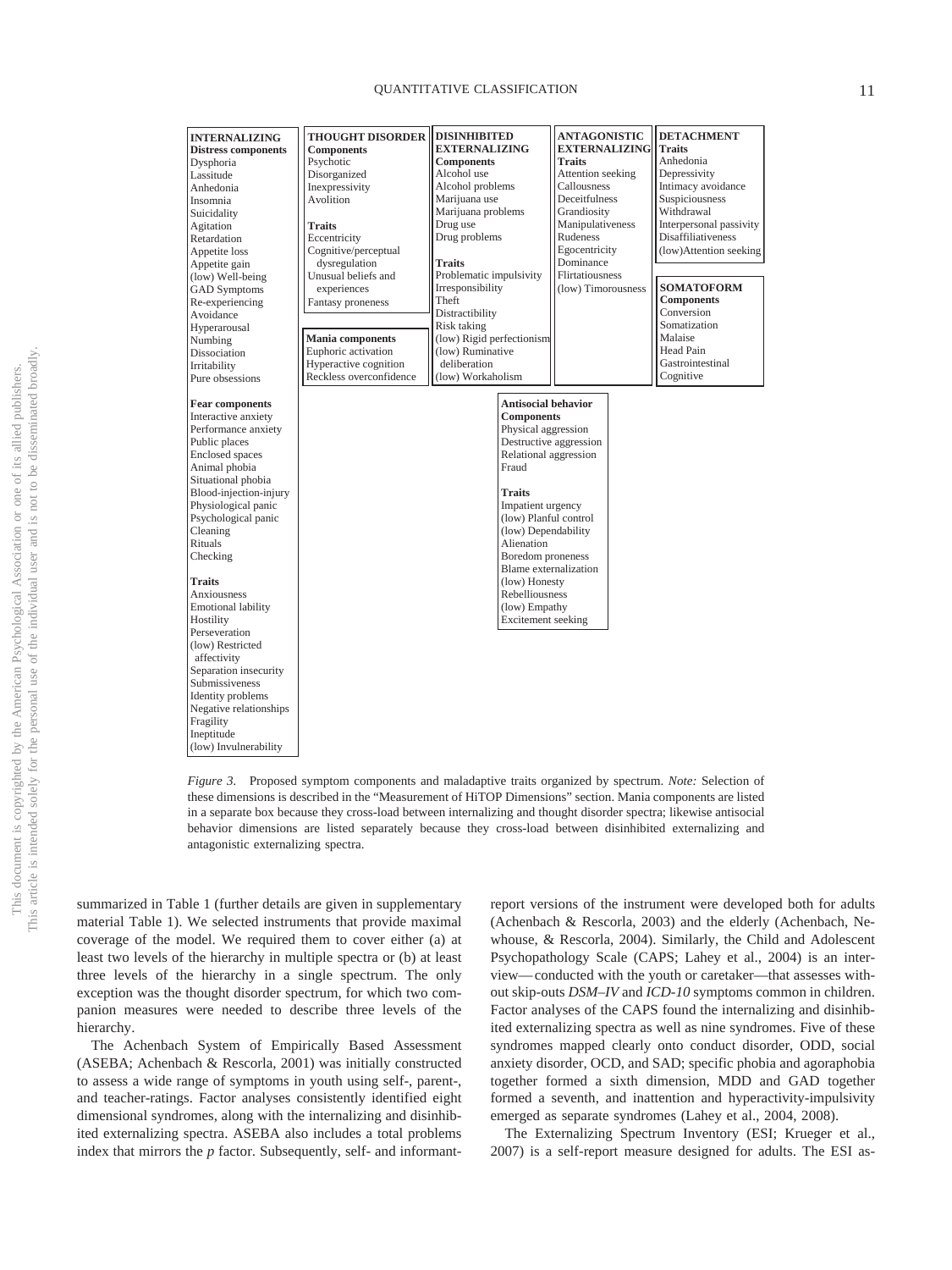#### 12 KOTOV ET AL.

#### <span id="page-12-0"></span>Table 1

*Examples of Broad-Based Dimensional Measures of the Hierarchical Taxonomy of Psychopathology*

| Instrument                                                                                                                 | Reference                                                                    | Format                                           | Coverage                                                                                     |
|----------------------------------------------------------------------------------------------------------------------------|------------------------------------------------------------------------------|--------------------------------------------------|----------------------------------------------------------------------------------------------|
| Achenbach System of Empirically Based Assessment<br>(ASEBA) for youth                                                      | Achenbach and Rescorla (2001)                                                | Parent-report,<br>teacher-report,<br>self-report | Internalizing and disinhibited<br>externalizing spectra, 8<br>syndromes                      |
| Achenbach System of Empirically Based Assessment<br>(ASEBA) for adults and elderly                                         | Achenbach and Rescorla (2003)<br>Achenbach, Newhouse, and<br>Rescorla (2004) | Informant-report,<br>self-report                 | Internalizing and disinhibited<br>externalizing spectra, 8<br>syndromes                      |
| Child and Adolescent Psychopathology Scale (CAPS)                                                                          | Lahey et al. (2008)                                                          | Interview                                        | Internalizing and disinhibited<br>Externalizing spectra, 6<br>syndromes                      |
| Externalizing Spectrum Inventory (ESI)                                                                                     | Krueger et al. (2007)                                                        | Self-report                                      | Disinhibited externalizing<br>spectrum, 2 subfactors, 23<br>traits/components                |
| Inventory for Depression and Anxiety Symptoms (IDAS)                                                                       | Watson et al. $(2012)$                                                       | Self-report                                      | Internalizing spectrum, 3<br>subfactors, 18 components                                       |
| Interview for Mood and Anxiety Symptoms (IMAS)                                                                             | Kotov et al. $(2015)$                                                        | Interview                                        | Internalizing spectrum, 3<br>subfactors, 10 syndromes,<br>32 components                      |
| Scale for the Assessment of Negative Symptoms (SANS)<br>and Scale for the Assessment of Positive Symptoms<br>(SAPS)        | Andreasen (1983, 1984)                                                       | Interview                                        | Thought disorder spectrum,<br>2 syndromes, 4<br>components                                   |
| Schedule for Nonadaptive and Adaptive Personality, 2nd<br>edition (SNAP-2)                                                 | Clark et al. (2014)                                                          | Self- and informant<br>report                    | 4 domains, 15 traits                                                                         |
| Personality Inventory for DSM-5 (PID-5)                                                                                    | Krueger et al. (2012)                                                        | Self and informant-<br>report                    | 5 domains, 25 traits                                                                         |
| Five Factor Form (FFF)                                                                                                     | Rojas and Widiger (2014)                                                     | Self- and therapist<br>report                    | 5 domains, 30 traits                                                                         |
| Five-Factor Model Personality Disorder (FFM-PD)<br><b>Scales</b><br>Computerized Adaptive Test of Personality Disorder     | Widiger, Lynam, Miller, and<br>Oltmanns (2012)                               | Self-report                                      | 5 domains, 99 traits                                                                         |
| $(CAT-PD)$<br>Dimensional assessment of personality pathology-Basic                                                        | Simms et al. $(2011)$                                                        | Self-report                                      | 5 domains, 33 traits                                                                         |
| Questionnaire (BO)                                                                                                         | Livesley and Jackson (2009)                                                  | Self-report                                      | 4 domains, 18 traits                                                                         |
| Personality Assessment Inventory (PAI)                                                                                     | Morey (2007)                                                                 | Self-report                                      | 5 spectra, 15 syndromes, 30<br>components/traits                                             |
| Minnesota Multiphasic Personality Inventory-2<br>Restructured Form (MMPI-2-RF)/Personality<br>Psychopathology–Five (PSY–5) | Ben-Porath and Tellegen<br>$(2008)$ ; Harkness et al.<br>(2014)              | Self-report                                      | 3 higher-order dimensions, 5<br>personality domains, 9<br>syndromes, 23<br>components/traits |

*Note.* Measures were included if they either assessed (a) at least two levels of the hierarchy in multiple spectra or (b) at least three levels of the hierarchy in a single spectrum. The SANS and SAPS are companion measures, and both are needed to describe three levels of the hierarchy.

sesses the disinhibited externalizing spectrum including substance abuse and antisocial behavior subfactors. Structural analyses (Krueger et al., 2007; Patrick, Kramer, et al., 2013) revealed 23 specific dimensions (symptom components and traits). Although the ESI does not explicitly measure syndromes, it includes two scales each for alcohol, marijuana, and other drug use/abuse, allowing modeling of these three syndromes. The ESI also includes multiple scales relevant to externalizing disorders as conceptualized in the *DSM* (e.g., Antisocial PD). Sunderland et al. (2016) recently developed a computerized adaptive version of the ESI.

The Inventory of Depression and Anxiety Symptoms (IDAS; Watson et al., 2007, 2012) is a self-report instrument designed to assess symptom components within internalizing. This measure was designed for adults but also has shown satisfactory psychometric properties in adolescents. Structural analyses of the IDAS item pool found six symptom dimensions within MDD, three within OCD, two within both PTSD and mania, and single factors related to social phobia, panic disorder, and claustrophobia (Watson et al., 2007, 2012). The Interview for Mood and Anxiety Symptoms (IMAS; Kotov et al., 2015) targets the same domain as the IDAS using an interview format. Structural analyses of the IMAS identified syndromes that mirror GAD, PTSD, panic disorder, social phobia, agoraphobia, specific phobia, OCD, major depressive episode, and manic episode (Kotov et al., 2015). Moreover, multiple dimensions were found within nearly all syndromes, amounting to 31 homogeneous components in total (Waszczuk, Kotov, Ruggero, Gamez, & Watson, in press). Parallel IMAS and IDAS scales show strong covergence (Ruggero et al., 2014; Watson et al., 2007, 2012). At the higher-order level, both instruments can operationalize distress, fear, and mania subfactors.

No comprehensive dimensional measure exists for the full thought disorder spectrum, but there is a long history of such measures for psychosis. Most notably, the Scale for the Assessment of Positive Symptoms (SAPS; Andreasen, 1984) and the Scale for the Assessment of Negative Symptoms (SANS; Andreasen, 1983) jointly provide a detailed and thorough evaluation of schizophrenia symptoms. Factor analyses of these measures have identified three

This document is copyrighted by the American Psychological Association or one of its allied publishers.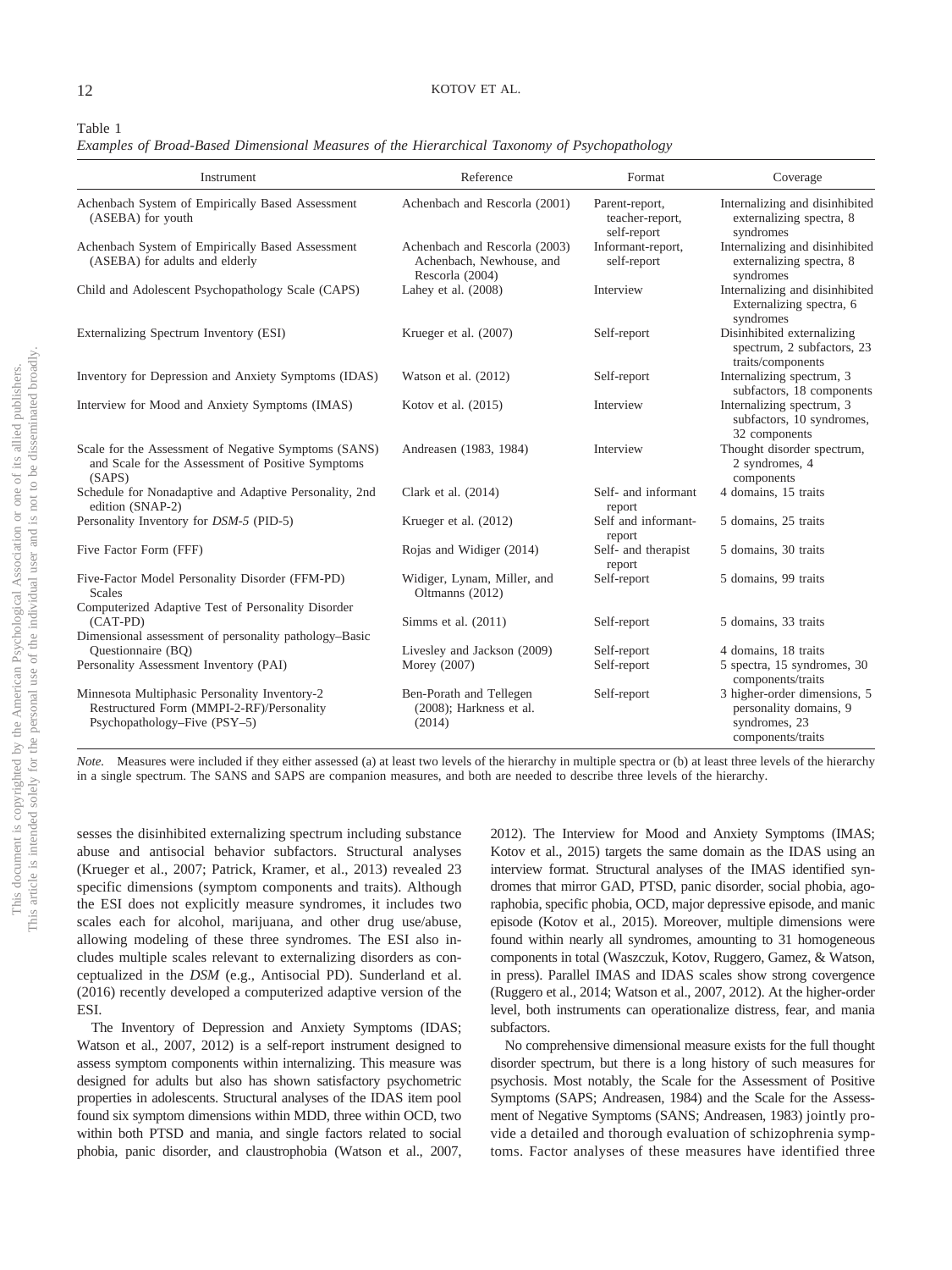symptom dimensions: reality distortion, disorganization, and negative (Andreasen et al., 1995; Blanchard & Cohen, 2006; Grube et al., 1998). New research indicates that it is informative to subdivide negative symptoms into inexpressivity and avolitionapathy (Kotov et al., 2016; Kring, Gur, Blanchard, Horan, & Reise, 2013; Strauss et al., 2012, 2013), resulting in four homogenous components overall. Novel measures, such as the Clinical Assessment Interview for Negative Symptoms (CAINS; Kring et al., 2013) and the Brief Negative Symptom Scale (BNSS; Kirkpatrick et al., 2011), have been developed to provide reliable assessment of the two dimensions of negative symptoms, but are more narrow in scope than the SANS. Other studies have subdivided schizophrenia symptoms even further (Peralta, Moreno-Izco, Calvo-Barrena, & Cuesta, 2013), but the four-dimensional structure currently is best established. Together, the SAPS and SANS can be used to model these four components, two syndromes (positive and negative), and the overarching thought disorder spectrum. Other models have gone beyond symptoms, including such characteristics as interpersonal functioning, insight, and cognitive performance (Keefe & Fenton, 2007; Strauss, Carpenter, & Bartko, 1974), which led to a dimensional rating system for psychosis included in Section III of *DSM–5* (Barch et al., 2013). Not all of these characteristics have been considered in studies of the thought disorder spectrum, but psychotic symptoms, negative symptoms, and social withdrawal as well as their personality counterparts have all been found to fall within this spectrum (Keyes et al., 2013; Kotov, Chang, et al., 2011; Kotov, Ruggero, et al., 2011; Markon, 2010a; Wright et al., 2013).

Several dimensional instruments have been developed to assess personality pathology. Seminal measures include the PSY-5 scales of the MMPI-2/MMPI-2-RF (Harkness et al., 2014; Harkness & McNulty, 1994; tapping the five higher-order dimensions), the SNAP-2 (Calabrese, Rudick, Simms, & Clark, 2012; Clark et al., 2014; four higher-order and 15 lower-order traits), and the DAPP-BQ (Livesley & Jackson, 2009; four higher-order and 18 lower-order traits). The PID-5 (Krueger et al., 2012) was designed to cover traits included in these models and in other models of personality pathology. Factor analyses of the PID-5s 25 lowerorder traits identified 5 higher-order dimensions, which became the trait structure for the alternative PD model included in Section III of the *DSM–5*. The CAT-PD (Simms et al., 2011) was developed independently of the PID-5 with the same goal. It models virtually all PID-5 dimensions and includes nine additional lowerorder traits. Consistency between the PID-5 and CAT-PD is remarkable (Crego & Widiger, 2016; Wright & Simms, 2014), which highlights the feasibility of creating a consensus regarding lower-order psychopathology dimensions. Furthermore, the FFF (Rojas & Widiger, 2014) is a brief measure that assesses maladaptive variants of the traits included in the five-factor model of personality; namely five higher-order domains and 30 specific facets. The FFM-PD (Widiger et al., 2012) provides assessment of the same five domains but coordinates assessment of maladaptive facets with the *DSM–IV–TR* personality disorders, resulting in 99 scales. Overall, these measures can be used both to assess personality features of the five established spectra and to model specific maladaptive traits.

A truly omnibus measure would include both traits and symptom components. The Personality Assessment Inventory (PAI; Morey, 1991, 2007) was developed with this goal in mind for a set of clinical problems. Overall, the PAI measures 15 broader syndromes and 30 more specific components/traits: Eight clinical syndromes (somatic complaints, anxiety, anxiety-related disorders, depression, mania, paranoia, schizophrenia, and aggression) containing three components each, three clinical syndromes without specified components (suicidality, alcohol problems, and drug problems), two personality syndromes (borderline features and antisocial features) containing three subtraits each, and two personality syndromes without subtraits (dominance/submission and warmth/coldness modeled after the interpersonal circumplex; Leary, 1996). Structural analyses revealed that the PAI captures the five spectra assessed by the PID-5 (Hopwood et al., 2013). Moreover, the somatic complaints scale may be an acceptable measure of the somatoform spectrum, thus potentially providing full coverage of the HiTOP; however, this possibility has not been formally tested.

The MMPI-2 Restructured Form (MMPI-2-RF; Ben-Porath & Tellegen, 2008) also encompasses both traits and symptoms. Structural analyses of the MMPI-2 item pool (Butcher, Dahlstrom, Graham, Tellegen, & Kaemmer, 1989) produced scales tapping three higher-order dimensions (emotional, behavioral, and thought dysfunction), the aforementioned five personality pathology dimensions (PSY-5), nine syndromes (demoralization, somatic complaints, low positive emotions, cynicism, antisocial behavior, ideas of persecution, dysfunctional negative emotions, aberrant experiences, and hypomanic activation), and 23 components/traits. A comparison with the PID-5 suggests that emotional dysfunction combines internalizing and detachment spectra, behavioral dysfunction reflects general externalizing (i.e., it combines disinhibited and antagonistic elements), and thought dysfunction maps onto thought disorder (Anderson et al., 2015). It appears that these MMPI-2-RF scales measure more general dimensions than the PID-5, whereas the PSY-5 parallels the five PID-5 domains (Anderson et al., 2013). Moreover, there are many similarities between lower-order dimensions of the MMPI-2-RF and PID-5 (Anderson et al., 2015). The MMPI-2-RF Somatic Complaints scale appears to tap the somatoform spectrum (e.g., McNulty & Overstreet, 2014; Sellbom, in press).

Our review has focused on broader measures that assess major sections of HiTOP. We also note that many reliable and valid instruments have been developed to assess narrower aspects of the nosology. These include measures assessing multiple symptom or trait dimensions within PTSD (Gootzeit, Markon, & Watson, 2015; Weathers, Litz, Herman, Huska, & Keane, 1993), OCD (Foa et al., 2002; Watson & Wu, 2005), specific phobia (Cutshall & Watson, 2004), eating pathology (Forbush et al., 2013), sleep disorders (Koffel, 2011), somatoform disorders (Longley, Watson, & Noyes, 2005), and schizophrenia (PANSS; Kay, Flszbein, & Opler, 1987).

Further studies are needed to evaluate fully how the dimensions of these instruments relate to each other. Ongoing research is working to explicate all four levels of the quantitative classification from symptoms to syndromes to subfactors to spectra. This effort has produced both a replicated core structure (see Figure 2) and new measures to operationalize it (see [Table 1\)](#page-12-0).

Several of these measures have informant-report versions. Further development and routine use of informant instruments remains a high priority for future research. Of note, measures listed in [Table 1](#page-12-0) have been normed in various populations and can be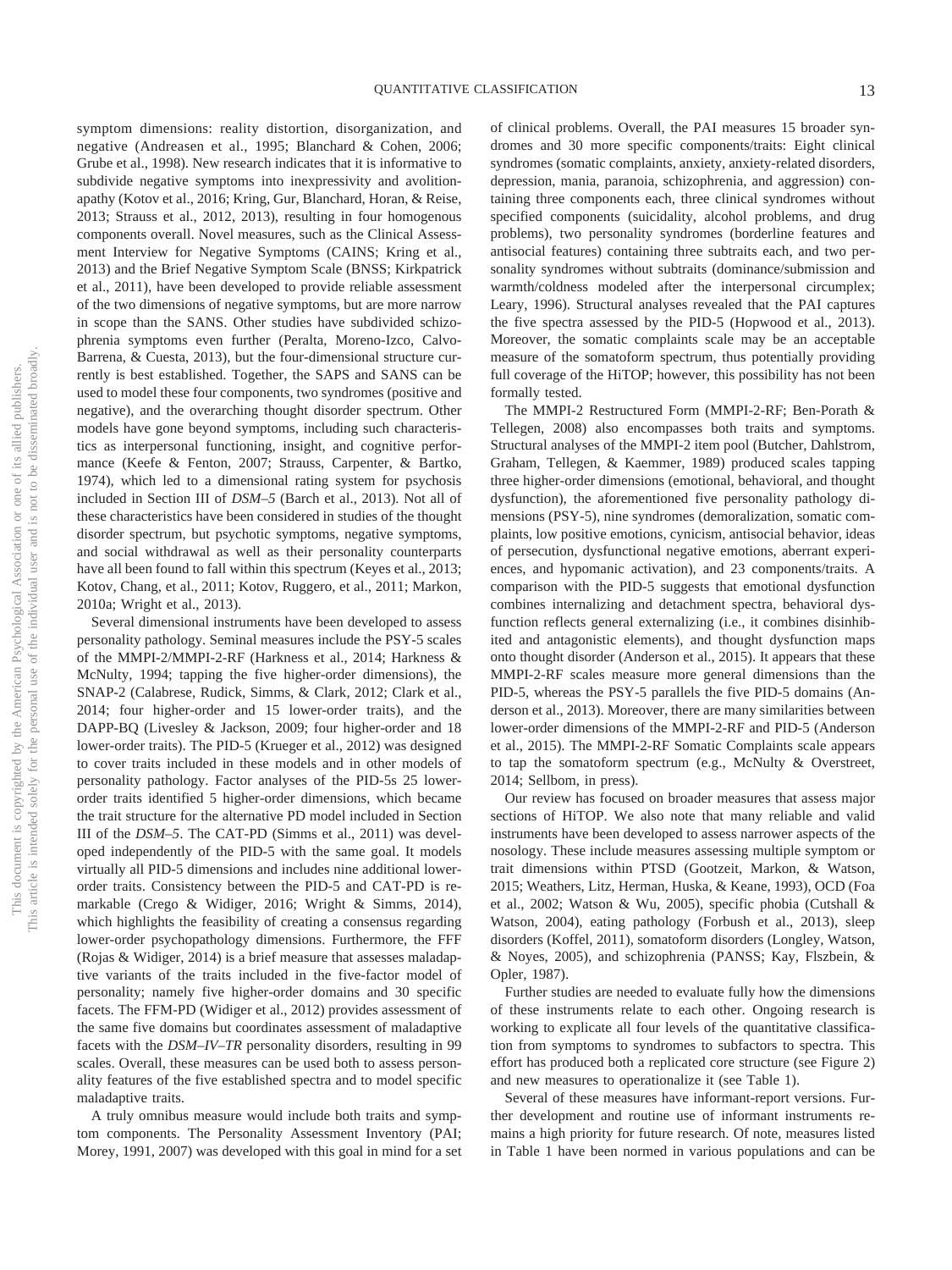implemented in clinical practice to describe the HiTOP profile of a given patient. However, an integrated assessment of HiTOP dimensions does not yet exist, and its development (along with a comprehensive normative database for main demographic strata) is a major goal of our group. In the interim, batteries composed of several measures found in [Table 1](#page-12-0) can provide a comprehensive assessment. Finally, further research will be needed to identify ranges of scores to inform specific clinical decisions (e.g., initiation of pharmacotherapy, hospital admission).

Measures of HiTOP's lower-order dimensions are not perfectly aligned, and multiple alternative sets of maladaptive traits and homogeneous components exist. We chose lower-order dimensions based on an instrument that provides the most comprehensive coverage of a given spectrum, augmenting it with additional dimensions that are clearly missing (see Figure 3). Specifically, internalizing dimensions were drawn from nonredundant scales of the IMAS, IDAS, PID-5, PAI, and FFM-PD (Crego & Widiger, 2016; Hopwood et al., 2013; Watson et al., 2012). Mania dimensions were drawn from the IMAS. Thought disorder dimensions were drawn from the SANS, SAPS, PID-5, and CAT-PD (Kotov et al., 2016; Wright & Simms, 2014). Disinhibited externalizing dimensions were drawn from the ESI and supplemented from the FFM-PD (Crego & Widiger, 2016). Antagonistic externalizing dimensions were drawn from the ESI and supplemented from the PID-5, CAT-PD, PAI, and FFM-PD (Crego & Widiger, 2016; Hopwood et al., 2013). Detachment dimensions were drawn from nonredundant scales of the PID-5 and MMPI-2-RF (Anderson et al., 2015). Somatoform dimensions were drawn from nonredundant scales of the PAI and MMPI-2-RF.

#### **Research and Clinical Applications of a Quantitative Classification**

An emerging quantitative classification ultimately may provide a more useful guide for researchers and clinicians than traditional categorical taxonomies. In this section, we review evidence that the HiTOP can effectively summarize information on shared genetic vulnerabilities, environmental risk factors, neurobiological abnormalities, illness course, functional impairment, and treatment efficacy for many forms of psychopathology.

First, the factor analytically derived spectra appear to reflect common genetic vulnerabilities. Twin studies have found that shared genetic factors underlie each of the six spectra (Arcos-Burgos, Velez, Solomon, & Muenke, 2012; Cosgrove et al., 2011; Hicks, Foster, Iacono, & McGue, 2013; Hicks, Krueger, Iacono, McGue, & Patrick, 2004; Kato, Sullivan, Evengård, & Pedersen, 2009; Kendler et al., 2011, 2006; Kendler, Prescott, Myers, & Neale, 2003; Lichtenstein et al., 2009; Thornton, Welch, Munn-Chernoff, Lichtenstein, & Bulik, 2016; Torgersen et al., 2008). Moreover, studies that span multiple spectra observed genetic dimensions that mirror the HiTOP spectra (Hink et al., 2013; Kendler et al., 2011, 2003; Wolf et al., 2010). Additionally, intergenerational transmission of internalizing and externalizing disorders were found to be almost completely mediated by these spectra rather than being disorder-specific (Hicks, Foster, Iacono, & McGue, 2013; Kendler, Davis, & Kessler, 1997; Starr, Conway, Hammen, & Brennan, 2014). Thus, an explicit focus on these spectra can aid research on genetic etiologies of psychopathology. In fact, some molecular genetic studies have begun targeting these

spectra to identify genetic contributions to psychopathology (Cardno & Owen, 2014; Dick et al., 2008; Hettema et al., 2008).

Second, common environmental risk factors were found to shape the spectra. Twin studies revealed that common environmental influences underpin many of the spectra alongside shared genetic influences discussed earlier (Bornovalova, Hicks, Iacono, & McGue, 2010; Kato et al., 2009; Krueger et al., 2002; Mosing et al., 2009; Torgersen et al., 2008). Moreover, research is beginning to identify specific environmental factors that contribute to the spectra (Caspi et al., 2014; Lahey et al., 2012). For instance, discrimination and childhood maltreatment are linked much more closely to spectra than to unique aspects of disorders (Eaton, 2014; Keyes et al., 2012; Rodriguez-Seijas, Stohl, Hasin, & Eaton, 2015; Vachon, Krueger, Rogosch, & Cicchetti, 2015). The HiTOP model may be able to clarify and simplify voluminous literatures on risk factors for individual disorders; thus, advancing etiologic models for a broad range of psychopathology.

Third, neurobiological abnormalities may show clearer and stronger links to the HiTOP dimensions than to traditional diagnostic categories (Hyman, 2010), because empirically derived dimensions offer greater informational value and specificity. For example, Nelson, Perlman, Hajcak, Klein, and Kotov (2015) related neural measures of emotional reactivity to the distress and fear subfactors, and found that the former was associated with blunted neural reactivity to all stimuli, whereas the latter was associated with enhanced reactivity to negative stimuli specifically. Weinberg, Kotov, & Proudfit (2015) evaluated links between neural markers of error-processing and symptom components of the internalizing domain, and found that enhanced neural reactivity to errors was specifically associated with the checking component across various disorders. Such studies promise to align the phenotypic and neural architectures of psychopathology more closely.

Fourth, quantitative dimensions can effectively capture illness course. Categorical outcomes such as remission and recovery are controversial as they lack natural benchmarks. In contrast, dimensions can characterize the outcome at every level of psychopathology from severe impairment to subthreshold symptoms to full recovery. Also, categorical descriptions of outcome may either over- or underestimate the degree of change because of their qualitative nature, whereas the dimensional approach can represent change with greater precision. Indeed, the spectra have shown impressive temporal stability over long retest intervals spanning as much as 9 years (Eaton et al., 2013; Eaton, Krueger, & Oltmanns, 2011; Fergusson, Horwood, & Boden, 2006; Krueger et al., 2003; Vollebergh et al., 2001), with the dimensional approach revealing stability of psychopathology that was partially obscured by categorical descriptions in many previous studies.

Fifth, HiTOP dimensions may account for functional impairment associated with psychopathology with greater parsimony and precision than traditional taxonomies, providing better targets for interventions to improve quality of life in psychiatric populations. Indeed, initial studies found that the spectra, rather than variance specific to individual diagnoses, account for dysfunction: (a) the internalizing dimension fully explained impairment associated with depressive and anxiety symptoms (Markon, 2010b); (b) the internalizing spectrum captured the majority of suicidality, treatment seeking, and disability present in emotional disorders (Sunderland & Slade, 2015); (c) the thought disorder dimension fully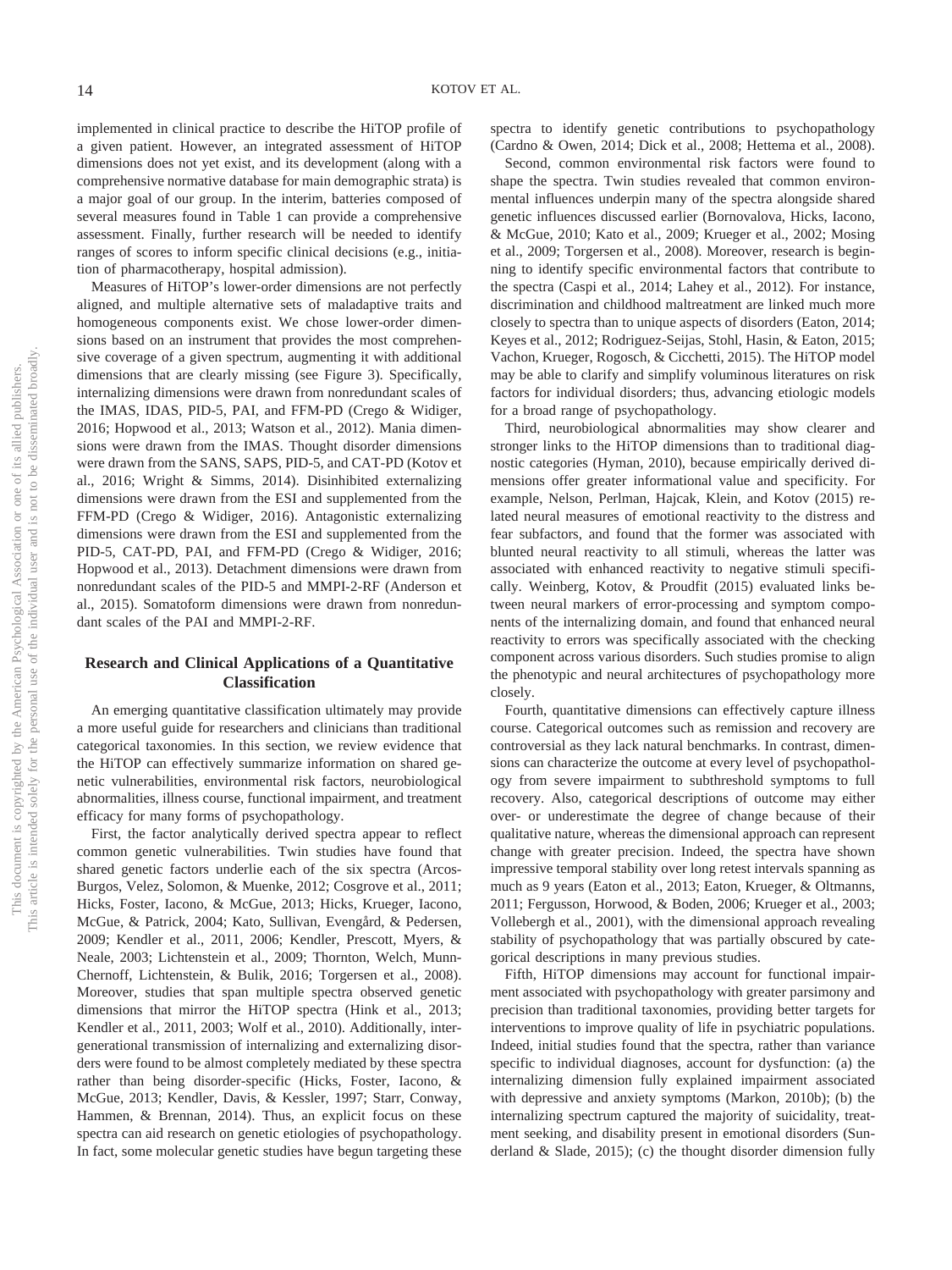accounted for impairment associated with psychosis (Jonas & Markon, 2013; Kotov, Chang, et al., 2011); and (d) the internalizing and disinhibited externalizing spectra jointly fully explained related marital distress (South, Krueger, & Iacono, 2011). Other studies did not compare spectra to diagnoses, but they documented robust associations of the internalizing, disinhibited externalizing, and thought disorder spectra with a wide range of criteria, including academic difficulties in kindergarten through high school, unemployment, relationship problems (e.g., divorce or never marrying), use of public assistance, suicide attempts, violence convictions, hospitalizations, and a range of systemic medical conditions (Caspi et al., 2014; Eaton et al., 2013; Lahey et al., 2012, 2015; Slade, 2007).

Sixth, a quantitative organization may explain and predict the efficacy of treatments, including limited diagnostic specificity of treatment response observed for many interventions. For example, selective serotonin reuptake inhibitors originally were regarded as antidepressants but subsequently were found to be efficacious in treating anxiety disorders and are increasingly used in eating disorders (Martinez, Marangell, & Martinez, 2008). Transdiagnostic cognitive– behavioral therapy and even disorder-specific psychotherapies have been found to reduce symptoms of various internalizing conditions (Farchione et al., 2012; Newby et al., 2013; Rodriguez-Seijas, Eaton, & Krueger, 2015). Thus, response to selective serotonin reuptake inhibitors and cognitive– behavioral therapy appears to be a shared feature of internalizing disorders. This supports the contention that a quantitative organization can inform intervention research better than traditional taxonomies, which scatter these disorders across several classes and do not provide clear guidance regarding commonalities and differences in treatment response among them. Furthermore, psychiatrists frequently prescribe medication for presenting symptoms, irrespective of diagnosis (Bostic & Rho, 2006; Hermes, Sernyak, & Rosenheck, 2013; Mohamed & Rosenheck, 2008). A quantitative nosology fits naturally with this practice by identifying transdiagnostic and psychometrically sound symptom dimensions comprehensively, and by providing a systematic list of symptom targets for pharmacotherapy.

Overall, the new classification is consistent with patterns of similarities and differences among disorders observed on various diagnostic validators, as discussed earlier. Literature reviews suggest that the internalizing (emotional), disinhibited externalizing, and thought disorder (psychosis) spectra can effectively summarize and convey information on risk factors, etiology, pathophysiology, phenomenology, illness course, and treatment response; thus, greatly improving the utility of diagnosis in psychiatry (Andrews et al., 2009).

It is important to highlight that although a quantitative classification is preliminary in many respects, it is nevertheless sufficiently ready for initial implementation. It can be assessed economically with questionnaires completed by either patients or informants, and interview measures are also available. Patients and/or informants can complete questionnaires in a waiting room or from home, so that the clinician has basic diagnostic information even before seeing them. These instruments can improve standardization of the intake process, especially compared with unstructured interviews. Brief measures sensitive to current status are also available and can be used to track patients' progress between visits. This is particularly true of inventories, such as the IDAS, that assess current (past 2 weeks) symptoms. Indeed, the MMPI-2-RF, PAI, and especially the ASEBA provide good working models for implementing the HiTOP system in clinical settings.

#### **Conclusions**

Existing research on the HiTOP classification is still limited in several ways. Relatively few studies have analyzed more than two spectra at a time. Consequently, some uncertainties about the overall structure remain. Data are particularly limited for the somatoform and detachment dimensions. Subfactors have been explicated only for the internalizing and disinhibited externalizing spectra. Evidence is fairly preliminary for the component/trait level of the HiTOP, as it is uncertain whether the proposed sets of dimensions are comprehensive and free from redundancies. Syndromes are the least understood level, as only a few omnibus measures have been analyzed starting with symptoms up to syndromes (Achenbach, Newhouse, & Rescorla, 2004; Achenbach & Rescorla, 2001, 2003; Kotov et al., 2015; Lahey et al., 2004, 2008). The majority of research has relied on *DSM/ICD* diagnoses as proxies for syndromes. Moreover, categorical diagnoses may distort findings, a limitation that applies to many existing studies. Fortunately, various conclusions of these studies have been confirmed with homogeneous dimensional measures (traits and symptom components). However, not all findings have been examined using such dimensions, and some may need to be revised. Future studies should administer various component-level instruments along with a comprehensive traditional diagnostic assessment to large patient samples, thereby elucidating the structure that spans all levels of the hierarchy and all known spectra.

Also, additional research is needed to incorporate psychopathology not currently included in the HiTOP and to confirm the placement of disorders/syndromes that have received limited attention in structural studies. Moreover, structural studies mostly focused on snapshots of symptoms and syndromes without modeling illness course. Future studies should consider additional markers such as age of onset, illness duration, and chronicity, and incorporate them in the HiTOP explicitly. Furthermore, some structural investigations examined lifetime disorders, whereas others analyzed past-year incidence, and still others considered only current psychopathology. Findings appear to be robust across timeframes, but this issue can be investigated even more systematically. Cross-cultural generalizability is well established for the internalizing and disinhibited externalizing spectra (Kessler et al., 2011; Krueger et al., 2003) and several empirical syndromes within them (Ivanova et al., 2007a, 2007b, 2015a, 2015b), but other HiTOP dimensions need to be similarly studied.

Much of existing research has focused on adults, and generalizability of identified dimensions to youth and older adults is not assured. Studies of children and adolescents also have documented the internalizing and disinhibited externalizing spectra, with some evidence suggesting a separate thought disorder dimension (Achenbach, 1966; Achenbach & Rescorla, 2001, 2003; Achenbach et al., 1991; Laceulle et al., 2015; Lahey et al., 2004, 2008, 2011, 2015; Olino et al., 2014; Tackett et al., 2013). Also, some evidence suggests that certain psychopathology dimensions are already present during preschool and do not change appreciably in subsequent years (Sterba, Egger, & Angold, 2007; Sterba et al.,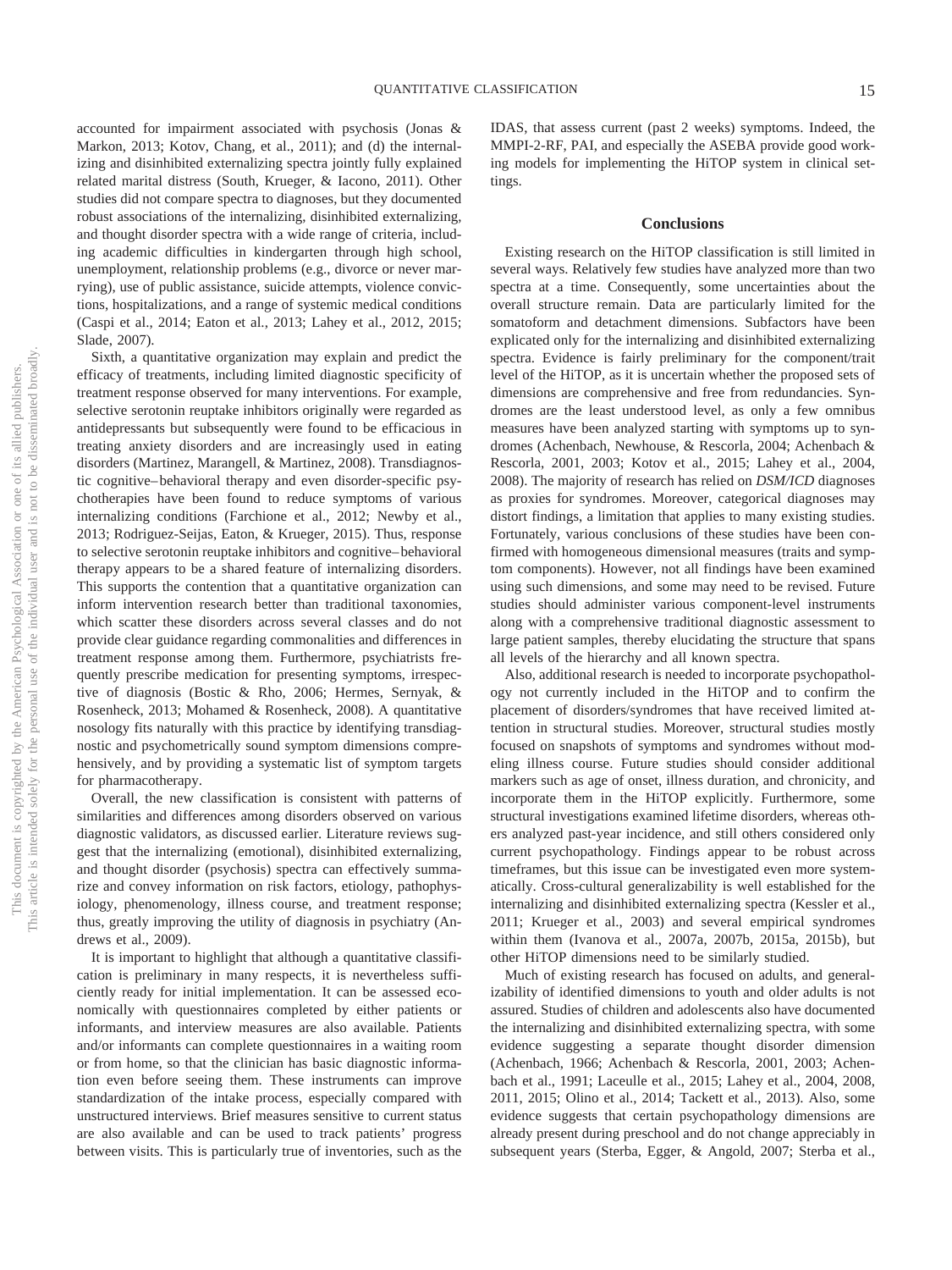2010). Nevertheless, we can expect that some elements of the structure will vary with age (Waszczuk, Zavos, Gregory, & Eley, 2014), and the HiTOP model needs to be tested across age groups. Another limitation is that existing studies focused on main effects of psychopathology dimensions on validators, although interactions between these dimensions can affect validators (Kotov et al., 2013). Future research needs to consider both the main effects of the HiTOP dimensions and the interactions among them. Also, the vast majority of studies relied on participants' report, although informant reports are crucial for accurate assessment, especially in evaluating the thought disorder and externalizing domains (Achenbach, Krukowski, Dumenci, & Ivanova, 2005). Integration of informant data is an important consideration for the design of future studies. Finally, structural evidence is essentially descriptive, and validation studies are necessary to understand the nature and utility of the identified phenotypes. Systematic efforts to organize validity data have been largely limited to spectra, and such research is needed at other levels of the hierarchy.

Despite these limitations, many aspects of the model have been investigated extensively and consistence evidence has emerged. For instance, the internalizing, disinhibited externalizing, and thought disorder spectra are now firmly established. Objectives of the present paper are to describe major known elements of a quantitative nosology rather than provide a complete system. Our consortium will continue to review evidence and address gaps in the HiTOP as more data become available.

Overall, a quantitative nosology has made impressive strides in recent years. On the level of spectra, it provides broad, although not yet complete, coverage of psychopathology that includes nearly all common conditions. Homogenous components of disorders have been proposed and corresponding measures have been developed for nearly all domains (e.g., scales of ASEBA, PID5, ESI, IDAS, IMAS, and other instruments). These psychometrically sound dimensional markers now can be used to investigate higher levels of the classification and extend findings that were based on dichotomous diagnoses. The last few years have seen a tremendous growth and maturation of this field. If this trajectory continues, we can expect the HiTOP system to provide a viable alternative to the *DSM* and *ICD* in the near future. A quantitative classification is no longer a distant goal. Clinicians and researchers can apply many aspects of the HiTOP model even now, using concepts and measures already available. These early adopters would benefit from a diagnostic formulation that is more flexible, informative, and accurate than traditional diagnoses. In fact, child psychiatry has been using many elements of a quantitative model for over three decades with considerable success. For example, this model has demonstrated cross-cultural robustness unmatched by traditional nosologies (Ivanova et al., 2007a; Rescorla et al., 2013). A quantitative nosology will substantially improve current research and clinical practice, as it will largely ameliorate problems of heterogeneity, comorbidity, arbitrary boundaries, and diagnostic instability.

#### **References**

- Achenbach, T. M. (1966). The classification of children's psychiatric symptoms: A factor-analytic study. *Psychological Monographs, 80,* 1–37.<http://dx.doi.org/10.1037/h0093906>
- Achenbach, T. M., Howell, C. T., Quay, H. C., Conners, C. K., & Bates, J. E. (1991). National Survey of problems and competencies among

four- to sixteen-year-olds: Parents' reports for normative and clinical samples. *Monographs of the Society for Research in Child Development, 56,* 1–131.<http://dx.doi.org/10.2307/1166156>

- Achenbach, T. M., Krukowski, R. A., Dumenci, L., & Ivanova, M. Y. (2005). Assessment of adult psychopathology: Meta-analyses and implications of cross-informant correlations. *Psychological Bulletin, 131,* 361–382.<http://dx.doi.org/10.1037/0033-2909.131.3.361>
- Achenbach, T. M., Newhouse, P. A., & Rescorla, L. A. (2004). *Manual for ASEBA Older Adult Forms & Profiles*. Burlington, VT: University of Vermont Research Center for Children, Youth, & Families.
- Achenbach, T. M., & Rescorla, L. A. (2001). *Manual for the ASEBA school-age forms and profiles*. Burlington, VA: University of Vermont Research Center for Children, Youth, and Families.
- Achenbach, T. M., & Rescorla, L. A. (2003). *Manual for the ASEBA adult forms and profiles*. Burlington, VT: University of Vermont.
- American Psychiatric Association (APA). (1980). *Diagnostic and statistical manual of mental disorders* (3rd ed.). Washington, DC: Author.
- American Psychiatric Association (APA). (2013). *Diagnostic and statistical manual of mental disorders* (5th ed.). Washington, DC: Author.
- Anderson, J. L., Sellbom, M., Ayearst, L., Quilty, L. C., Chmielewski, M., & Bagby, R. M. (2015). Associations between *DSM–5* section III personality traits and the Minnesota Multiphasic Personality Inventory 2-Restructured Form (MMPI-2-RF) scales in a psychiatric patient sample. *Psychological Assessment, 27,* 801– 815. [http://dx.doi.org/10.1037/](http://dx.doi.org/10.1037/pas0000096) [pas0000096](http://dx.doi.org/10.1037/pas0000096)
- Anderson, J. L., Sellbom, M., Bagby, R. M., Quilty, L. C., Veltri, C. O. C., Markon, K. E., & Krueger, R. F. (2013). On the convergence between PSY-5 domains and PID-5 domains and facets: Implications for assessment of *DSM–5* personality traits. *Assessment, 20,* 286 –294. [http://dx](http://dx.doi.org/10.1177/1073191112471141) [.doi.org/10.1177/1073191112471141](http://dx.doi.org/10.1177/1073191112471141)
- Andreasen, N. C. (1983). *The Scale for the Assessment of Negative Symptoms (SANS)*. Iowa City, IA: The University of Iowa.
- Andreasen, N. C. (1984). *The Scale for the Assessment of Positive Symptoms (SAPS)*. Iowa City, IA: The University of Iowa.
- Andreasen, N. C., Arndt, S., Alliger, R., Miller, D., & Flaum, M. (1995). Symptoms of schizophrenia. Methods, meanings, and mechanisms. *Archives of General Psychiatry, 52,* 341–351. [http://dx.doi.org/10.1001/](http://dx.doi.org/10.1001/archpsyc.1995.03950170015003) [archpsyc.1995.03950170015003](http://dx.doi.org/10.1001/archpsyc.1995.03950170015003)
- Andrews, G., Dean, K., Genderson, M., Hunt, C., Mitchell, P., Sachdev, P. S., & Trollor, J. N. (2014). *Management of mental disorders* (5th ed.). Sydney: Amazon.com.
- Andrews, G., Goldberg, D. P., Krueger, R. F., Carpenter, W. T., Hyman, S. E., Sachdev, P., & Pine, D. S. (2009). Exploring the feasibility of a meta-structure for DSM-V and ICD-11: Could it improve utility and validity? *Psychological Medicine, 39,* 1993–2000. [http://dx.doi.org/10](http://dx.doi.org/10.1017/S0033291709990250) [.1017/S0033291709990250](http://dx.doi.org/10.1017/S0033291709990250)
- Andrews, G., Pine, D. S., Hobbs, M. J., Anderson, T. M., & Sunderland, M. (2009). Neurodevelopmental disorders: cluster 2 of the proposed metastructure for DSM-V and ICD-11. *Psychological medicine, 39,* 2013– 2023.<http://dx.doi.org/10.1017/S0033291709990274>
- Andrews, G., Slade, T., & Issakidis, C. (2002). Deconstructing current comorbidity: Data from the Australian National Survey of Mental Health and Well-Being. *The British Journal of Psychiatry, 181, 306-314*. <http://dx.doi.org/10.1192/bjp.181.4.306>
- Arcos-Burgos, M., Vélez, J. I., Solomon, B. D., & Muenke, M. (2012). A common genetic network underlies substance use disorders and disruptive or externalizing disorders. *Human Genetics, 131,* 917–929. [http://](http://dx.doi.org/10.1007/s00439-012-1164-4) [dx.doi.org/10.1007/s00439-012-1164-4](http://dx.doi.org/10.1007/s00439-012-1164-4)
- Barch, D. M., Bustillo, J., Gaebel, W., Gur, R., Heckers, S., Malaspina, D., . . . Carpenter, W. (2013). Logic and justification for dimensional assessment of symptoms and related clinical phenomena in psychosis: Relevance to. *DSM–5.Schizophrenia Research, 150,* 15–20. [http://dx.doi](http://dx.doi.org/10.1016/j.schres.2013.04.027) [.org/10.1016/j.schres.2013.04.027](http://dx.doi.org/10.1016/j.schres.2013.04.027)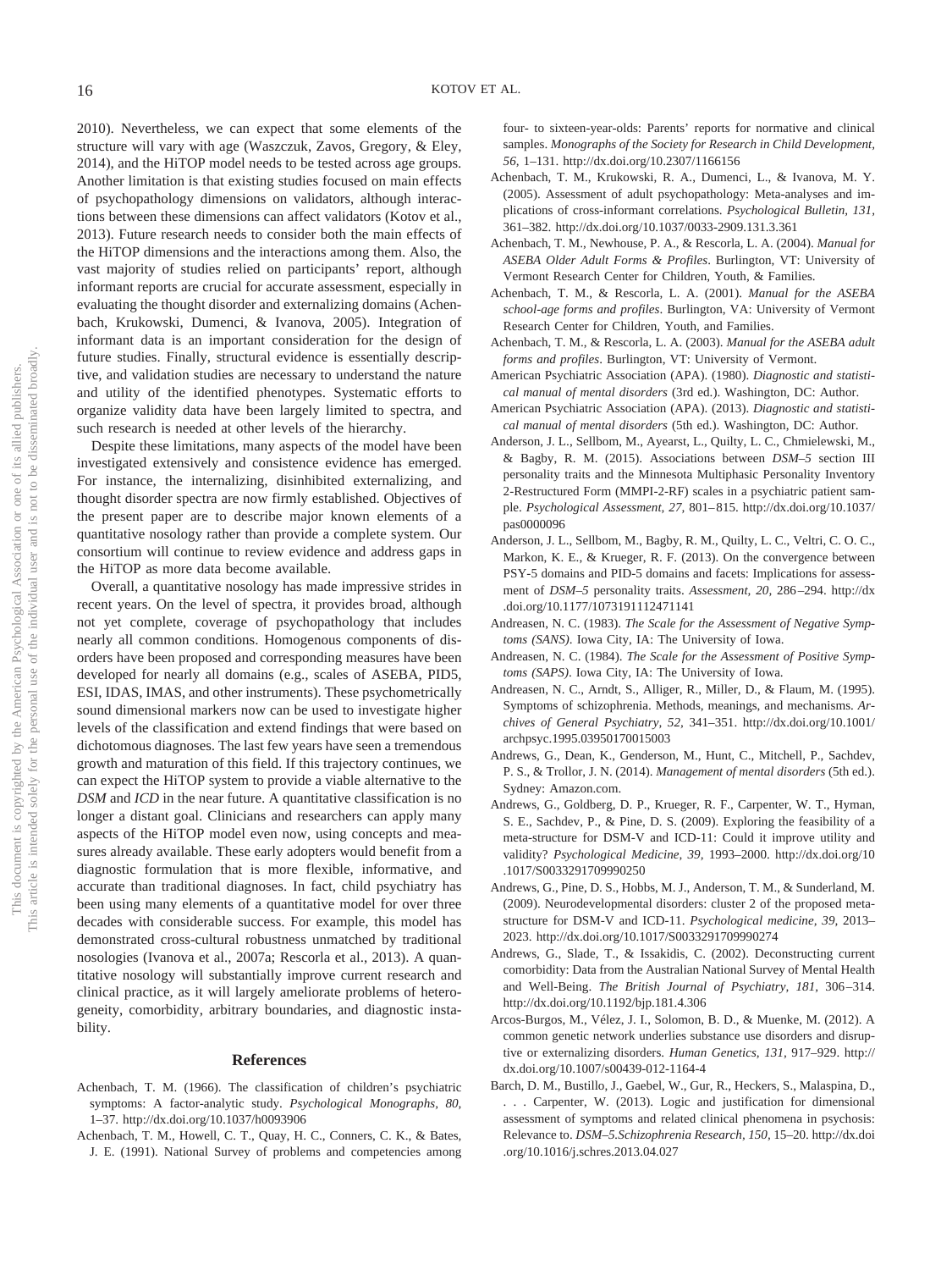- Beauchaine, T. P., & McNulty, T. (2013). Comorbidities and continuities as ontogenic processes: Toward a developmental spectrum model of externalizing psychopathology. *Development and Psychopathology, 25,* 1505–1528.<http://dx.doi.org/10.1017/S0954579413000746>
- Beesdo-Baum, K., Höfler, M., Gloster, A. T., Klotsche, J., Lieb, R., Beauducel, A.,... Wittchen, H. U. (2009). The structure of common mental disorders: A replication study in a community sample of adolescents and young adults. *International Journal of Methods in Psychiatric Research, 18,* 204 –220.
- Ben-Porath, Y. S., & Tellegen, A. (2008). *Minnesota Multiphasic Personality Inventory-2 restructured form: Manual for administration, scoring, and interpretation*. Minneapolis, MN: University of Minnesota Press.
- Beutler, L. E., & Malik, M. L. (2002). *Rethinking the DSM: A psychological perspective*. Washington, DC: American Psychological Association. <http://dx.doi.org/10.1037/10456-000>
- Bijl, R. V., Ravelli, A., & van Zessen, G. (1998). Prevalence of psychiatric disorder in the general population: Results of The Netherlands Mental Health Survey and Incidence Study (NEMESIS). *Social Psychiatry and Psychiatric Epidemiology, 33,* 587–595. [http://dx.doi.org/10.1007/](http://dx.doi.org/10.1007/s001270050098) [s001270050098](http://dx.doi.org/10.1007/s001270050098)
- Blanchard, J. J., & Cohen, A. S. (2006). The structure of negative symptoms within schizophrenia: Implications for assessment. *Schizophrenia Bulletin, 32,* 238 –245.<http://dx.doi.org/10.1093/schbul/sbj013>
- Blanco, C., Wall, M. M., He, J. P., Krueger, R. F., Olfson, M., Jin, C. J., . . . Merikangas, K. R. (2015). The space of common psychiatric disorders in adolescents: Comorbidity structure and individual latent liabilities. *Journal of the American Academy of Child and Adolescent Psychiatry, 54,* 45–52.<http://dx.doi.org/10.1016/j.jaac.2014.10.007>
- Blashfield, R. K. (1984). *The classification of psychopathology*. New York, NY: Plenum Press.<http://dx.doi.org/10.1007/978-1-4613-2665-6>
- Bornovalova, M. A., Hicks, B. M., Iacono, W. G., & McGue, M. (2010). Familial transmission and heritability of childhood disruptive disorders. *The American Journal of Psychiatry, 167,* 1066 –1074. [http://dx.doi.org/](http://dx.doi.org/10.1176/appi.ajp.2010.09091272) [10.1176/appi.ajp.2010.09091272](http://dx.doi.org/10.1176/appi.ajp.2010.09091272)
- Bostic, J. Q., & Rho, Y. (2006). Target-symptom psychopharmacology: Between the forest and the trees. *Child and Adolescent Psychiatric Clinics of North America, 15,* 289 –302. [http://dx.doi.org/10.1016/j.chc](http://dx.doi.org/10.1016/j.chc.2005.08.003) [.2005.08.003](http://dx.doi.org/10.1016/j.chc.2005.08.003)
- Brown, T. A. (2015). *Confirmatory factor analysis for applied research* (2nd ed.). New York, NY: Guilford Press Publications.
- Brown, T. A., & Barlow, D. H. (2009). A proposal for a dimensional classification system based on the shared features of the *DSM–IV* anxiety and mood disorders: Implications for assessment and treatment. *Psychological Assessment, 21,* 256 –271. [http://dx.doi.org/10.1037/](http://dx.doi.org/10.1037/a0016608) [a0016608](http://dx.doi.org/10.1037/a0016608)
- Brown, T. A., Campbell, L. A., Lehman, C. L., Grisham, J. R., & Mancill, R. B. (2001). Current and lifetime comorbidity of the *DSM–IV* anxiety and mood disorders in a large clinical sample. *Journal of Abnormal Psychology, 110,* 585–599. [http://dx.doi.org/10.1037/0021-843X.110.4](http://dx.doi.org/10.1037/0021-843X.110.4.585) [.585](http://dx.doi.org/10.1037/0021-843X.110.4.585)
- Butcher, J. N., Dahlstrom, W. G., Graham, J. R., Tellegen, A., & Kaemmer, B. (1989). *The Minnesota Multiphasic Personality Inventory-2 (MMPI-2): Manual for administration and scoring*. Minneapolis, MN: University of Minnesota Press.
- Calabrese, W. R., Rudick, M. M., Simms, L. J., & Clark, L. A. (2012). Development and validation of Big Four personality scales for the Schedule for Nonadaptive and Adaptive Personality—2nd ed. (SNAP-2). *Psychological Assessment, 24,* 751–763. [http://dx.doi.org/10.1037/](http://dx.doi.org/10.1037/a0026915) [a0026915](http://dx.doi.org/10.1037/a0026915)
- Cardno, A. G., & Owen, M. J. (2014). Genetic relationships between schizophrenia, bipolar disorder, and schizoaffective disorder. *Schizophrenia Bulletin, 40,* 504 –515.<http://dx.doi.org/10.1093/schbul/sbu016>
- Carpenter, W. T., Bustillo, J. R., Thaker, G. K., Van Os, J., Krueger, R. F., & Green, M. J. (2009). The psychoses: cluster 3 of the proposed

meta-structure for DSM-V and ICD-11. *Psychological Medicine, 39,* 2025–2042.<http://dx.doi.org/10.1017/S0033291709990286>

- Carragher, N., Krueger, R. F., Eaton, N. R., Markon, K. E., Keyes, K. M., Blanco, C.,... Hasin, D. S. (2014). ADHD and the externalizing spectrum: Direct comparison of categorical, continuous, and hybrid models of liability in a nationally representative sample. *Social Psychiatry and Psychiatric Epidemiology, 49,* 1307–1317. [http://dx.doi.org/10](http://dx.doi.org/10.1007/s00127-013-0770-3) [.1007/s00127-013-0770-3](http://dx.doi.org/10.1007/s00127-013-0770-3)
- Caspi, A., Houts, R. M., Belsky, D. W., Goldman-Mellor, S. J., Harrington, H., Israel, S.,... Moffitt, T. E. (2014). The p factor: One general psychopathology factor in the structure of psychiatric disorders? *Clinical Psychological Science, 2,* 119 –137. [http://dx.doi.org/10.1177/](http://dx.doi.org/10.1177/2167702613497473) [2167702613497473](http://dx.doi.org/10.1177/2167702613497473)
- Castellanos-Ryan, N., Struve, M., Whelan, R., Banaschewski, T., Barker, G. J., Bokde, A. L., . . . the IMAGEN Consortium. (2014). Neural and cognitive correlates of the common and specific variance across externalizing problems in young adolescence. *The American Journal of Psychiatry, 171,* 1310 –1319. [http://dx.doi.org/10.1176/appi.ajp.2014](http://dx.doi.org/10.1176/appi.ajp.2014.13111499) [.13111499](http://dx.doi.org/10.1176/appi.ajp.2014.13111499)
- Chmielewski, M., Clark, L. A., Bagby, R. M., & Watson, D. (2015). Method matters: Understanding diagnostic reliability in *DSM–IV* and. *DSM–5*. *Journal of Abnormal Psychology, 124,* 764 –769. [http://dx.doi](http://dx.doi.org/10.1037/abn0000069) [.org/10.1037/abn0000069](http://dx.doi.org/10.1037/abn0000069)
- Chmielewski, M., & Watson, D. (2008). The heterogeneous structure of schizotypal personality disorder: Item-level factors of the Schizotypal Personality Questionnaire and their associations with obsessivecompulsive disorder symptoms, dissociative tendencies, and normal personality. *Journal of Abnormal Psychology, 117,* 364 –376. [http://dx](http://dx.doi.org/10.1037/0021-843X.117.2.364) [.doi.org/10.1037/0021-843X.117.2.364](http://dx.doi.org/10.1037/0021-843X.117.2.364)
- Clark, L. A. (2005). Temperament as a unifying basis for personality and psychopathology. *Journal of Abnormal Psychology, 114,* 505–521. <http://dx.doi.org/10.1037/0021-843X.114.4.505>
- Clark, L. A., Livesley, W. J., Schroeder, M. L., & Irish, S. L. (1996). Convergence of two systems for assessing specific traits of personality disorder. *Psychological Assessment, 8,* 294 –303. [http://dx.doi.org/10](http://dx.doi.org/10.1037/1040-3590.8.3.294) [.1037/1040-3590.8.3.294](http://dx.doi.org/10.1037/1040-3590.8.3.294)
- Clark, L. A., Simms, L. J., Wu, K. D., & Casillas, A. (2014). *Schedule for Nonadaptive and Adaptive Personality, 2nd Edition (SNAP-2): Manual for administration, scoring, and interpretation*. South Bend, IN: University of Notre Dame.<http://dx.doi.org/10.1037/t07079-000>
- Clark, L. A., & Watson, D. (1991). Tripartite model of anxiety and depression: psychometric evidence and taxonomic implications. *Journal of abnormal psychology, 100,* 316 –336. [http://dx.doi.org/10.1037/0021-](http://dx.doi.org/10.1037/0021-843X.100.3.316) [843X.100.3.316](http://dx.doi.org/10.1037/0021-843X.100.3.316)
- Clark, L. A., & Watson, D. (1999). Temperament: A new paradigm for trait psychology. In L. A. Pervin & O. P. John (Eds.), *Handbook of personality: Theory and research* (2nd ed., pp. 399-423). New York, NY: Guilford Press.
- Clark, L. A., & Watson, D. (2006). Distress and fear disorders: An alternative empirically based taxonomy of the "mood" and "anxiety" disorders. *The British Journal of Psychiatry, 189,* 481– 483. [http://dx.doi](http://dx.doi.org/10.1192/bjp.bp.106.03825) [.org/10.1192/bjp.bp.106.03825](http://dx.doi.org/10.1192/bjp.bp.106.03825)
- Clark, L. A., Watson, D., & Reynolds, S. (1995). Diagnosis and classification of psychopathology: Challenges to the current system and future directions. *Annual Review of Psychology, 46,* 121–153. [http://dx.doi.org/](http://dx.doi.org/10.1146/annurev.ps.46.020195.001005) [10.1146/annurev.ps.46.020195.001005](http://dx.doi.org/10.1146/annurev.ps.46.020195.001005)
- Cosgrove, V. E., Rhee, S. H., Gelhorn, H. L., Boeldt, D., Corley, R. C., Ehringer, M. A.,... Hewitt, J. K. (2011). Structure and etiology of co-occurring internalizing and externalizing disorders in adolescents. *Journal of Abnormal Child Psychology, 39,* 109 –123. [http://dx.doi.org/](http://dx.doi.org/10.1007/s10802-010-9444-8) [10.1007/s10802-010-9444-8](http://dx.doi.org/10.1007/s10802-010-9444-8)
- Costa, P. T., & MacCrae, R. R. (1992). *Revised NEO personality inventory (NEO PI-R) and NEO five-factor inventory (NEO FFI): Professional manual*. Lutz, FL: Psychological Assessment Resources.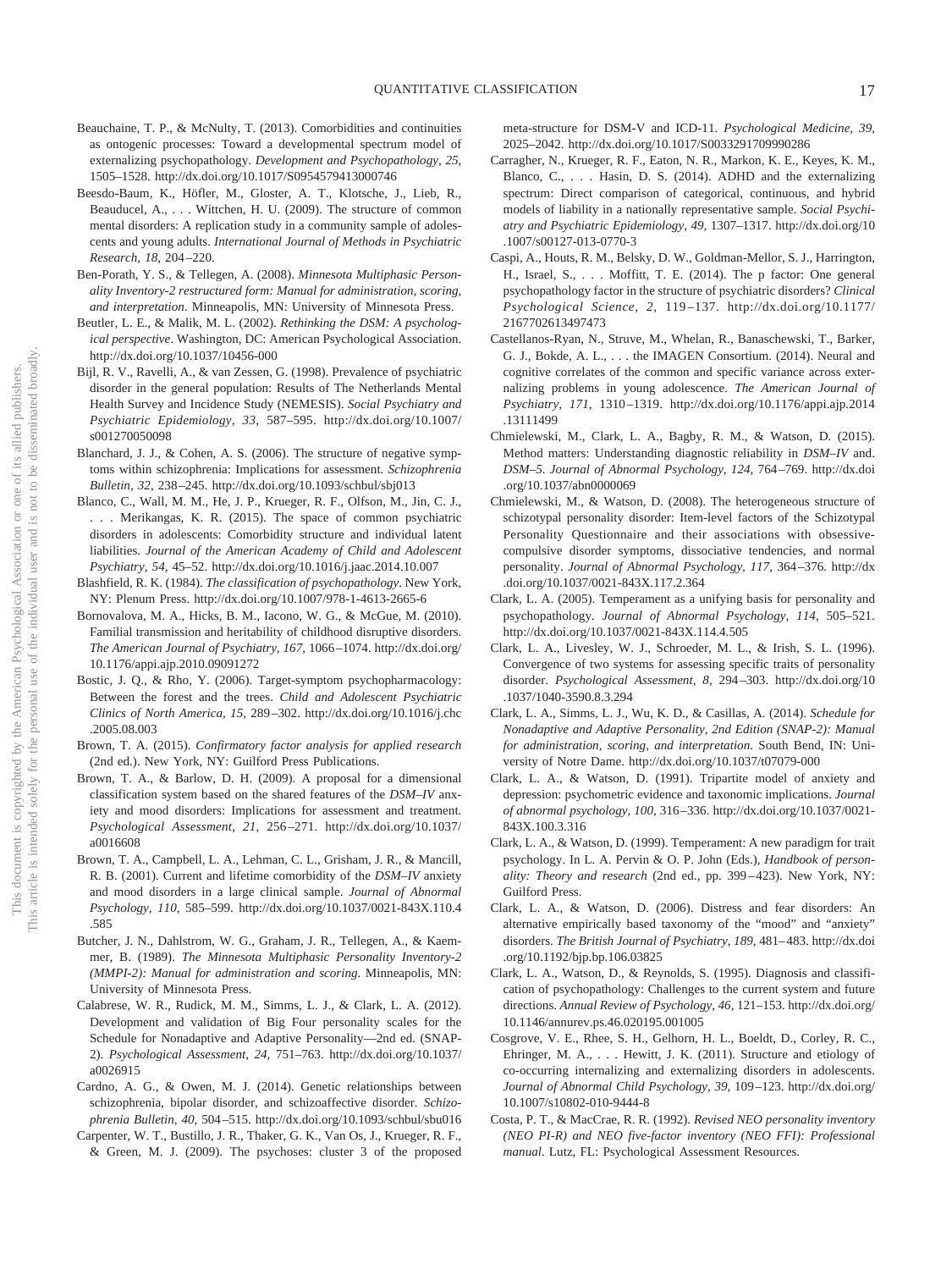- Crego, C., & Widiger, T. A. (2016). Convergent and discriminant validity of alternative measures of maladaptive personality traits. *Psychological Assessment, 28,* 1561–1575.<http://dx.doi.org/10.1037/pas0000282>
- Cuthbert, B. N., & Insel, T. R. (2010). Toward new approaches to psychotic disorders: The NIMH Research Domain Criteria project. *Schizophrenia Bulletin, 36,* 1061–1062. [http://dx.doi.org/10.1093/schbul/](http://dx.doi.org/10.1093/schbul/sbq108) sh $q108$
- Cuthbert, B. N., & Insel, T. R. (2013). Toward the future of psychiatric diagnosis: The seven pillars of RDoC. *BMC Medicine*, 11, 126-134. <http://dx.doi.org/10.1186/1741-7015-11-126>
- Cuthbert, B. N., & Kozak, M. J. (2013). Constructing constructs for psychopathology: The NIMH research domain criteria. *Journal of Abnormal Psychology, 122,* 928 –937.<http://dx.doi.org/10.1037/a0034028>
- Cutshall, C., & Watson, D. (2004). The phobic stimuli response scales: A new self-report measure of fear. *Behaviour Research and Therapy, 42,* 1193–1201.<http://dx.doi.org/10.1016/j.brat.2003.08.003>
- DeYoung, C. G. (2006). Higher-order factors of the Big Five in a multiinformant sample. *Journal of Personality and Social Psychology, 91,* 1138 –1151.<http://dx.doi.org/10.1037/0022-3514.91.6.1138>
- Dick, D. M., Aliev, F., Wang, J. C., Grucza, R. A., Schuckit, M., Kuperman, S.,... Goate, A. (2008). Using dimensional models of externalizing psychopathology to aid in gene identification. *Archives of General Psychiatry, 65,* 310 –318.<http://dx.doi.org/10.1001/archpsyc.65.3.310>
- Digman, J. M. (1990). Personality structure: Emergence of the five-factor model. *Annual Review of Psychology, 41,* 417– 440. [http://dx.doi.org/10](http://dx.doi.org/10.1146/annurev.ps.41.020190.002221) [.1146/annurev.ps.41.020190.002221](http://dx.doi.org/10.1146/annurev.ps.41.020190.002221)
- Digman, J. M. (1997). Higher-order factors of the Big Five. *Journal of Personality and Social Psychology, 73,* 1246 –1256. [http://dx.doi.org/10](http://dx.doi.org/10.1037/0022-3514.73.6.1246) [.1037/0022-3514.73.6.1246](http://dx.doi.org/10.1037/0022-3514.73.6.1246)
- Eaton, N. R. (2014). Transdiagnostic psychopathology factors and sexual minority mental health: Evidence of disparities and associations with minority stressors. *Psychology of Sexual Orientation and Gender Diversity, 1,* 244 –254.<http://dx.doi.org/10.1037/sgd0000048>
- Eaton, N. R., Krueger, R. F., Markon, K. E., Keyes, K. M., Skodol, A. E., Wall, M., ... Grant, B. F. (2013). The structure and predictive validity of the internalizing disorders. *Journal of Abnormal Psychology, 122,* 86 –92.<http://dx.doi.org/10.1037/a0029598>
- Eaton, N. R., Krueger, R. F., & Oltmanns, T. F. (2011). Aging and the structure and long-term stability of the internalizing spectrum of personality and psychopathology. *Psychology and Aging, 26,* 987–993. <http://dx.doi.org/10.1037/a0024406>
- Eaton, N. R., Rodriguez-Seijas, C., Carragher, N., & Krueger, R. F. (2015). Transdiagnostic factors of psychopathology and substance use disorders: A review. *Social Psychiatry and Psychiatric Epidemiology, 50,* 171– 182.<http://dx.doi.org/10.1007/s00127-014-1001-2>
- Eysenck, H. J. (1944). Types of personality: A factorial study of seven hundred neurotics. *British Journal of Psychiatry, 90, 851*-861. [http://](http://dx.doi.org/10.1192/bjp.90.381.851) [dx.doi.org/10.1192/bjp.90.381.851](http://dx.doi.org/10.1192/bjp.90.381.851)
- Eysenck, H. J., & Eysenck, S. B. G. (1975). *Manual of the Eysenck Personality Questionnaire*. London, UK: Hodder and Stoughton.
- <span id="page-18-0"></span>Fabrigar, L. R., Wegener, D. T., MacCallum, R. C., & Strahan, E. J. (1999). Evaluating the use of exploratory factor analysis in psychological research. *Psychological Methods, 4,* 272–299. [http://dx.doi.org/10](http://dx.doi.org/10.1037/1082-989X.4.3.272) [.1037/1082-989X.4.3.272](http://dx.doi.org/10.1037/1082-989X.4.3.272)
- Farchione, T. J., Fairholme, C. P., Ellard, K. K., Boisseau, C. L., Thompson-Hollands, J., Carl, J. R.,... Barlow, D. H. (2012). Unified protocol for transdiagnostic treatment of emotional disorders: A randomized controlled trial. *Behavior Therapy, 43,* 666 – 678. [http://dx.doi](http://dx.doi.org/10.1016/j.beth.2012.01.001) [.org/10.1016/j.beth.2012.01.001](http://dx.doi.org/10.1016/j.beth.2012.01.001)
- Farmer, R. F., Seeley, J. R., Kosty, D. B., & Lewinsohn, P. M. (2009). Refinements in the hierarchical structure of externalizing psychiatric disorders: Patterns of lifetime liability from mid-adolescence through early adulthood. *Journal of Abnormal Psychology, 118,* 699 –710. [http://](http://dx.doi.org/10.1037/a0017205) [dx.doi.org/10.1037/a0017205](http://dx.doi.org/10.1037/a0017205)
- Farmer, R. F., Seeley, J. R., Kosty, D. B., Olino, T. M., & Lewinsohn, P. M. (2013). Hierarchical organization of axis I psychiatric disorder comorbidity through age 30. *Comprehensive Psychiatry, 54,* 523–532. <http://dx.doi.org/10.1016/j.comppsych.2012.12.007>
- Fergusson, D. M., Horwood, L. J., & Boden, J. M. (2006). Structure of internalising symptoms in early adulthood. *The British Journal of Psychiatry, 189,* 540 –546.<http://dx.doi.org/10.1192/bjp.bp.106.022384>
- Flett, G. L., Vredenburg, K., & Krames, L. (1997). The continuity of depression in clinical and nonclinical samples. *Psychological Bulletin, 121,* 395– 416.<http://dx.doi.org/10.1037/0033-2909.121.3.395>
- Foa, E. B., Huppert, J. D., Leiberg, S., Langner, R., Kichic, R., Hajcak, G., & Salkovskis, P. M. (2002). The Obsessive-Compulsive Inventory: Development and validation of a short version. *Psychological Assessment, 14,* 485– 496.<http://dx.doi.org/10.1037/1040-3590.14.4.485>
- Forbes, M. K., Baillie, A. J., & Schniering, C. A. (2016a). A structural equation modelling analysis of the relationships between depression, anxiety, and sexual problems over time. *Journal of Sex Research, 53,* 942–954.<http://dx.doi.org/10.1080/00224499.2015.1063576>
- Forbes, M. K., Baillie, A. J., & Schniering, C. A. (2016b). Should sexual problems be included in the internalising spectrum? A comparison of dimensional and categorical models. *Journal of Sex & Marital Therapy, 42,* 70 –90.<http://dx.doi.org/10.1080/0092623X.2014.996928>
- Forbush, K. T., South, S. C., Krueger, R. F., Iacono, W. G., Clark, L. A., Keel, P. K., ... Watson, D. (2010). Locating eating pathology within an empirical diagnostic taxonomy: Evidence from a community-based sample. *Journal of Abnormal Psychology, 119,* 282–292. [http://dx.doi.org/](http://dx.doi.org/10.1037/a0019189) [10.1037/a0019189](http://dx.doi.org/10.1037/a0019189)
- Forbush, K. T., & Watson, D. (2013). The structure of common and uncommon mental disorders. *Psychological Medicine, 43,* 97–108. <http://dx.doi.org/10.1017/S0033291712001092>
- Forbush, K. T., Wildes, J. E., Pollack, L. O., Dunbar, D., Luo, J., Patterson, K., . . . Watson, D. (2013). Development and validation of the Eating Pathology Symptoms Inventory (EPSI). *Psychological Assessment, 25,* 859 – 878.<http://dx.doi.org/10.1037/a0032639>
- Goldberg, D. P., Andrews, G., & Hobbs, M. J. (2009). Where should bipolar disorder appear in the meta-structure? *Psychological Medicine, 39,* 2071–2081.<http://dx.doi.org/10.1017/S0033291709990304>
- Goldberg, D. P., Krueger, R. F., Andrews, G., & Hobbs, M. J. (2009). Emotional disorders: Cluster 4 of the proposed meta-structure for DSM-V and ICD-11. *Psychological Medicine, 39,* 2043–2059. [http://dx](http://dx.doi.org/10.1017/S0033291709990298) [.doi.org/10.1017/S0033291709990298](http://dx.doi.org/10.1017/S0033291709990298)
- Goldberg, L. R. (1993). The structure of phenotypic personality traits. *American Psychologist, 48,* 26 –34. [http://dx.doi.org/10.1037/0003-](http://dx.doi.org/10.1037/0003-066X.48.1.26) [066X.48.1.26](http://dx.doi.org/10.1037/0003-066X.48.1.26)
- Goldberg, L. R. (2006). Doing it all Bass-Ackwards: The development of hierarchical factor structures from the top down. *Journal of Research in Personality, 40,* 347–358.<http://dx.doi.org/10.1016/j.jrp.2006.01.001>
- Gomez, R., & Corr, P. J. (2014). ADHD and personality: A meta-analytic review. *Clinical Psychology Review, 34,* 376 –388. [http://dx.doi.org/10](http://dx.doi.org/10.1016/j.cpr.2014.05.002) [.1016/j.cpr.2014.05.002](http://dx.doi.org/10.1016/j.cpr.2014.05.002)
- Gootzeit, J., Markon, K., & Watson, D. (2015). Measuring dimensions of posttraumatic stress disorder: The Iowa Traumatic Response Inventory. *Assessment, 22,* 152–166.<http://dx.doi.org/10.1177/1073191114540747>
- Gould, T. D., & Gottesman, I. I. (2006). Psychiatric endophenotypes and the development of valid animal models. *Genes, Brain and Behavior, 5,* 113–119.<http://dx.doi.org/10.1111/j.1601-183X.2005.00186.x>
- Grant, B. F., Stinson, F. S., Dawson, D. A., Chou, S. P., Dufour, M. C., Compton, W.,... Kaplan, K. (2004). Prevalence and co-occurrence of substance use disorders and independent mood and anxiety disorders: Results from the National Epidemiologic Survey on Alcohol and Related Conditions. *Archives of General Psychiatry, 61,* 807– 816. [http://dx.doi](http://dx.doi.org/10.1001/archpsyc.61.8.807) [.org/10.1001/archpsyc.61.8.807](http://dx.doi.org/10.1001/archpsyc.61.8.807)
- Greene, A. L., & Eaton, N. R. (2016). Panic disorder and agoraphobia: A direct comparison of their multivariate comorbidity patterns. *Journal of*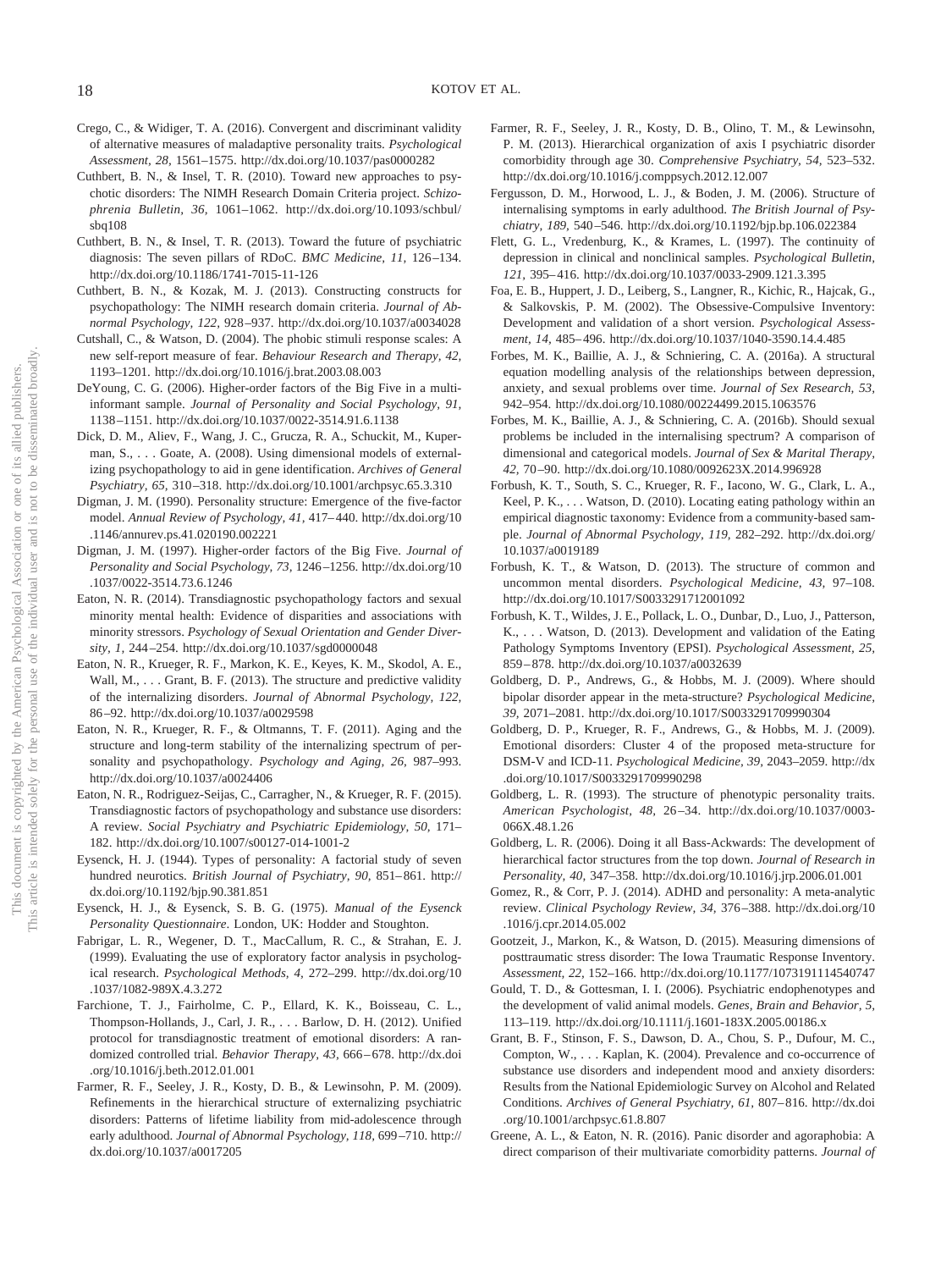*Affective Disorders, 190,* 75– 83. [http://dx.doi.org/10.1016/j.jad.2015.09](http://dx.doi.org/10.1016/j.jad.2015.09.060) [.060](http://dx.doi.org/10.1016/j.jad.2015.09.060)

- Grube, B. S., Bilder, R. M., & Goldman, R. S. (1998). Meta-analysis of symptom factors in schizophrenia. *Schizophrenia Research, 31,* 113– 120. [http://dx.doi.org/10.1016/S0920-9964\(98\)00011-5](http://dx.doi.org/10.1016/S0920-9964%2898%2900011-5)
- Hallquist, M. N., & Wright, A. G. C. (2014). Mixture modeling methods for the assessment of normal and abnormal personality, part I: Crosssectional models. *Journal of Personality Assessment, 96,* 256 –268. <http://dx.doi.org/10.1080/00223891.2013.845201>
- Harkness, A. R., & McNulty, J. L. (1994). The Personality Psychopathology Five (PSY-5): Issues from the pp. of a diagnostic manual instead of a dictionary. In S. Strack & M. Lorr (Eds.), *Differentiating normal and abnormal personality* (pp. 291–315). New York, NY: Springer
- Harkness, A. R., McNulty, J. L., Finn, J. A., Reynolds, S. M., Shields, S. M., & Arbisi, P. (2014). The MMPI-2-RF Personality Psychopathology Five (PSY-5-RF) scales: Development and validity research. *Journal of Personality Assessment, 96,* 140 –150. [http://dx.doi.org/10.1080/](http://dx.doi.org/10.1080/00223891.2013.823439) [00223891.2013.823439](http://dx.doi.org/10.1080/00223891.2013.823439)
- <span id="page-19-0"></span>Haslam, N., Holland, E., & Kuppens, P. (2012). Categories versus dimensions in personality and psychopathology: A quantitative review of taxometric research. *Psychological Medicine, 42,* 903–920. [http://dx.doi](http://dx.doi.org/10.1017/S0033291711001966) [.org/10.1017/S0033291711001966](http://dx.doi.org/10.1017/S0033291711001966)
- Hasler, G., Drevets, W. C., Manji, H. K., & Charney, D. S. (2004). Discovering endophenotypes for major depression. *Neuropsychopharmacology, 29,* 1765–1781.<http://dx.doi.org/10.1038/sj.npp.1300506>
- Hasler, G., LaSalle-Ricci, V. H., Ronquillo, J. G., Crawley, S. A., Cochran, L. W., Kazuba, D.,... Murphy, D. L. (2005). Obsessive-compulsive disorder symptom dimensions show specific relationships to psychiatric comorbidity. *Psychiatry Research, 135,* 121–132. [http://dx.doi.org/10](http://dx.doi.org/10.1016/j.psychres.2005.03.003) [.1016/j.psychres.2005.03.003](http://dx.doi.org/10.1016/j.psychres.2005.03.003)
- Hathaway, S. R., & McKinley, J. C. (1942). *Minnesota Multiphasic Personality Inventory*. Minneapolis, MN: University of Minnesota Press.
- Hermes, E. D., Sernyak, M., & Rosenheck, R. (2013). Use of secondgeneration antipsychotic agents for sleep and sedation: A provider survey. *Sleep, 36,* 597– 600.
- Herzhoff, K., & Tackett, J. L. (2016). Subfactors of oppositional defiant disorder: Converging evidence from structural and latent class analyses. *Journal of Child Psychology and Psychiatry, 57,* 18 –29. [http://dx.doi](http://dx.doi.org/10.1111/jcpp.12423) [.org/10.1111/jcpp.12423](http://dx.doi.org/10.1111/jcpp.12423)
- Hettema, J. M., An, S.-S., Bukszar, J., van den Oord, E. J. C. G., Neale, M. C., Kendler, K. S., & Chen, X. (2008). Catechol-O-methyltransferase contributes to genetic susceptibility shared among anxiety spectrum phenotypes. *Biological Psychiatry, 64,* 302–310. [http://dx.doi.org/10](http://dx.doi.org/10.1016/j.biopsych.2008.03.014) [.1016/j.biopsych.2008.03.014](http://dx.doi.org/10.1016/j.biopsych.2008.03.014)
- Hicks, B. M., Foster, K. T., Iacono, W. G., & McGue, M. (2013). Genetic and environmental influences on the familial transmission of externalizing disorders in adoptive and twin offspring. *Journal of the American Medical Association Psychiatry, 70,* 1076 –1083. [http://dx.doi.org/10](http://dx.doi.org/10.1001/jamapsychiatry.2013.258) [.1001/jamapsychiatry.2013.258](http://dx.doi.org/10.1001/jamapsychiatry.2013.258)
- Hicks, B. M., Krueger, R. F., Iacono, W. G., McGue, M., & Patrick, C. J. (2004). Family transmission and heritability of externalizing disorders: A twin-family study. *Archives of General Psychiatry, 61,* 922–928. <http://dx.doi.org/10.1001/archpsyc.61.9.922>
- Hink, L. K., Rhee, S. H., Corley, R. P., Cosgrove, V. E., Hewitt, J. K., Schulz-Heik, R. J.,... Waldman, I. D. (2013). Personality dimensions as common and broadband-specific features for internalizing and externalizing disorders. *Journal of Abnormal Child Psychology, 41,* 939 –957. <http://dx.doi.org/10.1007/s10802-013-9730-3>
- Hopwood, C. J., Malone, J. C., Ansell, E. B., Sanislow, C. A., Grilo, C. M., McGlashan, T. H.,... Morey, L. C. (2011). Personality assessment in *DSM–5*: Empirical support for rating severity, style, and traits. *Journal of Personality Disorders, 25,* 305–320. [http://dx.doi.org/10.1521/pedi](http://dx.doi.org/10.1521/pedi.2011.25.3.305) [.2011.25.3.305](http://dx.doi.org/10.1521/pedi.2011.25.3.305)
- Hopwood, C. J., Wright, A. G., Krueger, R. F., Schade, N., Markon, K. E., & Morey, L. C. (2013). *DSM–5* pathological personality traits and the personality assessment inventory. *Assessment, 20,* 269 –285. [http://dx](http://dx.doi.org/10.1177/1073191113486286) [.doi.org/10.1177/1073191113486286](http://dx.doi.org/10.1177/1073191113486286)
- Hyman, S. E. (2010). The diagnosis of mental disorders: The problem of reification. *Annual Review of Clinical Psychology, 6,* 155–179. [http://](http://dx.doi.org/10.1146/annurev.clinpsy.3.022806.091532) [dx.doi.org/10.1146/annurev.clinpsy.3.022806.091532](http://dx.doi.org/10.1146/annurev.clinpsy.3.022806.091532)
- Ivanova, M. Y., Achenbach, T. M., Dumenci, L., Rescorla, L. A., Almqvist, F., Weintraub, S.,... Döpfner, M. (2007a). Testing the 8-syndrome structure of the child behavior checklist in 30 societies. Journal of Clinical Child and Adolescent Psychology, 36, 405-417. <http://dx.doi.org/10.1080/15374410701444363>
- Ivanova, M. Y., Achenbach, T. M., Rescorla, L. A., Dumenci, L., Almqvist, F., Bilenberg, N.,... Verhulst, F. C. (2007b). The generalizability of the Youth Self-Report syndrome structure in 23 societies. *Journal of Consulting and Clinical Psychology, 75,* 729 –738. [http://dx](http://dx.doi.org/10.1037/0022-006X.75.5.729) [.doi.org/10.1037/0022-006X.75.5.729](http://dx.doi.org/10.1037/0022-006X.75.5.729)
- Ivanova, M. Y., Achenbach, T. M., Rescorla, L. A., Turner, L. V., Ahmeti-Pronaj, A., Au, A.,... Zasepa, E. (2015a). Syndromes of self-reported psychopathology for ages 18 –59 in 29 societies. *Journal of Psychopathology and Behavioral Assessment, 37,* 171–183. [http://dx.doi.org/10](http://dx.doi.org/10.1007/s10862-014-9448-8) [.1007/s10862-014-9448-8](http://dx.doi.org/10.1007/s10862-014-9448-8)
- Ivanova, M. Y., Achenbach, T. M., Rescorla, L. A., Turner, L. V., Árnadóttir, H. A., Au, A.,... Zasêpa, E. (2015b). Syndromes of collateralreported psychopathology for ages 18 –59 in 18 societies. *International Journal of Clinical and Health Psychology, 15,* 18 –28. [http://dx.doi.org/](http://dx.doi.org/10.1016/j.ijchp.2014.07.001) [10.1016/j.ijchp.2014.07.001](http://dx.doi.org/10.1016/j.ijchp.2014.07.001)
- Ivleva, E. I., Bidesi, A. S., Keshavan, M. S., Pearlson, G. D., Meda, S. A., Dodig, D.,... Tamminga, C. A. (2013). Gray matter volume as an intermediate phenotype for psychosis: Bipolar-Schizophrenia Network on Intermediate Phenotypes (B-SNIP). *The American Journal of Psychiatry, 170,* 1285–1296. [http://dx.doi.org/10.1176/appi.ajp.2013](http://dx.doi.org/10.1176/appi.ajp.2013.13010126) [.13010126](http://dx.doi.org/10.1176/appi.ajp.2013.13010126)
- John, O. P., Naumann, L. P., & Soto, C. J. (2008). Paradigm shift to the integrative big five trait taxonomy. In L. A. Pervin & O. P. John (Eds.), *Handbook of personality: Theory and research* (3rd ed., pp. 114 –158). New York, NY: Guilford Press.
- Jonas, K. G., & Markon, K. E. (2013). A model of psychosis and its relationship with impairment. *Social Psychiatry and Psychiatric Epidemiology, 48,* 1367–1375.<http://dx.doi.org/10.1007/s00127-012-0642-2>
- Jones, S. E., Miller, J. D., & Lynam, D. R. (2011). Personality, antisocial behavior, and aggression: A meta-analytic review. *Journal of Criminal Justice, 39,* 329 –337.<http://dx.doi.org/10.1016/j.jcrimjus.2011.03.004>
- Kato, K., Sullivan, P. F., Evengård, B., & Pedersen, N. L. (2009). A population-based twin study of functional somatic syndromes. *Psychological Medicine, 39,* 497–505. [http://dx.doi.org/10.1017/](http://dx.doi.org/10.1017/S0033291708003784) [S0033291708003784](http://dx.doi.org/10.1017/S0033291708003784)
- Kay, S. R., Fiszbein, A., & Opler, L. A. (1987). The Positive and Negative Syndrome Scale (PANSS) for schizophrenia. *Schizophrenia Bulletin, 13,* 261–276.<http://dx.doi.org/10.1093/schbul/13.2.261>
- Keefe, R. S., & Fenton, W. S. (2007). How should *DSM-V* criteria for schizophrenia include cognitive impairment? *Schizophrenia Bulletin, 33,* 912–920.<http://dx.doi.org/10.1093/schbul/sbm046>
- Kendell, R., & Jablensky, A. (2003). Distinguishing between the validity and utility of psychiatric diagnoses. *The American Journal of Psychiatry, 160,* 4 –12.<http://dx.doi.org/10.1176/appi.ajp.160.1.4>
- Kendler, K. S., Aggen, S. H., Knudsen, G. P., Røysamb, E., Neale, M. C., & Reichborn-Kjennerud, T. (2011). The structure of genetic and environmental risk factors for syndromal and subsyndromal common *DSM–IV* axis I and all axis II disorders. *The American Journal of Psychiatry, 168,* 29 –39. [http://dx.doi.org/10.1176/appi.ajp.2010](http://dx.doi.org/10.1176/appi.ajp.2010.10030340) [.10030340](http://dx.doi.org/10.1176/appi.ajp.2010.10030340)
- Kendler, K. S., Czajkowski, N., Tambs, K., Torgersen, S., Aggen, S. H., Neale, M. C., & Reichbørn-Kjennerud, T. (2006). Dimensional representations of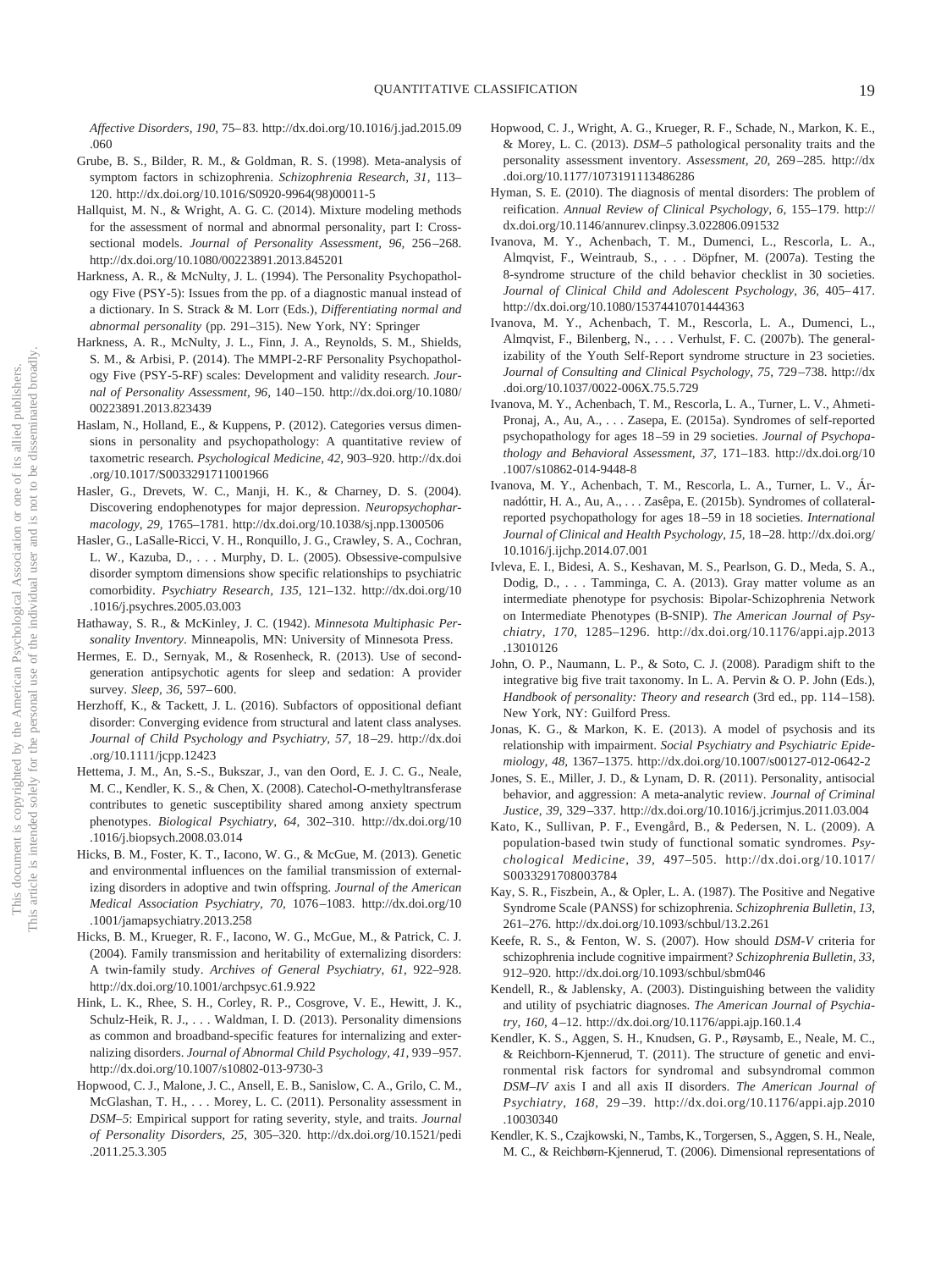*DSM–IV* cluster A personality disorders in a population-based sample of Norwegian twins: A multivariate study. *Psychological Medicine, 36,* 1583–1591.<http://dx.doi.org/10.1017/S0033291706008609>

- Kendler, K. S., Davis, C. G., & Kessler, R. C. (1997). The familial aggregation of common psychiatric and substance use disorders in the National Comorbidity Survey: A family history study. *The British Journal of Psychiatry, 170,* 541–548. [http://dx.doi.org/10.1192/bjp.170.6](http://dx.doi.org/10.1192/bjp.170.6.541) [.541](http://dx.doi.org/10.1192/bjp.170.6.541)
- Kendler, K. S., Prescott, C. A., Myers, J., & Neale, M. C. (2003). The structure of genetic and environmental risk factors for common psychiatric and substance use disorders in men and women. *Archives of General Psychiatry, 60,* 929 –937. [http://dx.doi.org/10.1001/archpsyc.60](http://dx.doi.org/10.1001/archpsyc.60.9.929) [.9.929](http://dx.doi.org/10.1001/archpsyc.60.9.929)
- Kessler, R. C., Chiu, W. T., Demler, O., Merikangas, K. R., & Walters, E. E. (2005). Prevalence, severity, and comorbidity of 12-month *DSM–IV* disorders in the National Comorbidity Survey Replication. *Archives of General Psychiatry, 62,* 617– 627. [http://dx.doi.org/10.1001/](http://dx.doi.org/10.1001/archpsyc.62.6.617) [archpsyc.62.6.617](http://dx.doi.org/10.1001/archpsyc.62.6.617)
- Kessler, R. C., Ormel, J., Petukhova, M., McLaughlin, K. A., Green, J. G., Russo, L. J.,... Ustün, T. B. (2011). Development of lifetime comorbidity in the World Health Organization world mental health surveys. *Archives of General Psychiatry, 68,* 90 –100. [http://dx.doi.org/10.1001/](http://dx.doi.org/10.1001/archgenpsychiatry.2010.180) [archgenpsychiatry.2010.180](http://dx.doi.org/10.1001/archgenpsychiatry.2010.180)
- Keyes, K. M., Eaton, N. R., Krueger, R. F., McLaughlin, K. A., Wall, M. M., Grant, B. F., & Hasin, D. S. (2012). Childhood maltreatment and the structure of common psychiatric disorders. *The British Journal of Psychiatry, 200,* 107–115.<http://dx.doi.org/10.1192/bjp.bp.111.093062>
- Keyes, K. M., Eaton, N. R., Krueger, R. F., Skodol, A. E., Wall, M. M., Grant, B.,... Hasin, D. S. (2013). Thought disorder in the metastructure of psychopathology. *Psychological Medicine, 43,* 1673–1683. <http://dx.doi.org/10.1017/S0033291712002292>
- Kim, H., & Eaton, N. R. (2015). The hierarchical structure of common mental disorders: Connecting multiple levels of comorbidity, bifactor models, and predictive validity. *Journal of Abnormal Psychology, 124,* 1064 –1078.<http://dx.doi.org/10.1037/abn0000113>
- Kim, Y., & Muthén, B. O. (2009). Two-part factor mixture modeling: Application to an aggressive behavior instrument. *Structural Equation Modeling, 16,* 602– 624.<http://dx.doi.org/10.1080/10705510903203516>
- Kirkpatrick, B., Strauss, G. P., Nguyen, L., Fischer, B. A., Daniel, D. G., Cienfuegos, A., & Marder, S. R. (2011). The Brief Negative Symptom Scale: Psychometric properties. *Schizophrenia Bulletin, 37,* 300 –305. <http://dx.doi.org/10.1093/schbul/sbq059>
- Koffel, E. (2011). Further validation of the Iowa Sleep Disturbances Inventory. *Psychological Assessment, 23,* 587–598. [http://dx.doi.org/10](http://dx.doi.org/10.1037/a0022818) [.1037/a0022818](http://dx.doi.org/10.1037/a0022818)
- Kotov, R. (2016). The quantitative classification of mental illness: Emerging solution to boundary problems. In E. Bromet (Ed.), *Long-term outcomes in psychopathology research: Rethinking the scientific agenda* (pp. 140 –157). New York, NY: Oxford University Press.
- Kotov, R., Chang, S.-W., Fochtmann, L. J., Mojtabai, R., Carlson, G. A., Sedler, M. J., & Bromet, E. J. (2011). Schizophrenia in the internalizingexternalizing framework: A third dimension? *Schizophrenia Bulletin, 37,* 1168 –1178.<http://dx.doi.org/10.1093/schbul/sbq024>
- Kotov, R., Foti, D., Li, K., Bromet, E. J., Hajcak, G., & Ruggero, C. J. (2016). Validating dimensions of psychosis symptomatology: Neural correlates and 20-year outcomes. *Journal of Abnormal Psychology, 125,* 1103–1119.<http://dx.doi.org/10.1037/abn0000188>
- Kotov, R., Gamez, W., Schmidt, F., & Watson, D. (2010). Linking "big" personality traits to anxiety, depressive, and substance use disorders: A meta-analysis. *Psychological Bulletin, 136,* 768 – 821.
- Kotov, R., Leong, S. H., Mojtabai, R., Erlanger, A. C. E., Fochtmann, L. J., Constantino, E.,... Bromet, E. J. (2013). Boundaries of schizoaffective disorder: Revisiting Kraepelin. *Journal of the American Medical Asso-*

*ciation Psychiatry, 70,* 1276 –1286. [http://dx.doi.org/10.1001/](http://dx.doi.org/10.1001/jamapsychiatry.2013.2350) [jamapsychiatry.2013.2350](http://dx.doi.org/10.1001/jamapsychiatry.2013.2350)

- Kotov, R., Perlman, G., Gámez, W., & Watson, D. (2015). The structure and short-term stability of the emotional disorders: A dimensional approach. *Psychological Medicine, 45,* 1687–1698. [http://dx.doi.org/10](http://dx.doi.org/10.1017/S0033291714002815) [.1017/S0033291714002815](http://dx.doi.org/10.1017/S0033291714002815)
- Kotov, R., Ruggero, C. J., Krueger, R. F., Watson, D., Yuan, Q., & Zimmerman, M. (2011). New dimensions in the quantitative classification of mental illness. *Archives of General Psychiatry, 68,* 1003–1011. <http://dx.doi.org/10.1001/archgenpsychiatry.2011.107>
- Kramer, M. D., Krueger, R. F., & Hicks, B. M. (2008). The role of internalizing and externalizing liability factors in accounting for gender differences in the prevalence of common psychopathological syndromes. *Psychological Medicine, 38,* 51– 61. [http://dx.doi.org/10.1017/](http://dx.doi.org/10.1017/S0033291707001572) [S0033291707001572](http://dx.doi.org/10.1017/S0033291707001572)
- Kring, A. M., Gur, R. E., Blanchard, J. J., Horan, W. P., & Reise, S. P. (2013). The clinical assessment interview for negative symptoms (CAINS): Final development and validation. *The American Journal of Psychiatry, 170,* 165–172. [http://dx.doi.org/10.1176/appi.ajp.2012](http://dx.doi.org/10.1176/appi.ajp.2012.12010109) [.12010109](http://dx.doi.org/10.1176/appi.ajp.2012.12010109)
- Krueger, R. F. (1999). The structure of common mental disorders. *Archives of General Psychiatry, 56,* 921–926. [http://dx.doi.org/10.1001/archpsyc](http://dx.doi.org/10.1001/archpsyc.56.10.921) [.56.10.921](http://dx.doi.org/10.1001/archpsyc.56.10.921)
- Krueger, R. F., Caspi, A., Moffitt, T. E., & Silva, P. A. (1998). The structure and stability of common mental disorders (*DSM–III–R*): A longitudinal-epidemiological study. *Journal of Abnormal Psychology, 107,* 216 –227.<http://dx.doi.org/10.1037/0021-843X.107.2.216>
- Krueger, R. F., Chentsova-Dutton, Y. E., Markon, K. E., Goldberg, D., & Ormel, J. (2003). A cross-cultural study of the structure of comorbidity among common psychopathological syndromes in the general health care setting. *Journal of Abnormal Psychology, 112, 437-447*. [http://dx](http://dx.doi.org/10.1037/0021-843X.112.3.437) [.doi.org/10.1037/0021-843X.112.3.437](http://dx.doi.org/10.1037/0021-843X.112.3.437)
- Krueger, R. F., Derringer, J., Markon, K. E., Watson, D., & Skodol, A. E. (2012). Initial construction of a maladaptive personality trait model and inventory for *DSM–5*. *Psychological Medicine, 42,* 1879 –1890. [http://](http://dx.doi.org/10.1017/S0033291711002674) [dx.doi.org/10.1017/S0033291711002674](http://dx.doi.org/10.1017/S0033291711002674)
- Krueger, R. F., Hicks, B. M., Patrick, C. J., Carlson, S. R., Iacono, W. G., & McGue, M. (2002). Etiologic connections among substance dependence, antisocial behavior, and personality: Modeling the externalizing spectrum. *Journal of Abnormal Psychology, 111,* 411– 424. [http://dx.doi](http://dx.doi.org/10.1037/0021-843X.111.3.411) [.org/10.1037/0021-843X.111.3.411](http://dx.doi.org/10.1037/0021-843X.111.3.411)
- Krueger, R. F., & Markon, K. E. (2006). Reinterpreting comorbidity: A model-based approach to understanding and classifying psychopathology. *Annual Review of Clinical Psychology, 2,* 111–133. [http://dx.doi](http://dx.doi.org/10.1146/annurev.clinpsy.2.022305.095213) [.org/10.1146/annurev.clinpsy.2.022305.095213](http://dx.doi.org/10.1146/annurev.clinpsy.2.022305.095213)
- Krueger, R. F., & Markon, K. E. (2011). A dimensional-spectrum model of psychopathology: Progress and opportunities. *Archives of General Psychiatry, 68,* 10 –11. [http://dx.doi.org/10.1001/archgenpsychiatry.2010](http://dx.doi.org/10.1001/archgenpsychiatry.2010.188) [.188](http://dx.doi.org/10.1001/archgenpsychiatry.2010.188)
- Krueger, R. F., & Markon, K. E. (2014). The role of the *DSM–5* personality trait model in moving toward a quantitative and empirically based approach to classifying personality and psychopathology. *Annual Review of Clinical Psychology, 10,* 477–501. [http://dx.doi.org/10.1146/](http://dx.doi.org/10.1146/annurev-clinpsy-032813-153732) [annurev-clinpsy-032813-153732](http://dx.doi.org/10.1146/annurev-clinpsy-032813-153732)
- Krueger, R. F., Markon, K. E., Patrick, C. J., Benning, S. D., & Kramer, M. D. (2007). Linking antisocial behavior, substance use, and personality: An integrative quantitative model of the adult externalizing spectrum. *Journal of Abnormal Psychology, 116,* 645– 666. [http://dx.doi.org/](http://dx.doi.org/10.1037/0021-843X.116.4.645) [10.1037/0021-843X.116.4.645](http://dx.doi.org/10.1037/0021-843X.116.4.645)
- Krueger, R. F., & South, S. C. (2009). Externalizing disorders: Cluster 5 of the proposed meta-structure for DSM-V and ICD-11. *Psychological Medicine, 39,* 2061–2070.<http://dx.doi.org/10.1017/S0033291709990328>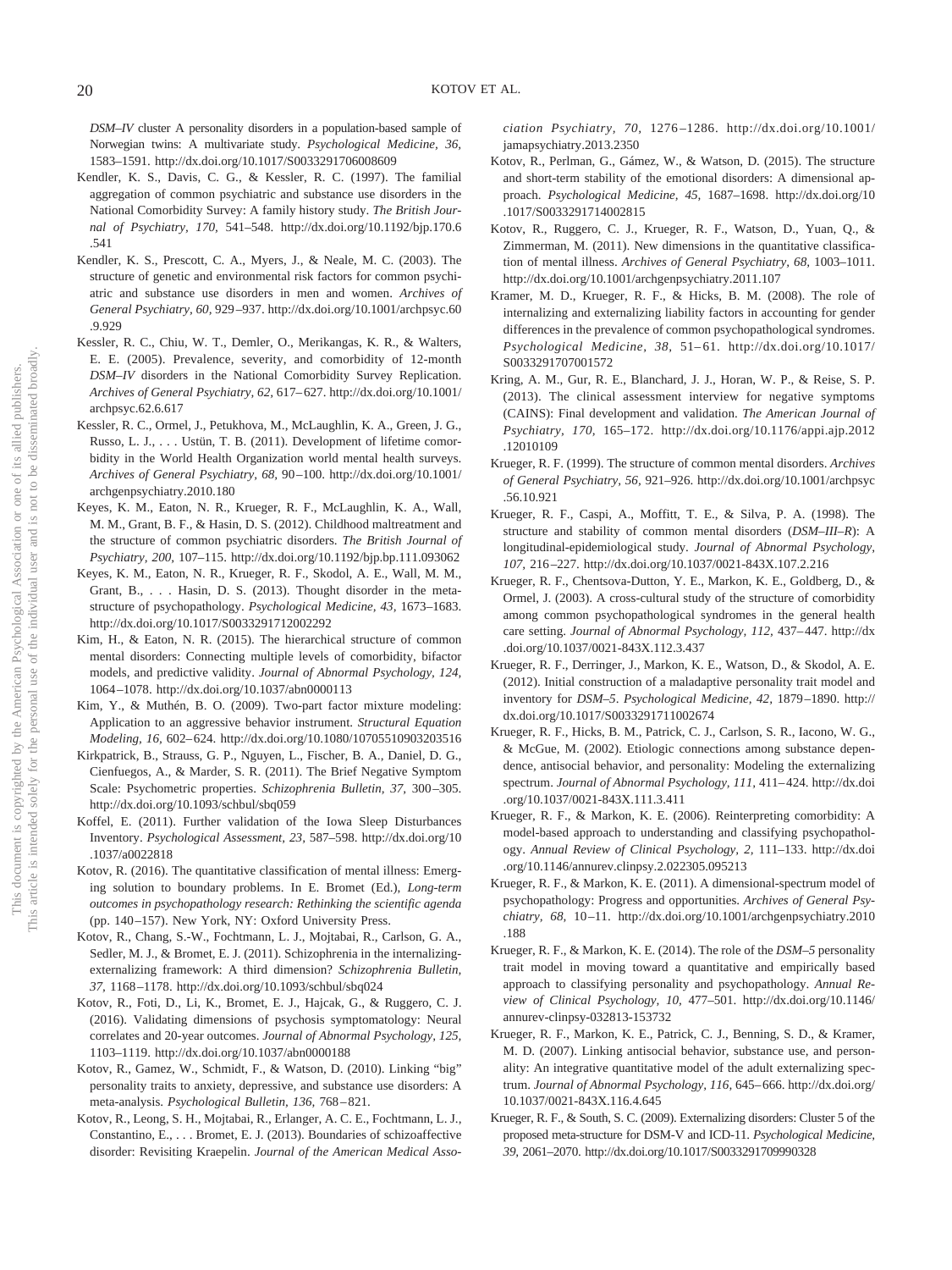- Kupfer, D. J., First, M. B., Sirovatka, P. J., & Regier, D. A. (Eds.). (2002). *A research agenda for DSM-V*. Washington, DC: American Psychiatric Association.
- Laceulle, O. M., Vollebergh, W. A., & Ormel, J. (2015). The structure of psychopathology in adolescence replication of a general psychopathology factor in the TRAILS Study. *Clinical Psychological Science, 3,* 850 – 860.<http://dx.doi.org/10.1177/2167702614560750>
- Lahey, B. B., Applegate, B., Hakes, J. K., Zald, D. H., Hariri, A. R., & Rathouz, P. J. (2012). Is there a general factor of prevalent psychopathology during adulthood? *Journal of Abnormal Psychology, 121,* 971– 977.<http://dx.doi.org/10.1037/a0028355>
- Lahey, B. B., Applegate, B., Waldman, I. D., Loft, J. D., Hankin, B. L., & Rick, J. (2004). The structure of child and adolescent psychopathology: Generating new hypotheses. *Journal of Abnormal Psychology, 113,* 358 –385.<http://dx.doi.org/10.1037/0021-843X.113.3.358>
- Lahey, B. B., Pelham, W. E., Loney, J., Lee, S. S., & Willcutt, E. (2005). Instability of the *DSM–IV* Subtypes of ADHD from preschool through elementary school. *Archives of General Psychiatry, 62,* 896 –902. [http://](http://dx.doi.org/10.1001/archpsyc.62.8.896) [dx.doi.org/10.1001/archpsyc.62.8.896](http://dx.doi.org/10.1001/archpsyc.62.8.896)
- Lahey, B. B., Rathouz, P. J., Keenan, K., Stepp, S. D., Loeber, R., & Hipwell, A. E. (2015). Criterion validity of the general factor of psychopathology in a prospective study of girls. *Journal of Child Psychology and Psychiatry, 56,* 415– 422.<http://dx.doi.org/10.1111/jcpp.12300>
- Lahey, B. B., Rathouz, P. J., Van Hulle, C., Urbano, R. C., Krueger, R. F., Applegate, B.,... Waldman, I. D. (2008). Testing structural models of *DSM–IV* symptoms of common forms of child and adolescent psychopathology. *Journal of Abnormal Child Psychology, 36,* 187–206. [http://](http://dx.doi.org/10.1007/s10802-007-9169-5) [dx.doi.org/10.1007/s10802-007-9169-5](http://dx.doi.org/10.1007/s10802-007-9169-5)
- Lahey, B. B., Van Hulle, C. A., Singh, A. L., Waldman, I. D., & Rathouz, P. J. (2011). Higher-order genetic and environmental structure of prevalent forms of child and adolescent psychopathology. *Archives of General Psychiatry, 68,* 181–189. [http://dx.doi.org/10.1001/archgenpsychia](http://dx.doi.org/10.1001/archgenpsychiatry.2010.192)[try.2010.192](http://dx.doi.org/10.1001/archgenpsychiatry.2010.192)
- Leary, T. (1996). Interpersonal circumplex. *Journal of Personality Assessment, 66,* 301–307. [http://dx.doi.org/10.1207/s15327752jpa6602\\_8](http://dx.doi.org/10.1207/s15327752jpa6602_8)
- Lichtenstein, P., Yip, B. H., Björk, C., Pawitan, Y., Cannon, T. D., Sullivan, P. F., & Hultman, C. M. (2009). Common genetic determinants of schizophrenia and bipolar disorder in Swedish families: A populationbased study. *The Lancet, 373,* 234 –239. [http://dx.doi.org/10.1016/](http://dx.doi.org/10.1016/S0140-6736%2809%2960072-6) [S0140-6736\(09\)60072-6](http://dx.doi.org/10.1016/S0140-6736%2809%2960072-6)
- Livesley, W. J., & Jackson, D. (2009). *Manual for the dimensional assessment of personality pathology—Basic Questionnaire*. Port Huron, MI: Sigma.
- Longley, S. L., Watson, D., & Noyes, R., Jr. (2005). Assessment of the hypochondriasis domain: The multidimensional inventory of hypochondriacal traits (MIHT). *Psychological Assessment, 17,* 3–14. [http://dx.doi](http://dx.doi.org/10.1037/1040-3590.17.1.3) [.org/10.1037/1040-3590.17.1.3](http://dx.doi.org/10.1037/1040-3590.17.1.3)
- Lorr, M., Klett, C. J., & McNair, D. M. (1963). *Syndromes of psychosis*. New York, NY: Pergamon Press.
- MacCallum, R. C., Zhang, S., Preacher, K. J., & Rucker, D. D. (2002). On the practice of dichotomization of quantitative variables. *Psychological Methods, 7,* 19 – 40.<http://dx.doi.org/10.1037/1082-989X.7.1.19>
- Macfarlane, J. W., Allen, L., & Honzik, M. P. (1954). *A developmental study of the behavior problems of normal children between 21 months and 14 years*. Berkeley, CA: University of California Press.
- Markon, K. E. (2010a). Modeling psychopathology structure: A symptomlevel analysis of Axis I and II disorders. *Psychological Medicine, 40,* 273–288.<http://dx.doi.org/10.1017/S0033291709990183>
- Markon, K. E. (2010b). How things fall apart: Understanding the nature of internalizing through its relationship with impairment. *Journal of Abnormal Psychology, 119,* 447– 458.<http://dx.doi.org/10.1037/a0019707>
- Markon, K. E. (2013). Epistemological pluralism and scientific development: An argument against authoritative nosologies. *Journal of*

*Personality Disorders, 27,* 554 –579. [http://dx.doi.org/10.1521/pedi](http://dx.doi.org/10.1521/pedi.2013.27.5.554) [.2013.27.5.554](http://dx.doi.org/10.1521/pedi.2013.27.5.554)

- Markon, K. E., Chmielewski, M., & Miller, C. J. (2011). The reliability and validity of discrete and continuous measures of psychopathology: A quantitative review. *Psychological Bulletin, 137,* 856 – 879. [http://dx.doi](http://dx.doi.org/10.1037/a0023678) [.org/10.1037/a0023678](http://dx.doi.org/10.1037/a0023678)
- Markon, K. E., & Krueger, R. F. (2005). Categorical and continuous models of liability to externalizing disorders: A direct comparison in NESARC. *Archives of General Psychiatry, 62,* 1352–1359. [http://dx.doi](http://dx.doi.org/10.1001/archpsyc.62.12.1352) [.org/10.1001/archpsyc.62.12.1352](http://dx.doi.org/10.1001/archpsyc.62.12.1352)
- Markon, K. E., Krueger, R. F., & Watson, D. (2005). Delineating the structure of normal and abnormal personality: An integrative hierarchical approach. *Journal of Personality and Social Psychology, 88,* 139 – 157.<http://dx.doi.org/10.1037/0022-3514.88.1.139>
- Martinez, M., Marangell, L. B., & Martinez, J. M. (2008). Psychopharmacology. In R. E. Hales, S. C. Yudofsky, & G. O. Gabbard (Eds.), *The American psychiatric publishing textbook of psychiatry* (5th ed., pp. 1053–1133). Arlington, VA: American Psychiatric Publishing.
- Martinez, S., & Rosenheck, R. A. (2008). Psychopharmacotherapy. In R. E. Hales, S. C. Yudofsky, & G. O. Gabbard (Eds.), *American psychiatric publishing textbook of psychiatry* (pp. 1053–1133). Arlington, VA: American Psychiatric Publishing.
- Mataix-Cols, D., Rosario-Campos, M. C., & Leckman, J. F. (2005). A multidimensional model of obsessive-compulsive disorder. *The American Journal of Psychiatry, 162,* 228 –238. [http://dx.doi.org/10.1176/appi](http://dx.doi.org/10.1176/appi.ajp.162.2.228) [.ajp.162.2.228](http://dx.doi.org/10.1176/appi.ajp.162.2.228)
- McNulty, J. L., & Overstreet, S. R. (2014). Viewing the MMPI-2-RF structure through the Personality Psychopathology Five (PSY-5) lens. *Journal of Personality Assessment, 96,* 151–157. [http://dx.doi.org/10](http://dx.doi.org/10.1080/00223891.2013.840305) [.1080/00223891.2013.840305](http://dx.doi.org/10.1080/00223891.2013.840305)
- Merikangas, K. R., & Risch, N. (2003). Genomic priorities and public health. *Science, 302,* 599 – 601. [http://dx.doi.org/10.1126/science](http://dx.doi.org/10.1126/science.1091468) [.1091468](http://dx.doi.org/10.1126/science.1091468)
- Miller, M. W., Fogler, J. M., Wolf, E. J., Kaloupek, D. G., & Keane, T. M. (2008). The internalizing and externalizing structure of psychiatric comorbidity in combat veterans. *Journal of Traumatic Stress, 21,* 58 – 65. <http://dx.doi.org/10.1002/jts.20303>
- Miller, M. W., Wolf, E. J., Reardon, A., Greene, A., Ofrat, S., & McInerney, S. (2012). Personality and the latent structure of PTSD comorbidity. *Journal of Anxiety Disorders, 26,* 599 – 607. [http://dx.doi.org/10](http://dx.doi.org/10.1016/j.janxdis.2012.02.016) [.1016/j.janxdis.2012.02.016](http://dx.doi.org/10.1016/j.janxdis.2012.02.016)
- Mohamed, S., & Rosenheck, R. A. (2008). Pharmacotherapy of PTSD in the U.S. Department of Veterans Affairs: Diagnostic- and symptomguided drug selection. *The Journal of Clinical Psychiatry, 69,* 959 –965. <http://dx.doi.org/10.4088/JCP.v69n0611>
- Moore, T. V. (1930). The empirical determination of certain syndromes underlying praecox and manic-depressive psychoses. *The American Journal of Psychiatry, 86,* 719 –738. [http://dx.doi.org/10.1176/ajp.86](http://dx.doi.org/10.1176/ajp.86.4.719) [.4.719](http://dx.doi.org/10.1176/ajp.86.4.719)
- Morey, L. C. (1991). *Professional manual for the Personality Assessment Inventory*. Odessa, FL: Psychological Assessment Resources.
- Morey, L. C. (2007). *Professional manual for the Personality Assessment Inventory* (2nd ed.). Lutz, FL: Psychological Assessment Resources.
- Morey, L. C., Hopwood, C. J., Markowitz, J. C., Gunderson, J. G., Grilo, C. M., McGlashan, T. H.,... Skodol, A. E. (2012). Comparison of alternative models for personality disorders, II: 6-, 8- and 10-year follow-up. *Psychological Medicine, 42,* 1705–1713. [http://dx.doi.org/10](http://dx.doi.org/10.1017/S0033291711002601) [.1017/S0033291711002601](http://dx.doi.org/10.1017/S0033291711002601)
- Morey, L. C., Krueger, R. F., & Skodol, A. E. (2013). The hierarchical structure of clinician ratings of proposed *DSM–5* pathological personality traits. *Journal of Abnormal Psychology, 122,* 836 – 841. [http://dx](http://dx.doi.org/10.1037/a0034003) [.doi.org/10.1037/a0034003](http://dx.doi.org/10.1037/a0034003)
- Mosing, M. A., Gordon, S. D., Medland, S. E., Statham, D. J., Nelson, E. C., Heath, A. C.,... Wray, N. R. (2009). Genetic and environmental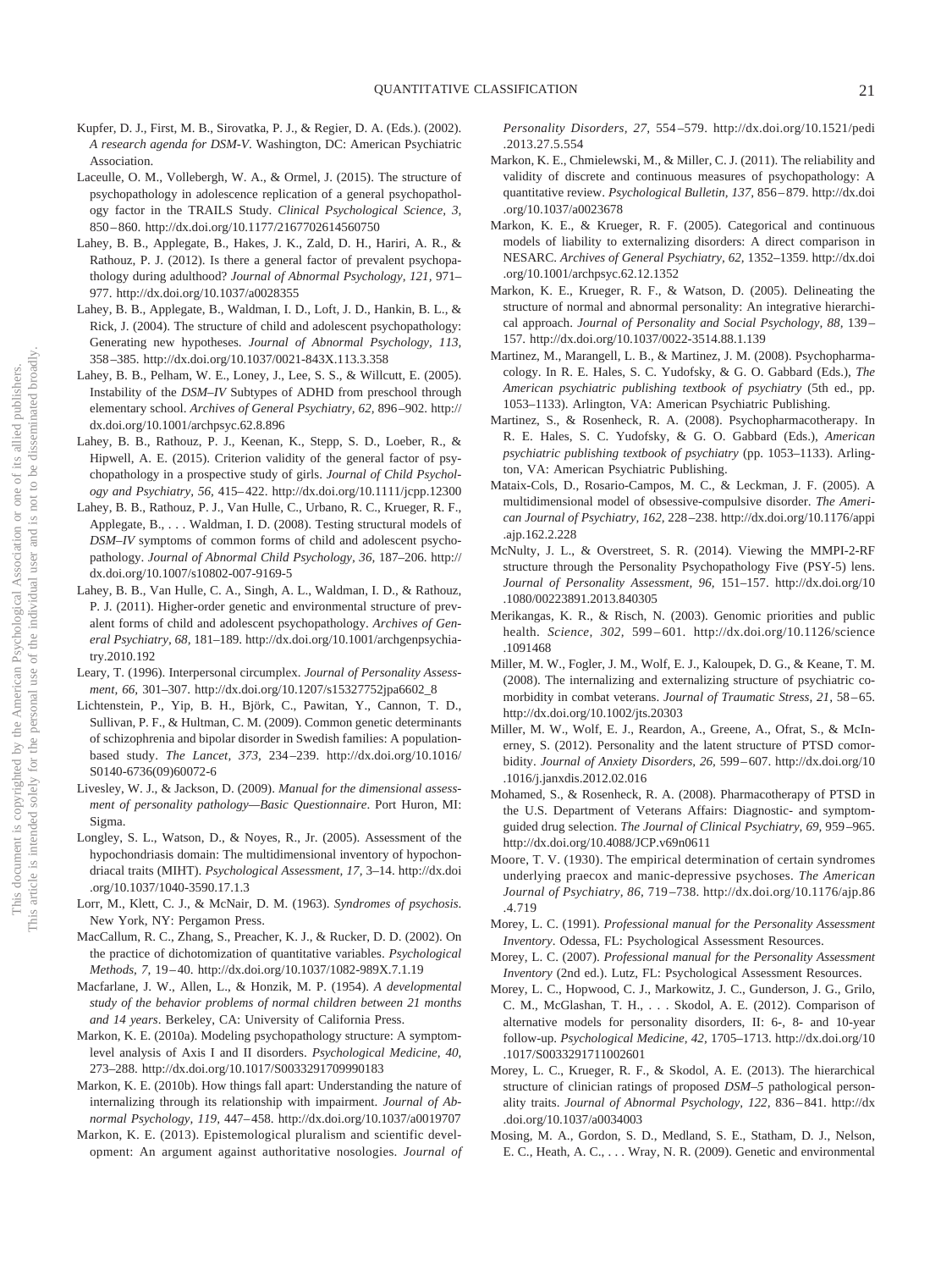influences on the co-morbidity between depression, panic disorder, agoraphobia, and social phobia: A twin study. *Depression and Anxiety, 26,* 1004 –1011.<http://dx.doi.org/10.1002/da.20611>

- Nelson, B. D., Perlman, G., Hajcak, G., Klein, D. N., & Kotov, R. (2015). Familial risk for distress and fear disorders and emotional reactivity in adolescence: An event-related potential investigation. *Psychological Medicine, 45,* 2545–2556.<http://dx.doi.org/10.1017/S0033291715000471>
- Nelson, M. T., Seal, M. L., Pantelis, C., & Phillips, L. J. (2013). Evidence of a dimensional relationship between schizotypy and schizophrenia: A systematic review. *Neuroscience and Biobehavioral Reviews, 37,* 317– 327.<http://dx.doi.org/10.1016/j.neubiorev.2013.01.004>
- Newby, J. M., Mackenzie, A., Williams, A. D., McIntyre, K., Watts, S., Wong, N., & Andrews, G. (2013). Internet cognitive behavioural therapy for mixed anxiety and depression: A randomized controlled trial and evidence of effectiveness in primary care. *Psychological Medicine, 43,* 2635–2648.<http://dx.doi.org/10.1017/S0033291713000111>
- O'Connor, B. P. (2005). A search for consensus on the dimensional structure of personality disorders. *Journal of Clinical Psychology, 61,* 323–345.<http://dx.doi.org/10.1002/jclp.20017>
- Olino, T. M., Dougherty, L. R., Bufferd, S. J., Carlson, G. A., & Klein, D. N. (2014). Testing models of psychopathology in preschool-aged children using a structured interview-based assessment. *Journal of Abnormal Child Psychology, 42,* 1201–1211. [http://dx.doi.org/10.1007/](http://dx.doi.org/10.1007/s10802-014-9865-x) [s10802-014-9865-x](http://dx.doi.org/10.1007/s10802-014-9865-x)
- Olino, T. M., Klein, D. N., Farmer, R. F., Seeley, J. R., & Lewinsohn, P. M. (2012). Examination of the structure of psychopathology using latent class analysis. *Comprehensive Psychiatry, 53,* 323–332. [http://dx.doi](http://dx.doi.org/10.1016/j.comppsych.2011.05.008) [.org/10.1016/j.comppsych.2011.05.008](http://dx.doi.org/10.1016/j.comppsych.2011.05.008)
- Ormel, J., Raven, D., van Oort, F., Hartman, C. A., Reijneveld, S. A., Veenstra, R.,... Oldehinkel, A. J. (2015). Mental health in Dutch adolescents: A TRAILS report on prevalence, severity, age of onset, continuity and co-morbidity of DSM disorders. *Psychological Medicine, 45,* 345–360.<http://dx.doi.org/10.1017/S0033291714001469>
- Overall, J. E., & Gorham, D. R. (1962). The Brief Psychiatric Rating Scale. *Psychological Reports, 10,* 799 – 812. [http://dx.doi.org/10.2466/pr0](http://dx.doi.org/10.2466/pr0.1962.10.3.799) [.1962.10.3.799](http://dx.doi.org/10.2466/pr0.1962.10.3.799)
- Patrick, C. J., & Hajcak, G. (2016). RDoC: Translating promise into progress. *Psychophysiology, 53,* 415– 424. [http://dx.doi.org/10.1111/](http://dx.doi.org/10.1111/psyp.12612) [psyp.12612](http://dx.doi.org/10.1111/psyp.12612)
- Patrick, C. J., Kramer, M. D., Krueger, R. F., & Markon, K. E. (2013). Optimizing efficiency of psychopathology assessment through quantitative modeling: Development of a brief form of the Externalizing Spectrum Inventory. *Psychological Assessment, 25,* 1332–1348. [http://dx.doi](http://dx.doi.org/10.1037/a0034864) [.org/10.1037/a0034864](http://dx.doi.org/10.1037/a0034864)
- Patrick, C. J., Venables, N. C., Yancey, J. R., Hicks, B. M., Nelson, L. D., & Kramer, M. D. (2013). A construct-network approach to bridging diagnostic and physiological domains: Application to assessment of externalizing psychopathology. *Journal of Abnormal Psychology, 122,* 902–916.<http://dx.doi.org/10.1037/a0032807>
- Peralta, V., Moreno-Izco, L., Calvo-Barrena, L., & Cuesta, M. J. (2013). The low- and higher-order factor structure of symptoms in patients with a first episode of psychosis. *Schizophrenia Research, 147,* 116 –124. <http://dx.doi.org/10.1016/j.schres.2013.03.018>
- Raine, A. (2006). Schizotypal personality: Neurodevelopmental and psychosocial trajectories. *Annual Review of Clinical Psychology, 2,* 291– 326.<http://dx.doi.org/10.1146/annurev.clinpsy.2.022305.095318>
- Regier, D. A., Narrow, W. E., Clarke, D. E., Kraemer, H. C., Kuramoto, S. J., Kuhl, E. A., & Kupfer, D. J. (2013). *DSM–5* field trials in the United States and Canada, Part II: Test-retest reliability of selected categorical diagnoses. *The American Journal of Psychiatry, 170,* 59 –70. <http://dx.doi.org/10.1176/appi.ajp.2012.12070999>
- Rescorla, L. A., Ginzburg, S., Achenbach, T. M., Ivanova, M. Y., Almqvist, F., Begovac, I.,... Verhulst, F. C. (2013). Cross-informant agreement between parent-reported and adolescent self-reported prob-

lems in 25 societies. *Journal of Clinical Child and Adolescent Psychology, 42,* 262–273.<http://dx.doi.org/10.1080/15374416.2012.717870>

- Robertson, M. M., Althoff, R. R., Hafez, A., & Pauls, D. L. (2008). Principal components analysis of a large cohort with Tourette syndrome. *The British Journal of Psychiatry, 193,* 31–36. [http://dx.doi.org/10.1192/](http://dx.doi.org/10.1192/bjp.bp.107.039909) [bjp.bp.107.039909](http://dx.doi.org/10.1192/bjp.bp.107.039909)
- Rodriguez-Seijas, C., Eaton, N. R., & Krueger, R. F. (2015). How transdiagnostic factors of personality and psychopathology can inform clinical assessment and intervention. *Journal of Personality Assessment, 97,* 425– 435.<http://dx.doi.org/10.1080/00223891.2015.1055752>
- Rodriguez-Seijas, C., Stohl, M., Hasin, D. S., & Eaton, N. R. (2015). Transdiagnostic factors and mediation of the relationship between perceived racial discrimination and mental disorders. *Journal of the American Medical Association Psychiatry, 72,* 706 –713. [http://dx.doi.org/10](http://dx.doi.org/10.1001/jamapsychiatry.2015.0148) [.1001/jamapsychiatry.2015.0148](http://dx.doi.org/10.1001/jamapsychiatry.2015.0148)
- Rojas, S. L., & Widiger, T. A. (2014). The convergent and discriminant validity of the Five Factor Form. *Assessment, 21,* 143–157. [http://dx.doi](http://dx.doi.org/10.1177/1073191113517260) [.org/10.1177/1073191113517260](http://dx.doi.org/10.1177/1073191113517260)
- Røysamb, E., Kendler, K. S., Tambs, K., Orstavik, R. E., Neale, M. C., Aggen, S. H.,... Reichbørn-Kjennerud, T. (2011). The joint structure of *DSM–IV* Axis I and Axis II disorders. *Journal of Abnormal Psychology, 120,* 198 –209.<http://dx.doi.org/10.1037/a0021660>
- Ruggero, C. J., Kotov, R., Watson, D., Kilmer, J. N., Perlman, G., & Liu, K. (2014). Beyond a single index of mania symptoms: Structure and validity of subdimensions. *Journal of Affective Disorders, 161*, 8-15. <http://dx.doi.org/10.1016/j.jad.2014.02.044>
- Sachdev, P., Andrews, G., Hobbs, M. J., Sunderland, M., & Anderson, T. M. (2009). Neurocognitive disorders: Cluster 1 of the proposed meta-structure for DSM-V and ICD-11. *Psychological Medicine, 39,* 2001–2012.<http://dx.doi.org/10.1017/S0033291709990262>
- Sakashita, C., Slade, T., & Andrews, G. (2007). Empirical investigation of two assumptions in the diagnosis of *DSM–IV* major depressive episode. *The Australian and New Zealand Journal of Psychiatry, 41,* 17–23. <http://dx.doi.org/10.1080/00048670601050440>
- Samuel, D. B., & Widiger, T. A. (2008). A meta-analytic review of the relationships between the five-factor model and *DSM–IV–TR* personality disorders: A facet level analysis. *Clinical Psychology Review, 28,* 1326 – 1342.<http://dx.doi.org/10.1016/j.cpr.2008.07.002>
- Saulsman, L. M., & Page, A. C. (2004). The five-factor model and personality disorder empirical literature: A meta-analytic review. *Clinical Psychology Review, 23,* 1055–1085. [http://dx.doi.org/10.1016/j.cpr](http://dx.doi.org/10.1016/j.cpr.2002.09.001) [.2002.09.001](http://dx.doi.org/10.1016/j.cpr.2002.09.001)
- Sellbom, M. (2016). Mapping the MMPI–2–RF Specific Problems scales onto extant psychopathology structures. *Journal of Personality Assessment*. Advance online publication. [http://dx.doi.org/10.1080/00223891](http://dx.doi.org/10.1080/00223891.2016.1206909) [.2016.1206909](http://dx.doi.org/10.1080/00223891.2016.1206909)
- Sellbom, M., Ben-Porath, Y. S., & Bagby, R. M. (2008). Personality and psychopathology: Mapping the MMPI-2 Restructured Clinical (RC) Scales onto the five factor model of personality. *Journal of Personality Disorders, 22,* 291–312.<http://dx.doi.org/10.1521/pedi.2008.22.3.291>
- Shea, M. T., Stout, R., Gunderson, J., Morey, L. C., Grilo, C. M., McGlashan, T.,... Keller, M. B. (2002). Short-term diagnostic stability of schizotypal, borderline, avoidant, and obsessive-compulsive personality disorders. *The American Journal of Psychiatry, 159,* 2036 –2041. <http://dx.doi.org/10.1176/appi.ajp.159.12.2036>
- Siever, L. J., & Davis, K. L. (2004). The pathophysiology of schizophrenia disorders: Perspectives from the spectrum. *The American Journal of Psychiatry, 161,* 398 – 413.<http://dx.doi.org/10.1176/appi.ajp.161.3.398>
- Simms, L. J., Goldberg, L. R., Roberts, J. E., Watson, D., Welte, J., & Rotterman, J. H. (2011). Computerized adaptive assessment of personality disorder: Introducing the CAT-PD project. *Journal of Personality Assessment, 93,* 380 –389. [http://dx.doi.org/10.1080/00223891.2011](http://dx.doi.org/10.1080/00223891.2011.577475) [.577475](http://dx.doi.org/10.1080/00223891.2011.577475)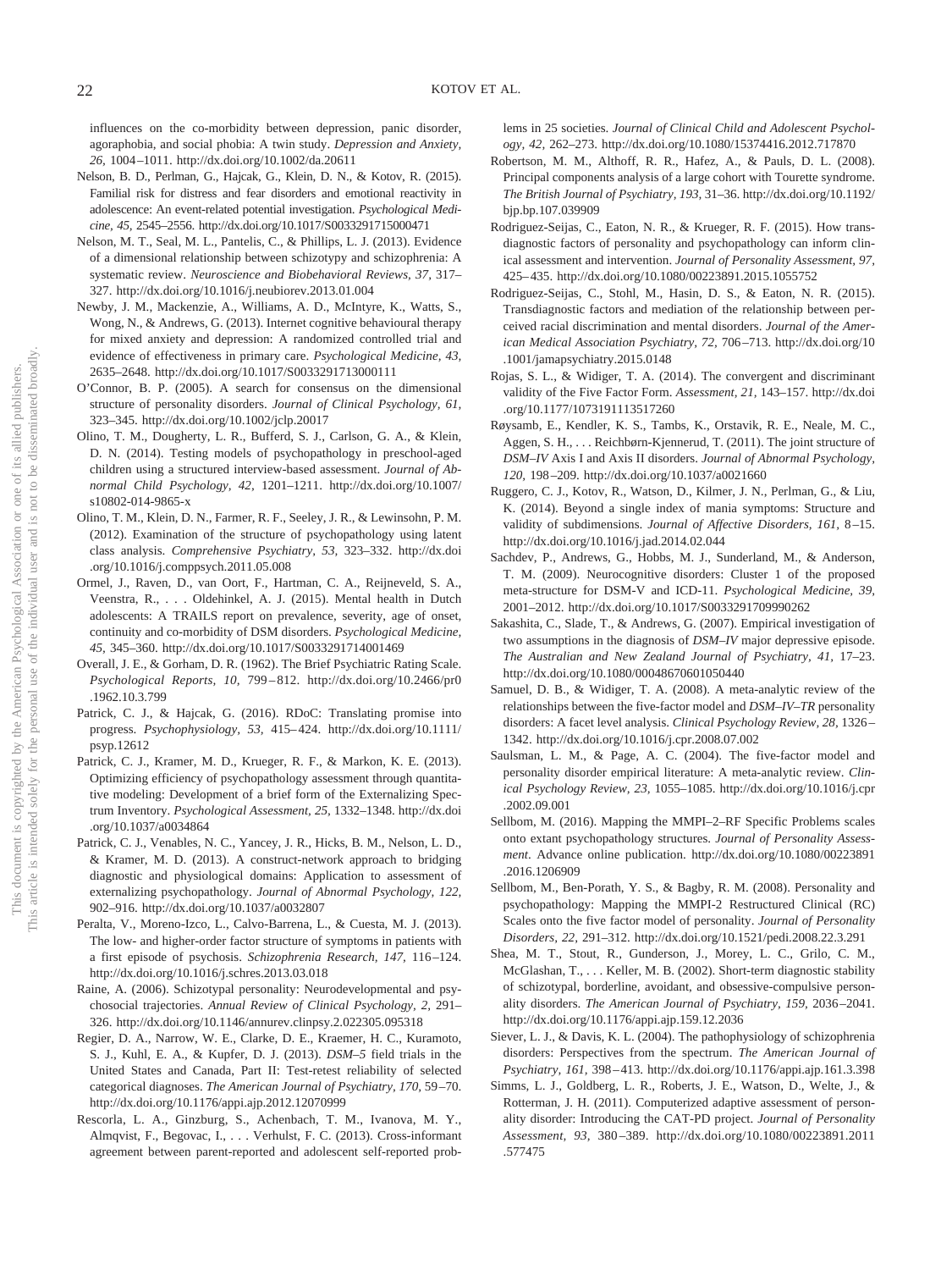- Simms, L. J., Prisciandaro, J. J., Krueger, R. F., & Goldberg, D. P. (2012). The structure of depression, anxiety and somatic symptoms in primary care. *Psychological Medicine, 42,* 15–28. [http://dx.doi.org/10.1017/](http://dx.doi.org/10.1017/S0033291711000985) [S0033291711000985](http://dx.doi.org/10.1017/S0033291711000985)
- Slade, T. (2007). The descriptive epidemiology of internalizing and externalizing psychiatric dimensions. *Social Psychiatry and Psychiatric Epidemiology, 42,* 554 –560.<http://dx.doi.org/10.1007/s00127-007-0200-5>
- Slade, T., & Watson, D. (2006). The structure of common *DSM–IV* and ICD-10 mental disorders in the Australian general population. *Psychological Medicine, 36,* 1593–1600. [http://dx.doi.org/10.1017/](http://dx.doi.org/10.1017/S0033291706008452) [S0033291706008452](http://dx.doi.org/10.1017/S0033291706008452)
- South, S. C., Krueger, R. F., & Iacono, W. G. (2011). Understanding general and specific connections between psychopathology and marital distress: A model based approach.<http://dx.doi.org/10.1037/a0025417>
- Starr, L. R., Conway, C. C., Hammen, C. L., & Brennan, P. A. (2014). Transdiagnostic and disorder-specific models of intergenerational transmission of internalizing pathology. *Psychological Medicine, 44,* 161– 172.<http://dx.doi.org/10.1017/S003329171300055X>
- Sterba, S. K., Copeland, W., Egger, H. L., Jane Costello, E., Erkanli, A., & Angold, A. (2010). Longitudinal dimensionality of adolescent psychopathology: Testing the differentiation hypothesis. *Journal of Child Psychology and Psychiatry, 51,* 871– 884. [http://dx.doi.org/10.1111/j.1469-](http://dx.doi.org/10.1111/j.1469-7610.2010.02234.x) [7610.2010.02234.x](http://dx.doi.org/10.1111/j.1469-7610.2010.02234.x)
- Sterba, S., Egger, H. L., & Angold, A. (2007). Diagnostic specificity and nonspecificity in the dimensions of preschool psychopathology. *Journal of Child Psychology and Psychiatry, 48,* 1005–1013. [http://dx.doi.org/](http://dx.doi.org/10.1111/j.1469-7610.2007.01770.x) [10.1111/j.1469-7610.2007.01770.x](http://dx.doi.org/10.1111/j.1469-7610.2007.01770.x)
- Strauss, G. P., Hong, L. E., Gold, J. M., Buchanan, R. W., McMahon, R. P., Keller, W. R., . . . Kirkpatrick, B. (2012). Factor structure of the Brief Negative Symptom Scale. *Schizophrenia Research, 142,* 96 –98. [http://](http://dx.doi.org/10.1016/j.schres.2012.09.007) [dx.doi.org/10.1016/j.schres.2012.09.007](http://dx.doi.org/10.1016/j.schres.2012.09.007)
- Strauss, G. P., Horan, W. P., Kirkpatrick, B., Fischer, B. A., Keller, W. R., Miski, P.,... Carpenter, W. T., Jr. (2013). Deconstructing negative symptoms of schizophrenia: Avolition-apathy and diminished expression clusters predict clinical presentation and functional outcome. *Journal of Psychiatric Research, 47,* 783–790. [http://dx.doi.org/10.1016/j](http://dx.doi.org/10.1016/j.jpsychires.2013.01.015) [.jpsychires.2013.01.015](http://dx.doi.org/10.1016/j.jpsychires.2013.01.015)
- Strauss, J. S. (1969). Hallucinations and delusions as points on continua function. Rating scale evidence. *Archives of General Psychiatry, 21,* 581–586.<http://dx.doi.org/10.1001/archpsyc.1969.01740230069010>
- Strauss, J. S., Carpenter, W. T., & Bartko, J. J. (1974). Part III. Speculations on the processes that underlie schizophrenic symptoms and signs. *Schizophrenia Bulletin, 1,* 61– 69. [http://dx.doi.org/10.1093/schbul/1](http://dx.doi.org/10.1093/schbul/1.11.61) [.11.61](http://dx.doi.org/10.1093/schbul/1.11.61)
- Sunderland, M., & Slade, T. (2015). The relationship between internalizing psychopathology and suicidality, treatment seeking, and disability in the Australian population. *Journal of Affective Disorders, 171, 6-12.* [http://](http://dx.doi.org/10.1016/j.jad.2014.09.012) [dx.doi.org/10.1016/j.jad.2014.09.012](http://dx.doi.org/10.1016/j.jad.2014.09.012)
- Sunderland, M., Slade, T., Krueger, R. F., Markon, K. E., Patrick, C. J., & Kramer, M. D. (2016). Efficiently measuring dimensions of the externalizing spectrum model: Development of the Externalizing Spectrum Inventory-Computerized Adaptive Test (ESI-CAT). *Psychological Assessment*. Advance online publication. [http://dx.doi.org/10.1037/](http://dx.doi.org/10.1037/pas0000384) [pas0000384](http://dx.doi.org/10.1037/pas0000384)
- Tackett, J. L., Lahey, B. B., van Hulle, C., Waldman, I., Krueger, R. F., & Rathouz, P. J. (2013). Common genetic influences on negative emotionality and a general psychopathology factor in childhood and adolescence. *Journal of Abnormal Psychology, 122,* 1142–1153. [http://dx.doi](http://dx.doi.org/10.1037/a0034151) [.org/10.1037/a0034151](http://dx.doi.org/10.1037/a0034151)
- Teesson, M., Slade, T., & Mills, K. (2009). Comorbidity in Australia: Findings of the 2007 National Survey of Mental Health and Wellbeing. *Australian and New Zealand Journal of Psychiatry, 43,* 606 – 614. [http://](http://dx.doi.org/10.1080/00048670902970908) [dx.doi.org/10.1080/00048670902970908](http://dx.doi.org/10.1080/00048670902970908)
- Tellegen, A. (1985). Structures of mood and personality and their relevance

to assessing anxiety, with an emphasis on self-report. In A. H. Tuma & J. D. Maser (Eds.), *Anxiety and the anxiety disorders* (pp. 681–706). Hillsdale, NJ: Erlbaum.

- Thornton, L. M., Welch, E., Munn-Chernoff, M. A., Lichtenstein, P., & Bulik, C. M. (2016). Anorexia nervosa, major depression, and suicide attempts: Shared genetic factors. *Suicide and Life-Threatening Behavior, 46,* 525–534.<http://dx.doi.org/10.1111/sltb.12235>
- Torgersen, S., Czajkowski, N., Jacobson, K., Reichbørn-Kjennerud, T., Røysamb, E., Neale, M. C., & Kendler, K. S. (2008). Dimensional representations of *DSM–IV* cluster B personality disorders in a population-based sample of Norwegian twins: A multivariate study. *Psychological Medicine, 38,* 1617–1625. [http://dx.doi.org/10.1017/](http://dx.doi.org/10.1017/S0033291708002924) [S0033291708002924](http://dx.doi.org/10.1017/S0033291708002924)
- Vachon, D. D., Krueger, R. F., Rogosch, F. A., & Cicchetti, D. (2015). Assessment of the harmful psychiatric and behavioral effects of different forms of child maltreatment. *Journal of the American Medical Association Psychiatry, 72,* 1135–1142. [http://dx.doi.org/10.1001/jamapsy](http://dx.doi.org/10.1001/jamapsychiatry.2015.1792)[chiatry.2015.1792](http://dx.doi.org/10.1001/jamapsychiatry.2015.1792)
- Vaidyanathan, U., Patrick, C. J., & Iacono, W. G. (2011). Patterns of comorbidity among mental disorders: A person-centered approach. *Comprehensive Psychiatry, 52,* 527–535. [http://dx.doi.org/10.1016/j](http://dx.doi.org/10.1016/j.comppsych.2010.10.006) [.comppsych.2010.10.006](http://dx.doi.org/10.1016/j.comppsych.2010.10.006)
- van Os, J., Linscott, R. J., Myin-Germeys, I., Delespaul, P., & Krabbendam, L. (2009). A systematic review and meta-analysis of the psychosis continuum: Evidence for a psychosis proneness-persistence-impairment model of psychotic disorder. *Psychological Medicine, 39,* 179 –195. <http://dx.doi.org/10.1017/S0033291708003814>
- Verona, E., Javdani, S., & Sprague, J. (2011). Comparing factor structures of adolescent psychopathology. *Psychological Assessment, 23,* 545–551. <http://dx.doi.org/10.1037/a0022055>
- Vollebergh, W. A., Iedema, J., Bijl, R. V., de Graaf, R., Smit, F., & Ormel, J. (2001). The structure and stability of common mental disorders: The NEMESIS study. *Archives of General Psychiatry, 58,* 597– 603. [http://](http://dx.doi.org/10.1001/archpsyc.58.6.597) [dx.doi.org/10.1001/archpsyc.58.6.597](http://dx.doi.org/10.1001/archpsyc.58.6.597)
- Vrieze, S. I., Perlman, G., Krueger, R. F., & Iacono, W. G. (2012). Is the continuity of externalizing psychopathology the same in adolescents and middle-aged adults? A test of the externalizing spectrum's developmental coherence. *Journal of Abnormal Child Psychology, 40, 459-470*. <http://dx.doi.org/10.1007/s10802-011-9571-x>
- Walton, K. E., Ormel, J., & Krueger, R. F. (2011). The dimensional nature of externalizing behaviors in adolescence: Evidence from a direct comparison of categorical, dimensional, and hybrid models. *Journal of Abnormal Child Psychology, 39,* 553–561. [http://dx.doi.org/10.1007/](http://dx.doi.org/10.1007/s10802-010-9478-y) [s10802-010-9478-y](http://dx.doi.org/10.1007/s10802-010-9478-y)
- Waszczuk, M. A., Kotov, R., Ruggero, C. J., Gamez, W., & Watson, D. (in press). Hierarchical structure of emotional disorders: From individual symptoms to the spectrum. *Journal of Abnormal Psychology*.
- Waszczuk, M. A., Zavos, H. M., Gregory, A. M., & Eley, T. C. (2014). The phenotypic and genetic structure of depression and anxiety disorder symptoms in childhood, adolescence, and young adulthood. *Journal of the American Medical Association Psychiatry, 71,* 905–916. [http://dx](http://dx.doi.org/10.1001/jamapsychiatry.2014.655) [.doi.org/10.1001/jamapsychiatry.2014.655](http://dx.doi.org/10.1001/jamapsychiatry.2014.655)
- Watson, D. (2003a). Subtypes, specifiers, epicycles, and eccentrices: Towards a more parsimonious taxonomy of psychopathology. *Clinical Psychology: Science and Practice, 10,* 233–238. [http://dx.doi.org/10](http://dx.doi.org/10.1093/clipsy.bpg013) [.1093/clipsy.bpg013](http://dx.doi.org/10.1093/clipsy.bpg013)
- Watson, D. (2003b). Investigating the construct validity of the dissociative taxon: Stability analyses of normal and pathological dissociation. *Journal of Abnormal Psychology, 112,* 298 –305. [http://dx.doi.org/10.1037/](http://dx.doi.org/10.1037/0021-843X.112.2.298) [0021-843X.112.2.298](http://dx.doi.org/10.1037/0021-843X.112.2.298)
- Watson, D. (2005). Rethinking the mood and anxiety disorders: A quantitative hierarchical model for *DSM-V*. *Journal of Abnormal Psychology, 114,* 522–536.<http://dx.doi.org/10.1037/0021-843X.114.4.522>